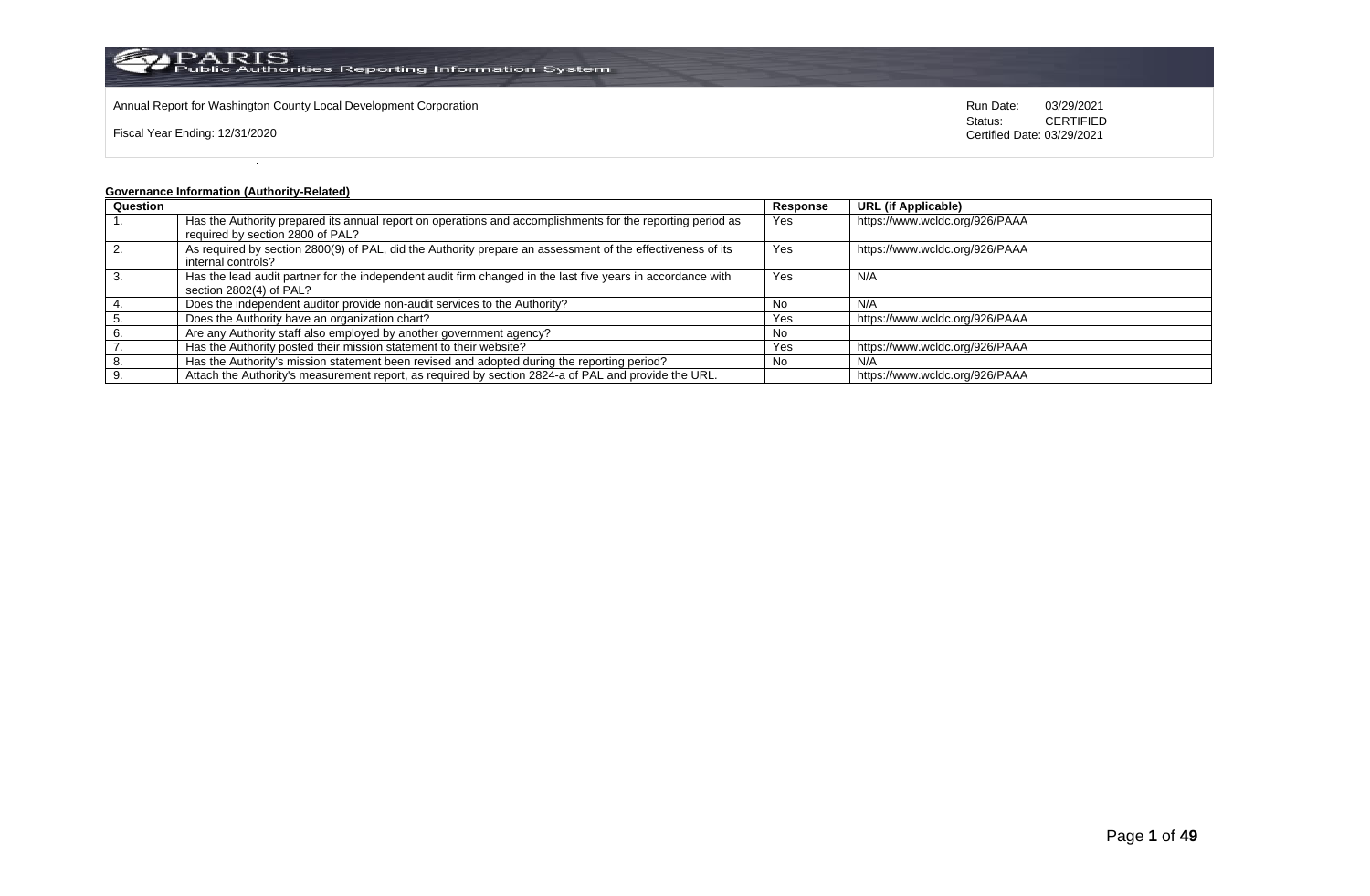Annual Report for Washington County Local Development Corporation Run Date: 03/29/2021

Fiscal Year Ending: 12/31/2020

Status: **CERTIFIED** Certified Date: 03/29/2021

# **Governance Information (Board-Related)**

| Question |                                                                                                             | Response | <b>URL (If Applicable)</b>                |
|----------|-------------------------------------------------------------------------------------------------------------|----------|-------------------------------------------|
|          | Has the Board established a Governance Committee in accordance with Section 2824(7) of PAL?                 | Yes      | N/A                                       |
| 2.       | Has the Board established an Audit Committee in accordance with Section 2824(4) of PAL?                     | Yes      | N/A                                       |
| 3.       | Has the Board established a Finance Committee in accordance with Section 2824(8) of PAL?                    | Yes      | N/A                                       |
| 4.       | Provide a URL link where a list of Board committees can be found (including the name of the committee and   |          | https://www.wcldc.org/926/PAAA            |
|          | the date established):                                                                                      |          |                                           |
| 5.       | Does the majority of the Board meet the independence requirements of Section 2825(2) of PAL?                | Yes      | N/A                                       |
| 6.       | Provide a URL link to the minutes of the Board and committee meetings held during the covered fiscal year   |          | https://www.wcldc.org/948/Agendas-Minutes |
| 7.       | Has the Board adopted bylaws and made them available to Board members and staff?                            | Yes      | https://www.wcldc.org/926/PAAA            |
| 8.       | Has the Board adopted a code of ethics for Board members and staff?                                         | Yes      | https://www.wcldc.org/926/PAAA            |
| 9.       | Does the Board review and monitor the Authority's implementation of financial and management controls?      | Yes      | N/A                                       |
| 10.      | Does the Board execute direct oversight of the CEO and management in accordance with Section 2824(1) of     | Yes      | N/A                                       |
|          | PAL?                                                                                                        |          |                                           |
| 11.      | Has the Board adopted policies for the following in accordance with Section 2824(1) of PAL?                 |          |                                           |
|          | Salary and Compensation                                                                                     | Yes      | N/A                                       |
|          | Time and Attendance                                                                                         | Yes      | N/A                                       |
|          | <b>Whistleblower Protection</b>                                                                             | Yes      | N/A                                       |
|          | Defense and Indemnification of Board Members                                                                | Yes      | N/A                                       |
| 12.      | Has the Board adopted a policy prohibiting the extension of credit to Board members and staff in accordance | Yes      | N/A                                       |
|          | with Section 2824(5) of PAL?                                                                                |          |                                           |
| 13.      | Are the Authority's Board members, officers, and staff required to submit financial disclosure forms in     | Yes      | N/A                                       |
|          | accordance with Section 2825(3) of PAL?                                                                     |          |                                           |
| 14.      | Was a performance evaluation of the board completed?                                                        | Yes      | N/A                                       |
| 15.      | Was compensation paid by the Authority made in accordance with employee or union contracts?                 | Yes      | N/A                                       |
| 16.      | Has the board adopted a conditional/additional compensation policy governing all employees?                 | Yes      | https://www.wcldc.org/926/PAAA            |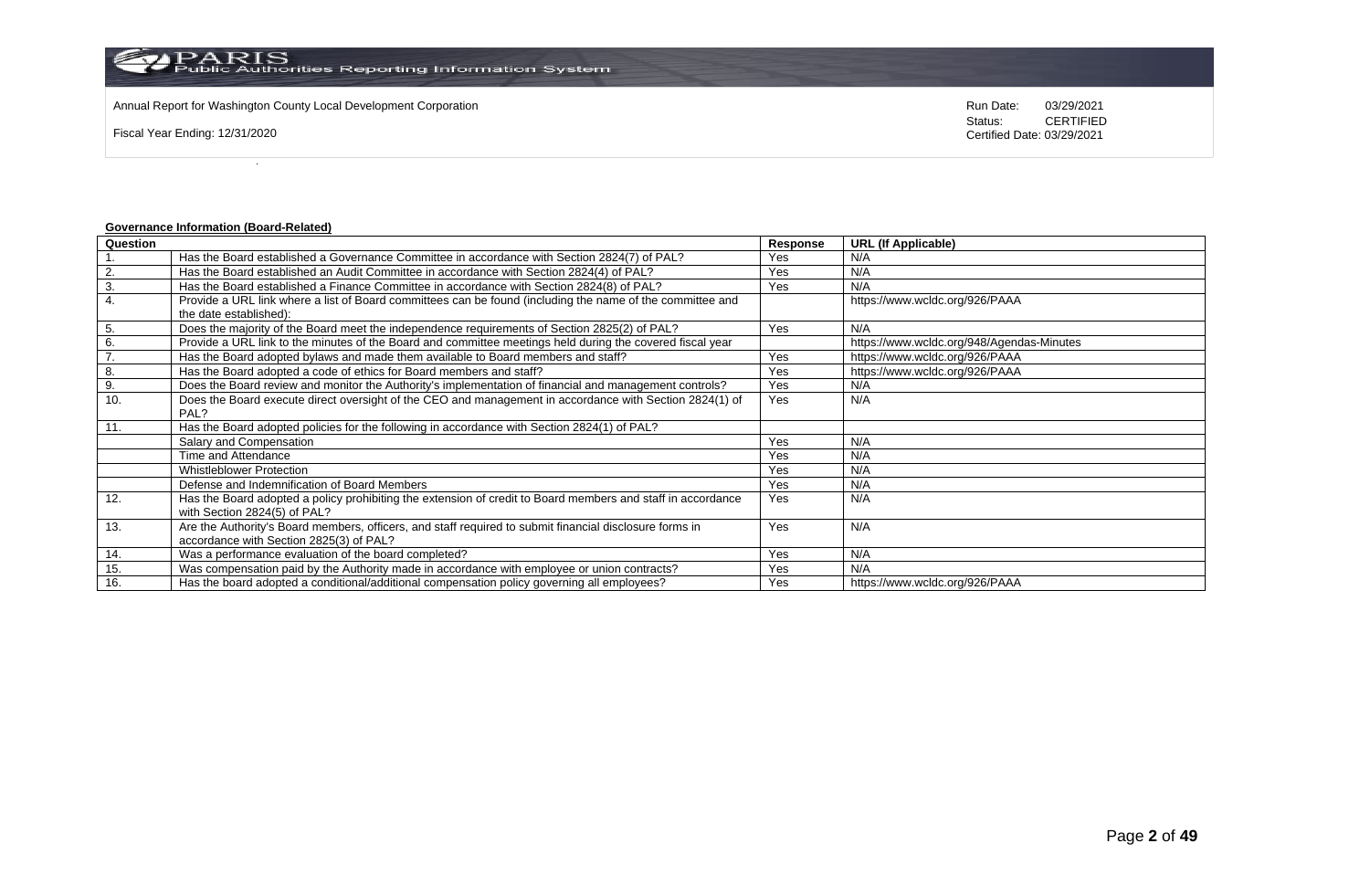

Annual Report for Washington County Local Development Corporation Run Date: 03/29/2021

Fiscal Year Ending: 12/31/2020

Status: **CERTIFIED** Certified Date: 03/29/2021

#### **Board of Directors Listing**

| <b>Name</b>                    | Campbell, Brian     | Nominated By                          | Ex-Officio |
|--------------------------------|---------------------|---------------------------------------|------------|
| <b>Chair of the Board</b>      | No                  | <b>Appointed By</b>                   | Ex-Officio |
| If yes, Chair Designated by    |                     | <b>Confirmed by Senate?</b>           | N/A        |
| <b>Term Start Date</b>         | 1/1/2020            | Has the Board Member/Designee         | Yes        |
|                                |                     | Signed the Acknowledgement of         |            |
|                                |                     | <b>Fiduciary Duty?</b>                |            |
| <b>Term Expiration Date</b>    | Ex-Officio          | <b>Complied with Training</b>         | Yes        |
|                                |                     | <b>Requirement of Section 2824?</b>   |            |
| <b>Title</b>                   | <b>Board Member</b> | Does the Board Member/Designee        | <b>No</b>  |
|                                |                     | also Hold an Elected or Appointed     |            |
|                                |                     | <b>State Government Position?</b>     |            |
| Has the Board Member Appointed | <b>No</b>           | Does the Board Member/Designee        | Yes        |
| a Designee?                    |                     | also Hold an Elected or Appointed     |            |
|                                |                     | <b>Municipal Government Position?</b> |            |
| <b>Designee Name</b>           |                     | <b>Ex-Officio</b>                     | Yes        |

| Name                                          | Clary, Sue             | Nominated By                                                                                                 | Ex-Officio |
|-----------------------------------------------|------------------------|--------------------------------------------------------------------------------------------------------------|------------|
| <b>Chair of the Board</b>                     | No                     | <b>Appointed By</b>                                                                                          | Ex-Officio |
| If yes, Chair Designated by                   |                        | <b>Confirmed by Senate?</b>                                                                                  | N/A        |
| <b>Term Start Date</b>                        | 1/1/2020               | Has the Board Member/Designee<br>Signed the Acknowledgement of<br><b>Fiduciary Duty?</b>                     | Yes        |
| <b>Term Expiration Date</b>                   | Ex-Officio             | <b>Complied with Training</b><br><b>Requirement of Section 2824?</b>                                         | Yes        |
| <b>Title</b>                                  | <b>Board Secretary</b> | Does the Board Member/Designee<br>also Hold an Elected or Appointed<br><b>State Government Position?</b>     | No         |
| Has the Board Member Appointed<br>a Designee? | Yes                    | Does the Board Member/Designee<br>also Hold an Elected or Appointed<br><b>Municipal Government Position?</b> | Yes        |
| <b>Designee Name</b>                          | Dave Higby             | Ex-Officio                                                                                                   | Yes        |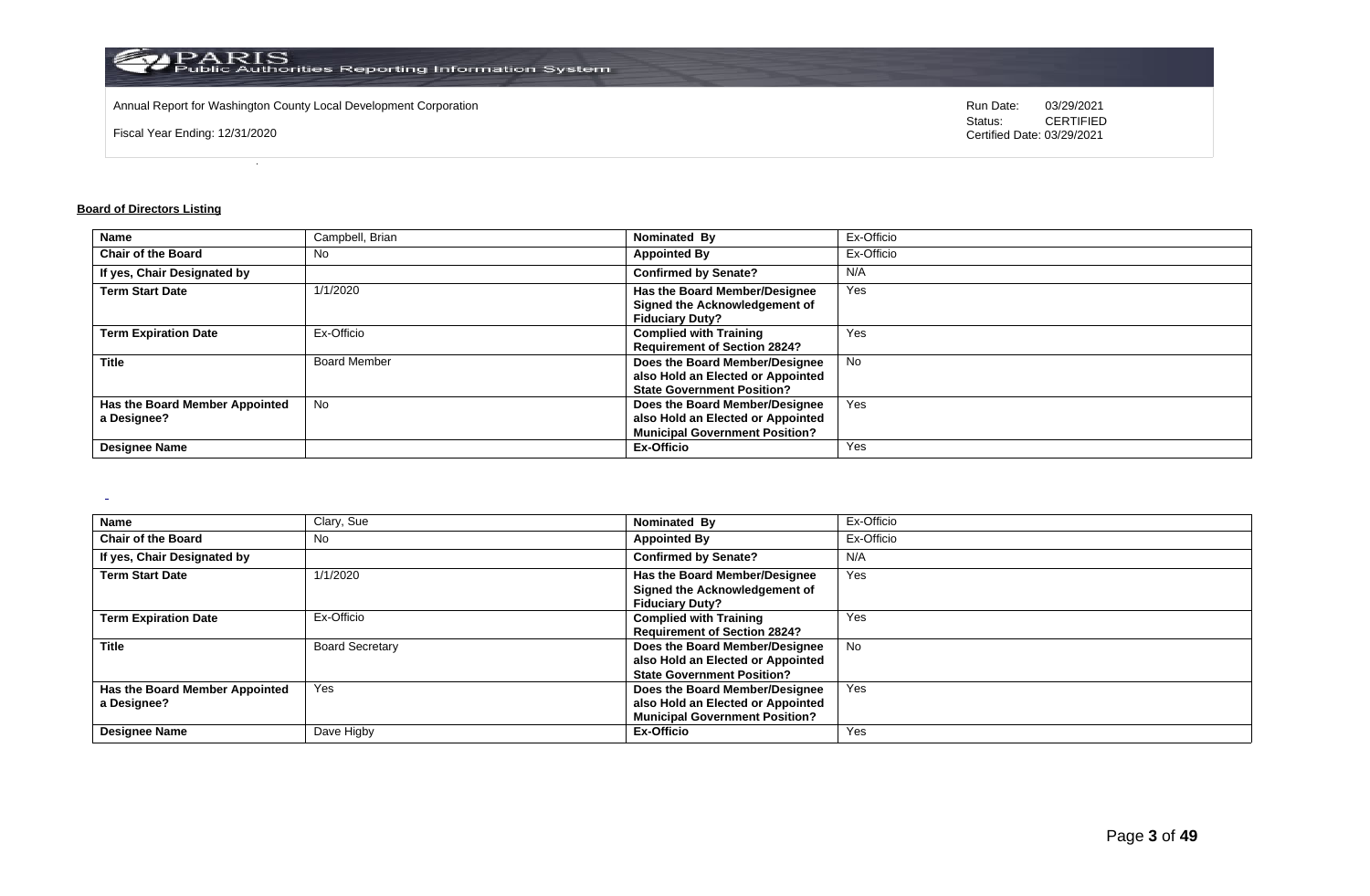

Annual Report for Washington County Local Development Corporation **Computer Computer Computer Computer Computer** Run Date: 03/29/2021<br>Status: CERTIFIED

Fiscal Year Ending: 12/31/2020

CERTIFIED Certified Date: 03/29/2021

| <b>Name</b>                                   | Fedler, Catherine     | Nominated By                                                                                                 | Ex-Officio |
|-----------------------------------------------|-----------------------|--------------------------------------------------------------------------------------------------------------|------------|
| <b>Chair of the Board</b>                     | No                    | <b>Appointed By</b>                                                                                          | Ex-Officio |
| If yes, Chair Designated by                   |                       | <b>Confirmed by Senate?</b>                                                                                  | N/A        |
| <b>Term Start Date</b>                        | 1/1/2020              | Has the Board Member/Designee<br>Signed the Acknowledgement of<br><b>Fiduciary Duty?</b>                     | Yes        |
| <b>Term Expiration Date</b>                   | Ex-Officio            | <b>Complied with Training</b><br><b>Requirement of Section 2824?</b>                                         | Yes        |
| <b>Title</b>                                  | <b>Board Member</b>   | Does the Board Member/Designee<br>also Hold an Elected or Appointed<br><b>State Government Position?</b>     | <b>No</b>  |
| Has the Board Member Appointed<br>a Designee? | Yes                   | Does the Board Member/Designee<br>also Hold an Elected or Appointed<br><b>Municipal Government Position?</b> | Yes        |
| <b>Designee Name</b>                          | <b>Marion Watkins</b> | Ex-Officio                                                                                                   | Yes        |

 $\sim$ 

| Name                           | Ferguson, Paul      | Nominated By                          | Ex-Officio |
|--------------------------------|---------------------|---------------------------------------|------------|
| <b>Chair of the Board</b>      | No                  | <b>Appointed By</b>                   | Ex-Officio |
| If yes, Chair Designated by    |                     | <b>Confirmed by Senate?</b>           | N/A        |
| <b>Term Start Date</b>         | 1/1/2020            | Has the Board Member/Designee         | No         |
|                                |                     | Signed the Acknowledgement of         |            |
|                                |                     | <b>Fiduciary Duty?</b>                |            |
| <b>Term Expiration Date</b>    | Ex-Officio          | <b>Complied with Training</b>         | <b>No</b>  |
|                                |                     | <b>Requirement of Section 2824?</b>   |            |
| <b>Title</b>                   | <b>Board Member</b> | Does the Board Member/Designee        | No.        |
|                                |                     | also Hold an Elected or Appointed     |            |
|                                |                     | <b>State Government Position?</b>     |            |
| Has the Board Member Appointed | No                  | Does the Board Member/Designee        | Yes        |
| a Designee?                    |                     | also Hold an Elected or Appointed     |            |
|                                |                     | <b>Municipal Government Position?</b> |            |
| <b>Designee Name</b>           |                     | Ex-Officio                            | Yes        |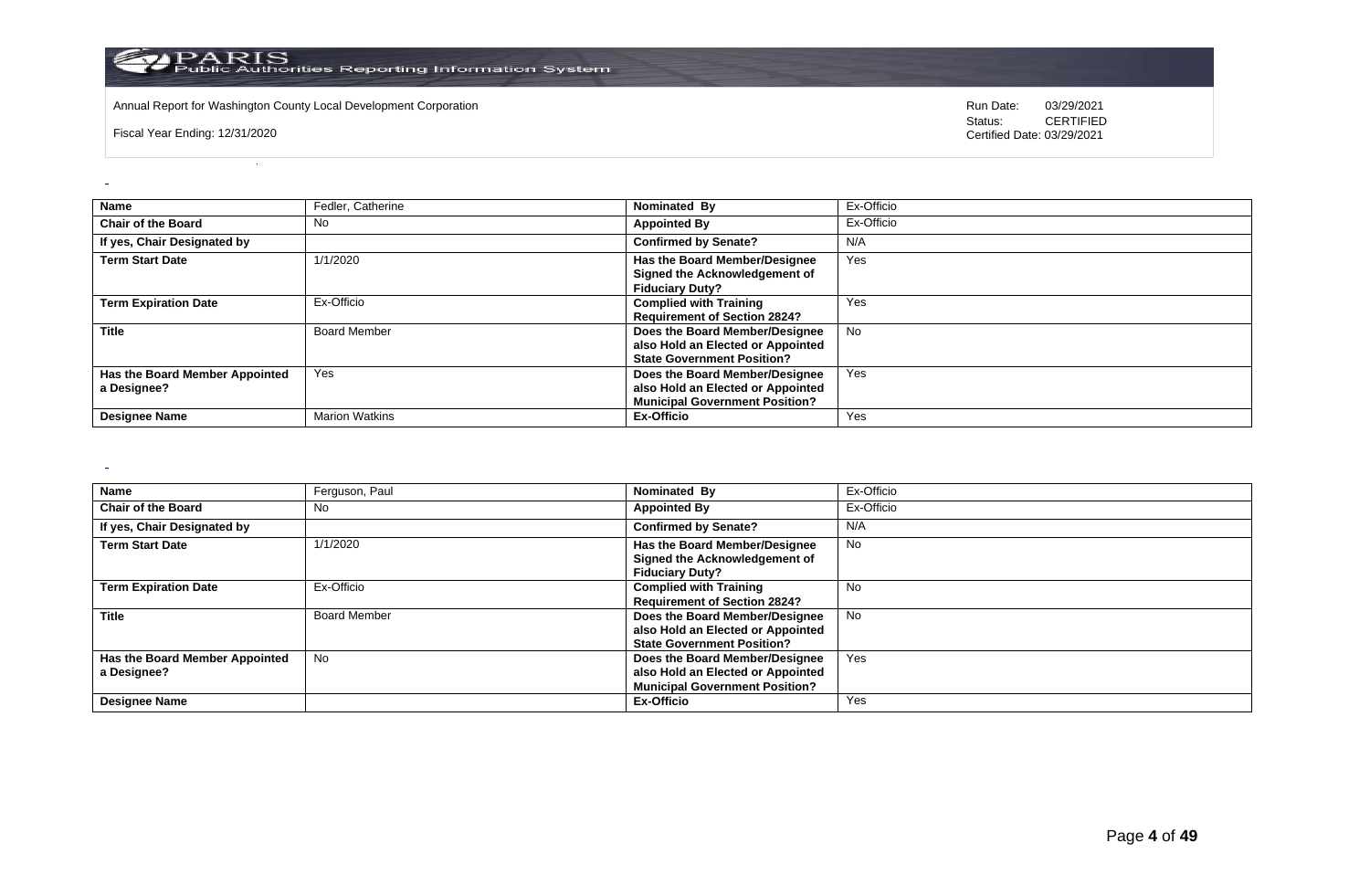

Annual Report for Washington County Local Development Corporation **Run Date:** 03/29/2021

Fiscal Year Ending: 12/31/2020

Status: **CERTIFIED** Certified Date: 03/29/2021

| <b>Name</b>                                   | Griffith, James      | Nominated By                                                                                                 | Ex-Officio |
|-----------------------------------------------|----------------------|--------------------------------------------------------------------------------------------------------------|------------|
| <b>Chair of the Board</b>                     | No                   | <b>Appointed By</b>                                                                                          | Ex-Officio |
| If yes, Chair Designated by                   |                      | <b>Confirmed by Senate?</b>                                                                                  | N/A        |
| <b>Term Start Date</b>                        | 1/1/2020             | Has the Board Member/Designee<br>Signed the Acknowledgement of<br><b>Fiduciary Duty?</b>                     | Yes        |
| <b>Term Expiration Date</b>                   | Ex-Officio           | <b>Complied with Training</b><br><b>Requirement of Section 2824?</b>                                         | No         |
| <b>Title</b>                                  | <b>Board Member</b>  | Does the Board Member/Designee<br>also Hold an Elected or Appointed<br><b>State Government Position?</b>     | <b>No</b>  |
| Has the Board Member Appointed<br>a Designee? | Yes                  | Does the Board Member/Designee<br>also Hold an Elected or Appointed<br><b>Municipal Government Position?</b> | Yes        |
| <b>Designee Name</b>                          | <b>Bryan Watkins</b> | Ex-Officio                                                                                                   | Yes        |

 $\sim$ 

| Name                           | Haff, Dana          | Nominated By                          | Ex-Officio |
|--------------------------------|---------------------|---------------------------------------|------------|
| <b>Chair of the Board</b>      | No                  | <b>Appointed By</b>                   | Ex-Officio |
| If yes, Chair Designated by    |                     | <b>Confirmed by Senate?</b>           | N/A        |
| <b>Term Start Date</b>         | 1/1/2020            | Has the Board Member/Designee         | Yes        |
|                                |                     | Signed the Acknowledgement of         |            |
|                                |                     | <b>Fiduciary Duty?</b>                |            |
| <b>Term Expiration Date</b>    | Ex-Officio          | <b>Complied with Training</b>         | Yes        |
|                                |                     | <b>Requirement of Section 2824?</b>   |            |
| <b>Title</b>                   | <b>Board Member</b> | Does the Board Member/Designee        | No.        |
|                                |                     | also Hold an Elected or Appointed     |            |
|                                |                     | <b>State Government Position?</b>     |            |
| Has the Board Member Appointed | No                  | Does the Board Member/Designee        | Yes        |
| a Designee?                    |                     | also Hold an Elected or Appointed     |            |
|                                |                     | <b>Municipal Government Position?</b> |            |
| <b>Designee Name</b>           |                     | Ex-Officio                            | Yes        |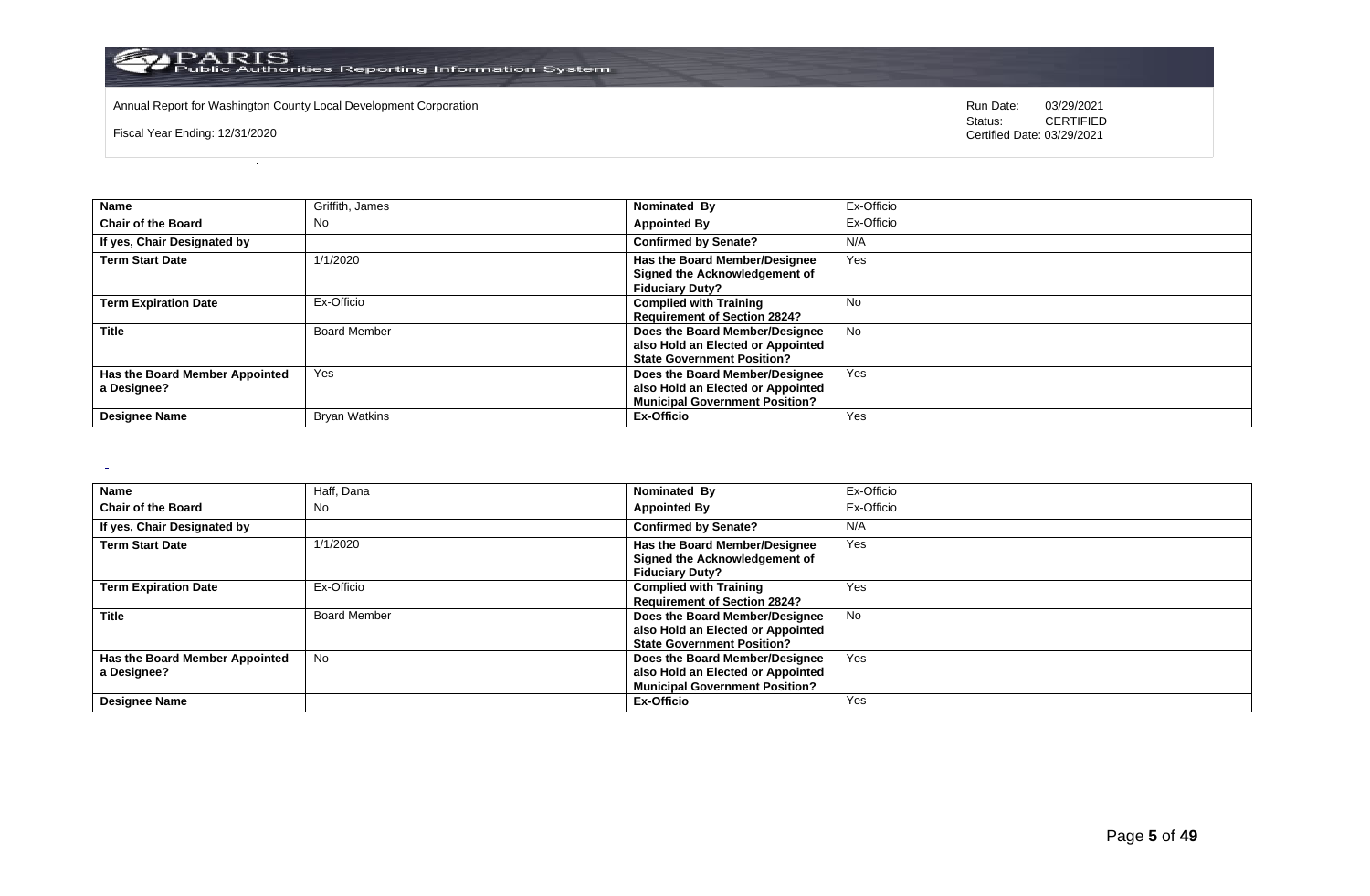

Annual Report for Washington County Local Development Corporation **Computer Computer Computer Computer Computer** Run Date: 03/29/2021<br>Status: CERTIFIED

Fiscal Year Ending: 12/31/2020

CERTIFIED Certified Date: 03/29/2021

| <b>Name</b>                                   | Hall, Samuel        | Nominated By                                                                                                 | Ex-Officio |
|-----------------------------------------------|---------------------|--------------------------------------------------------------------------------------------------------------|------------|
| <b>Chair of the Board</b>                     | No                  | <b>Appointed By</b>                                                                                          | Ex-Officio |
| If yes, Chair Designated by                   |                     | <b>Confirmed by Senate?</b>                                                                                  | N/A        |
| <b>Term Start Date</b>                        | 1/1/2020            | Has the Board Member/Designee<br>Signed the Acknowledgement of<br><b>Fiduciary Duty?</b>                     | Yes        |
| <b>Term Expiration Date</b>                   | Ex-Officio          | <b>Complied with Training</b><br><b>Requirement of Section 2824?</b>                                         | Yes        |
| <b>Title</b>                                  | <b>Board Member</b> | Does the Board Member/Designee<br>also Hold an Elected or Appointed<br><b>State Government Position?</b>     | <b>No</b>  |
| Has the Board Member Appointed<br>a Designee? | <b>No</b>           | Does the Board Member/Designee<br>also Hold an Elected or Appointed<br><b>Municipal Government Position?</b> | Yes        |
| <b>Designee Name</b>                          |                     | Ex-Officio                                                                                                   | Yes        |

 $\sim$ 

| <b>Name</b>                                   | Henke, Robert       | Nominated By                                                                                                 | Ex-Officio |
|-----------------------------------------------|---------------------|--------------------------------------------------------------------------------------------------------------|------------|
| <b>Chair of the Board</b>                     | No                  | <b>Appointed By</b>                                                                                          | Ex-Officio |
| If yes, Chair Designated by                   |                     | <b>Confirmed by Senate?</b>                                                                                  | N/A        |
| <b>Term Start Date</b>                        | 1/1/2020            | Has the Board Member/Designee<br>Signed the Acknowledgement of<br><b>Fiduciary Duty?</b>                     | Yes        |
| <b>Term Expiration Date</b>                   | Ex-Officio          | <b>Complied with Training</b><br><b>Requirement of Section 2824?</b>                                         | Yes        |
| <b>Title</b>                                  | <b>Board Member</b> | Does the Board Member/Designee<br>also Hold an Elected or Appointed<br><b>State Government Position?</b>     | <b>No</b>  |
| Has the Board Member Appointed<br>a Designee? | Yes                 | Does the Board Member/Designee<br>also Hold an Elected or Appointed<br><b>Municipal Government Position?</b> | Yes        |
| <b>Designee Name</b>                          | Jared Humiston      | Ex-Officio                                                                                                   | Yes        |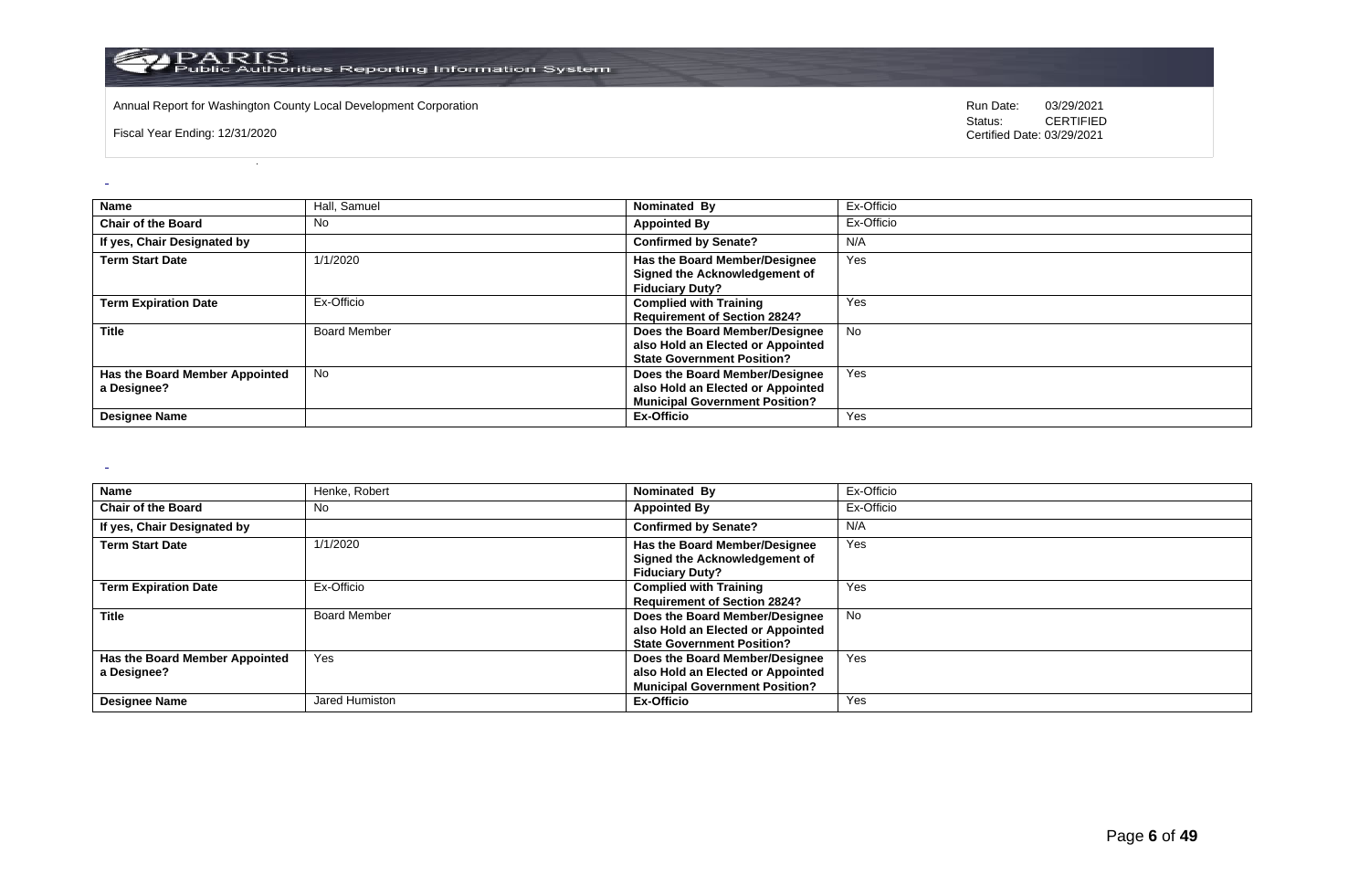

Annual Report for Washington County Local Development Corporation **Run Date:** 03/29/2021

Fiscal Year Ending: 12/31/2020

Status: **CERTIFIED** Certified Date: 03/29/2021

| Name                                          | Hicks, Matt         | Nominated By                                                                                                 | Ex-Officio |
|-----------------------------------------------|---------------------|--------------------------------------------------------------------------------------------------------------|------------|
| <b>Chair of the Board</b>                     | No                  | <b>Appointed By</b>                                                                                          | Ex-Officio |
| If yes, Chair Designated by                   |                     | <b>Confirmed by Senate?</b>                                                                                  | N/A        |
| <b>Term Start Date</b>                        | 1/1/2020            | Has the Board Member/Designee<br>Signed the Acknowledgement of<br><b>Fiduciary Duty?</b>                     | Yes        |
| <b>Term Expiration Date</b>                   | Ex-Officio          | <b>Complied with Training</b><br><b>Requirement of Section 2824?</b>                                         | Yes        |
| <b>Title</b>                                  | <b>Board Member</b> | Does the Board Member/Designee<br>also Hold an Elected or Appointed<br><b>State Government Position?</b>     | <b>No</b>  |
| Has the Board Member Appointed<br>a Designee? | <b>No</b>           | Does the Board Member/Designee<br>also Hold an Elected or Appointed<br><b>Municipal Government Position?</b> | Yes        |
| <b>Designee Name</b>                          |                     | Ex-Officio                                                                                                   | Yes        |

 $\sim$ 

| Name                                          | Hogan, Dana         | Nominated By                                                                                                 | Ex-Officio |
|-----------------------------------------------|---------------------|--------------------------------------------------------------------------------------------------------------|------------|
| <b>Chair of the Board</b>                     | No                  | <b>Appointed By</b>                                                                                          | Ex-Officio |
| If yes, Chair Designated by                   |                     | <b>Confirmed by Senate?</b>                                                                                  | N/A        |
| <b>Term Start Date</b>                        | 1/1/2020            | Has the Board Member/Designee<br>Signed the Acknowledgement of<br><b>Fiduciary Duty?</b>                     | Yes        |
| <b>Term Expiration Date</b>                   | Ex-Officio          | <b>Complied with Training</b><br><b>Requirement of Section 2824?</b>                                         | Yes        |
| <b>Title</b>                                  | <b>Board Member</b> | Does the Board Member/Designee<br>also Hold an Elected or Appointed<br><b>State Government Position?</b>     | <b>No</b>  |
| Has the Board Member Appointed<br>a Designee? | No                  | Does the Board Member/Designee<br>also Hold an Elected or Appointed<br><b>Municipal Government Position?</b> | Yes        |
| <b>Designee Name</b>                          |                     | Ex-Officio                                                                                                   | Yes        |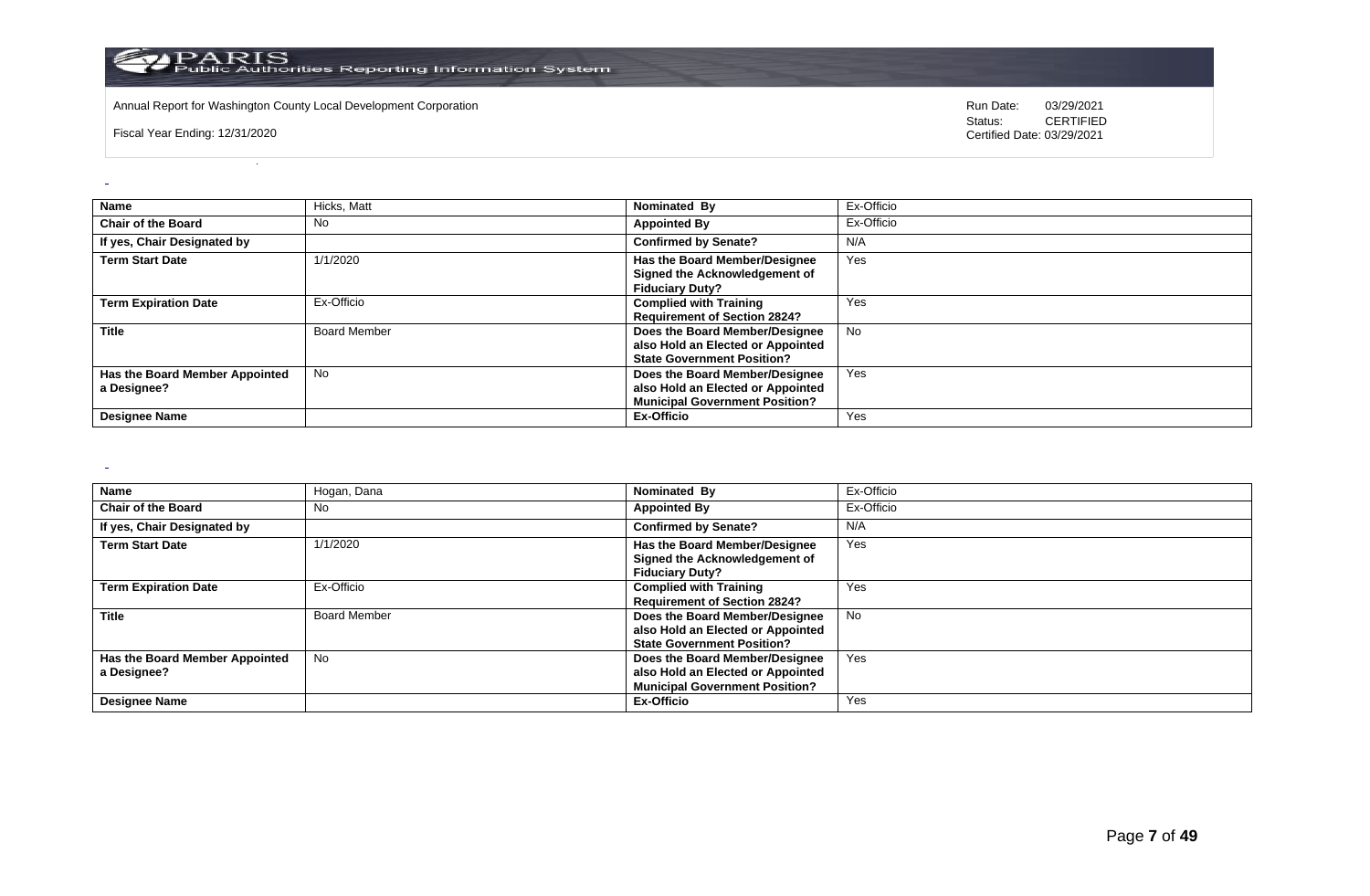

Annual Report for Washington County Local Development Corporation **Computer Computer Computer Computer Computer** Run Date: 03/29/2021<br>Status: CERTIFIED

Fiscal Year Ending: 12/31/2020

CERTIFIED Certified Date: 03/29/2021

| <b>Name</b>                                   | Losaw. Lester       | Nominated By                                                                                                 | Ex-Officio |
|-----------------------------------------------|---------------------|--------------------------------------------------------------------------------------------------------------|------------|
| <b>Chair of the Board</b>                     | No                  | <b>Appointed By</b>                                                                                          | Ex-Officio |
| If yes, Chair Designated by                   |                     | <b>Confirmed by Senate?</b>                                                                                  | N/A        |
| <b>Term Start Date</b>                        | 1/1/2020            | Has the Board Member/Designee<br>Signed the Acknowledgement of<br><b>Fiduciary Duty?</b>                     | Yes        |
| <b>Term Expiration Date</b>                   | Ex-Officio          | <b>Complied with Training</b><br><b>Requirement of Section 2824?</b>                                         | No         |
| <b>Title</b>                                  | <b>Board Member</b> | Does the Board Member/Designee<br>also Hold an Elected or Appointed<br><b>State Government Position?</b>     | <b>No</b>  |
| Has the Board Member Appointed<br>a Designee? | <b>No</b>           | Does the Board Member/Designee<br>also Hold an Elected or Appointed<br><b>Municipal Government Position?</b> | Yes        |
| <b>Designee Name</b>                          |                     | Ex-Officio                                                                                                   | Yes        |

 $\sim$ 

| Name                           | O'Brien, David      | Nominated By                          | Ex-Officio |
|--------------------------------|---------------------|---------------------------------------|------------|
| <b>Chair of the Board</b>      | No                  | <b>Appointed By</b>                   | Ex-Officio |
| If yes, Chair Designated by    |                     | <b>Confirmed by Senate?</b>           | N/A        |
| <b>Term Start Date</b>         | 1/1/2020            | Has the Board Member/Designee         | Yes        |
|                                |                     | Signed the Acknowledgement of         |            |
|                                |                     | <b>Fiduciary Duty?</b>                |            |
| <b>Term Expiration Date</b>    | Ex-Officio          | <b>Complied with Training</b>         | Yes        |
|                                |                     | <b>Requirement of Section 2824?</b>   |            |
| <b>Title</b>                   | Board Vice-Chairman | Does the Board Member/Designee        | No.        |
|                                |                     | also Hold an Elected or Appointed     |            |
|                                |                     | <b>State Government Position?</b>     |            |
| Has the Board Member Appointed | No                  | Does the Board Member/Designee        | Yes        |
| a Designee?                    |                     | also Hold an Elected or Appointed     |            |
|                                |                     | <b>Municipal Government Position?</b> |            |
| <b>Designee Name</b>           |                     | Ex-Officio                            | Yes        |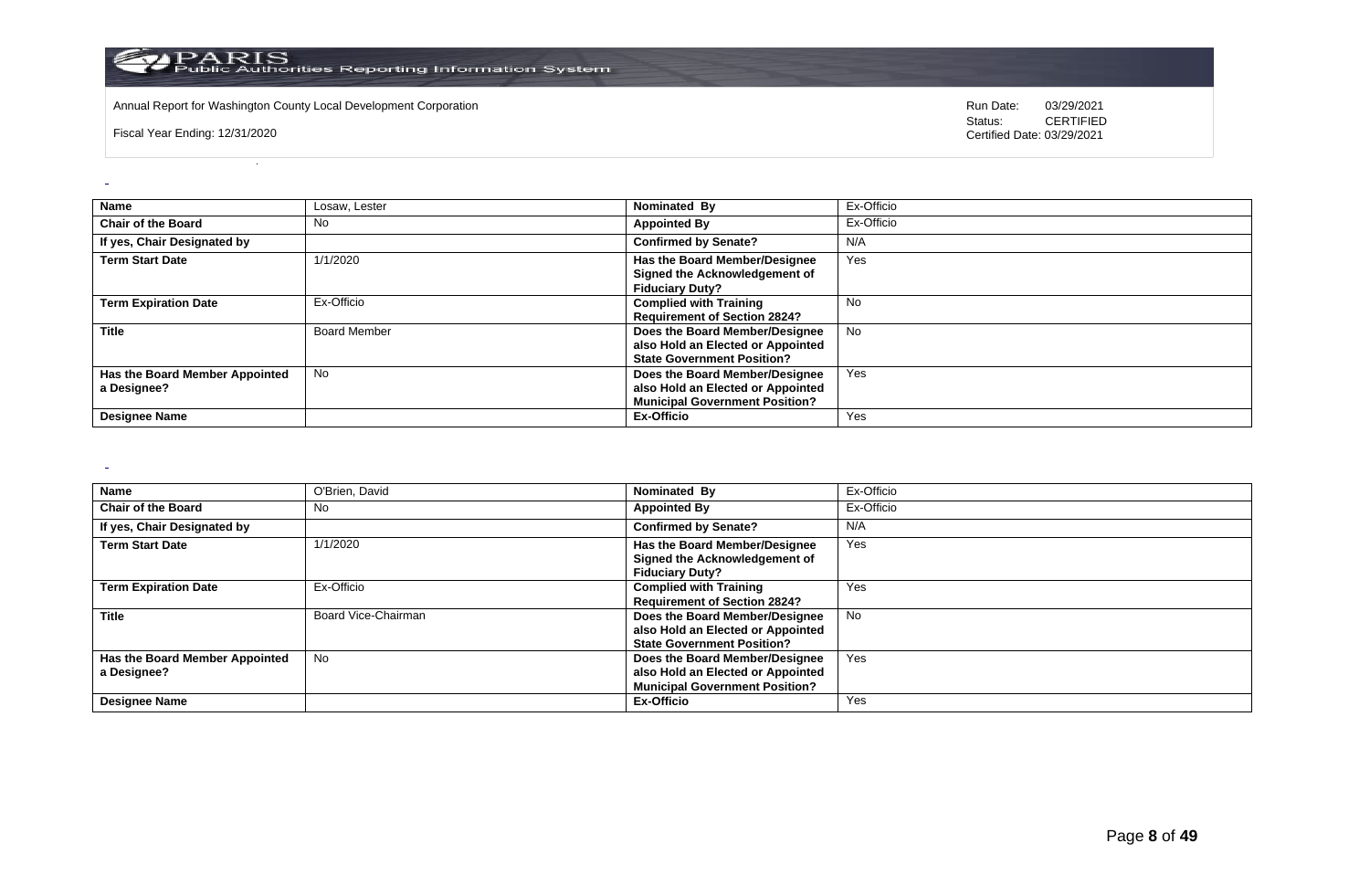

Annual Report for Washington County Local Development Corporation **Computer Computer Computer Computer Computer** Run Date: 03/29/2021<br>Status: CERTIFIED

Fiscal Year Ending: 12/31/2020

CERTIFIED Certified Date: 03/29/2021

| Name                                          | Rozell, John        | Nominated By                                                                                                 | Ex-Officio |
|-----------------------------------------------|---------------------|--------------------------------------------------------------------------------------------------------------|------------|
| <b>Chair of the Board</b>                     | No                  | <b>Appointed By</b>                                                                                          | Ex-Officio |
| If yes, Chair Designated by                   |                     | <b>Confirmed by Senate?</b>                                                                                  | N/A        |
| <b>Term Start Date</b>                        | 1/1/2020            | Has the Board Member/Designee<br>Signed the Acknowledgement of<br><b>Fiduciary Duty?</b>                     | Yes        |
| <b>Term Expiration Date</b>                   | Ex-Officio          | <b>Complied with Training</b><br><b>Requirement of Section 2824?</b>                                         | Yes        |
| <b>Title</b>                                  | <b>Board Member</b> | Does the Board Member/Designee<br>also Hold an Elected or Appointed<br><b>State Government Position?</b>     | <b>No</b>  |
| Has the Board Member Appointed<br>a Designee? | <b>No</b>           | Does the Board Member/Designee<br>also Hold an Elected or Appointed<br><b>Municipal Government Position?</b> | Yes        |
| <b>Designee Name</b>                          |                     | Ex-Officio                                                                                                   | Yes        |

 $\sim$ 

| Name                           | Shaw, Dan           | Nominated By                          | Ex-Officio |
|--------------------------------|---------------------|---------------------------------------|------------|
| <b>Chair of the Board</b>      | No.                 | <b>Appointed By</b>                   | Ex-Officio |
| If yes, Chair Designated by    |                     | <b>Confirmed by Senate?</b>           | N/A        |
| <b>Term Start Date</b>         | 1/1/2020            | Has the Board Member/Designee         | Yes        |
|                                |                     | Signed the Acknowledgement of         |            |
|                                |                     | <b>Fiduciary Duty?</b>                |            |
| <b>Term Expiration Date</b>    | Ex-Officio          | <b>Complied with Training</b>         | Yes        |
|                                |                     | <b>Requirement of Section 2824?</b>   |            |
| <b>Title</b>                   | <b>Board Member</b> | Does the Board Member/Designee        | No         |
|                                |                     | also Hold an Elected or Appointed     |            |
|                                |                     | <b>State Government Position?</b>     |            |
| Has the Board Member Appointed | No                  | Does the Board Member/Designee        | Yes        |
| a Designee?                    |                     | also Hold an Elected or Appointed     |            |
|                                |                     | <b>Municipal Government Position?</b> |            |
| <b>Designee Name</b>           |                     | Ex-Officio                            | Yes        |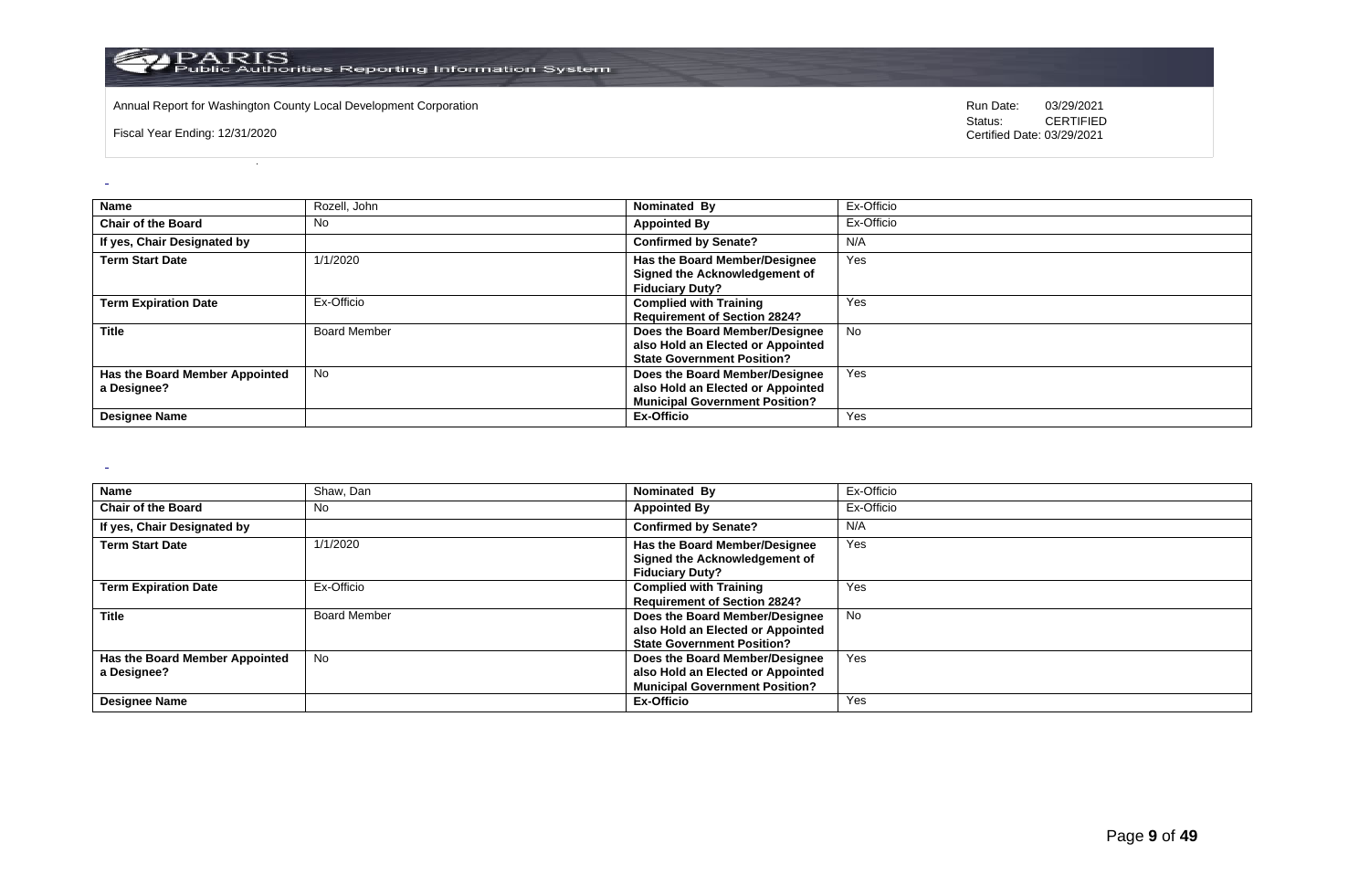

Annual Report for Washington County Local Development Corporation **Computer Computer Computer Computer Computer** Run Date: 03/29/2021<br>Status: CERTIFIED

Fiscal Year Ending: 12/31/2020

CERTIFIED Certified Date: 03/29/2021

| <b>Name</b>                                   | Skellie, Jay        | Nominated By                                                                                                 | Ex-Officio |
|-----------------------------------------------|---------------------|--------------------------------------------------------------------------------------------------------------|------------|
| <b>Chair of the Board</b>                     | <b>No</b>           | <b>Appointed By</b>                                                                                          | Ex-Officio |
| If yes, Chair Designated by                   |                     | <b>Confirmed by Senate?</b>                                                                                  | N/A        |
| <b>Term Start Date</b>                        | 1/1/2020            | Has the Board Member/Designee<br>Signed the Acknowledgement of<br><b>Fiduciary Duty?</b>                     | Yes        |
| <b>Term Expiration Date</b>                   | Ex-Officio          | <b>Complied with Training</b><br><b>Requirement of Section 2824?</b>                                         | <b>No</b>  |
| <b>Title</b>                                  | <b>Board Member</b> | Does the Board Member/Designee<br>also Hold an Elected or Appointed<br><b>State Government Position?</b>     | No         |
| Has the Board Member Appointed<br>a Designee? | Yes                 | Does the Board Member/Designee<br>also Hold an Elected or Appointed<br><b>Municipal Government Position?</b> | Yes        |
| <b>Designee Name</b>                          | Mark Mahoney        | Ex-Officio                                                                                                   | Yes        |

 $\sim$ 

| Name                           | Ward, Don           | Nominated By                          | Ex-Officio |
|--------------------------------|---------------------|---------------------------------------|------------|
| <b>Chair of the Board</b>      | No                  | <b>Appointed By</b>                   | Ex-Officio |
| If yes, Chair Designated by    |                     | <b>Confirmed by Senate?</b>           | N/A        |
| <b>Term Start Date</b>         | 1/1/2020            | Has the Board Member/Designee         | Yes        |
|                                |                     | Signed the Acknowledgement of         |            |
|                                |                     | <b>Fiduciary Duty?</b>                |            |
| <b>Term Expiration Date</b>    | Ex-Officio          | <b>Complied with Training</b>         | Yes        |
|                                |                     | <b>Requirement of Section 2824?</b>   |            |
| <b>Title</b>                   | <b>Board Member</b> | Does the Board Member/Designee        | No.        |
|                                |                     | also Hold an Elected or Appointed     |            |
|                                |                     | <b>State Government Position?</b>     |            |
| Has the Board Member Appointed | No                  | Does the Board Member/Designee        | Yes        |
| a Designee?                    |                     | also Hold an Elected or Appointed     |            |
|                                |                     | <b>Municipal Government Position?</b> |            |
| <b>Designee Name</b>           |                     | Ex-Officio                            | Yes        |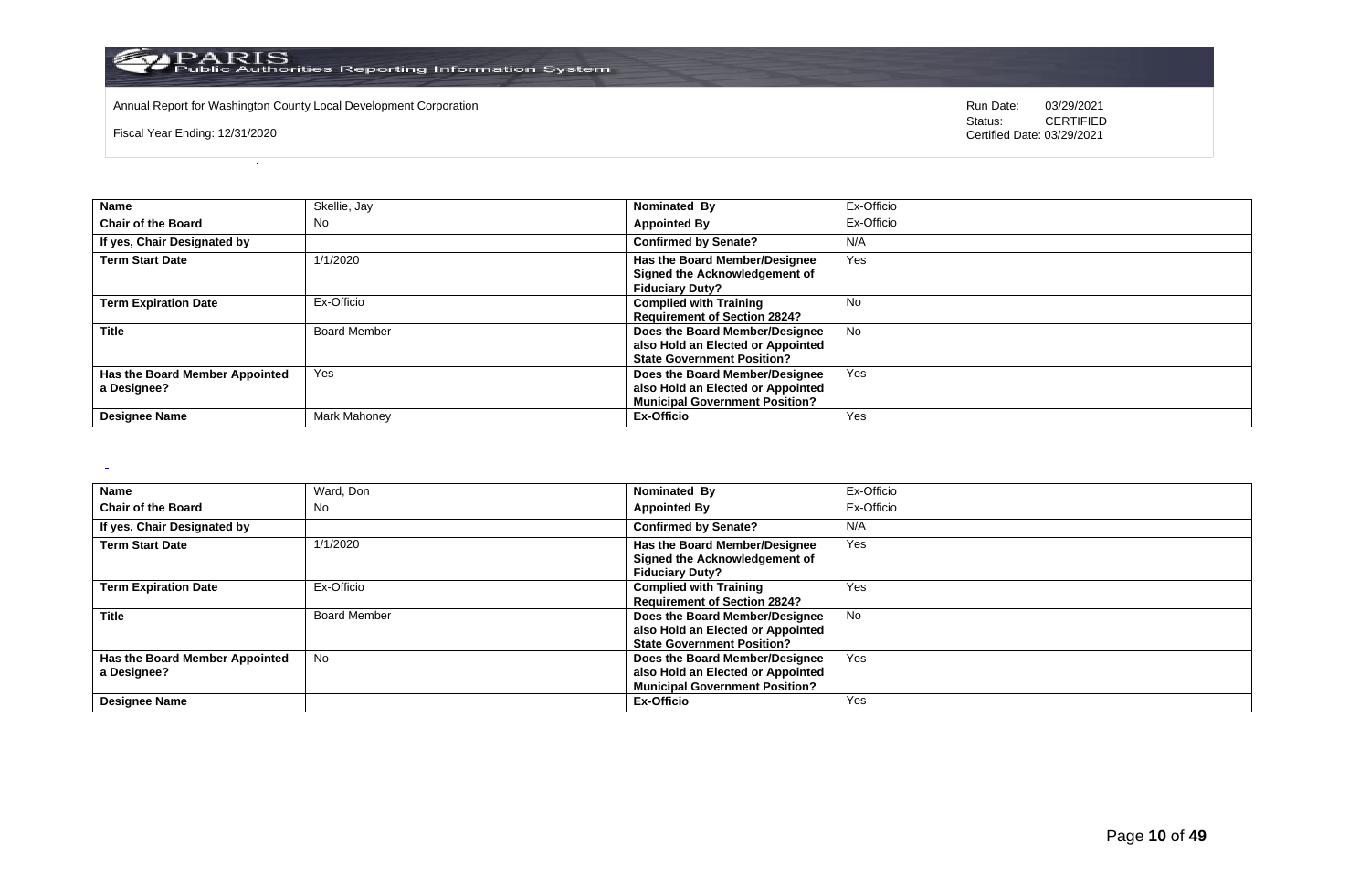

Annual Report for Washington County Local Development Corporation **Computer Computer Computer Computer Computer** Run Date: 03/29/2021<br>Status: CERTIFIED

Fiscal Year Ending: 12/31/2020

 $\overline{a}$ 

 $\sim$ 

| <b>Name</b>                                   | Wilson, Darrell     | Nominated By                                                                                                 | Ex-Officio |
|-----------------------------------------------|---------------------|--------------------------------------------------------------------------------------------------------------|------------|
| <b>Chair of the Board</b>                     | No.                 | <b>Appointed By</b>                                                                                          | Ex-Officio |
| If yes, Chair Designated by                   |                     | <b>Confirmed by Senate?</b>                                                                                  | N/A        |
| <b>Term Start Date</b>                        | 1/1/2020            | Has the Board Member/Designee<br>Signed the Acknowledgement of<br><b>Fiduciary Duty?</b>                     | Yes        |
| <b>Term Expiration Date</b>                   | Ex-Officio          | <b>Complied with Training</b><br><b>Requirement of Section 2824?</b>                                         | Yes        |
| <b>Title</b>                                  | <b>Board Member</b> | Does the Board Member/Designee<br>also Hold an Elected or Appointed<br><b>State Government Position?</b>     | <b>No</b>  |
| Has the Board Member Appointed<br>a Designee? | <b>No</b>           | Does the Board Member/Designee<br>also Hold an Elected or Appointed<br><b>Municipal Government Position?</b> | Yes        |
| <b>Designee Name</b>                          |                     | Ex-Officio                                                                                                   | Yes        |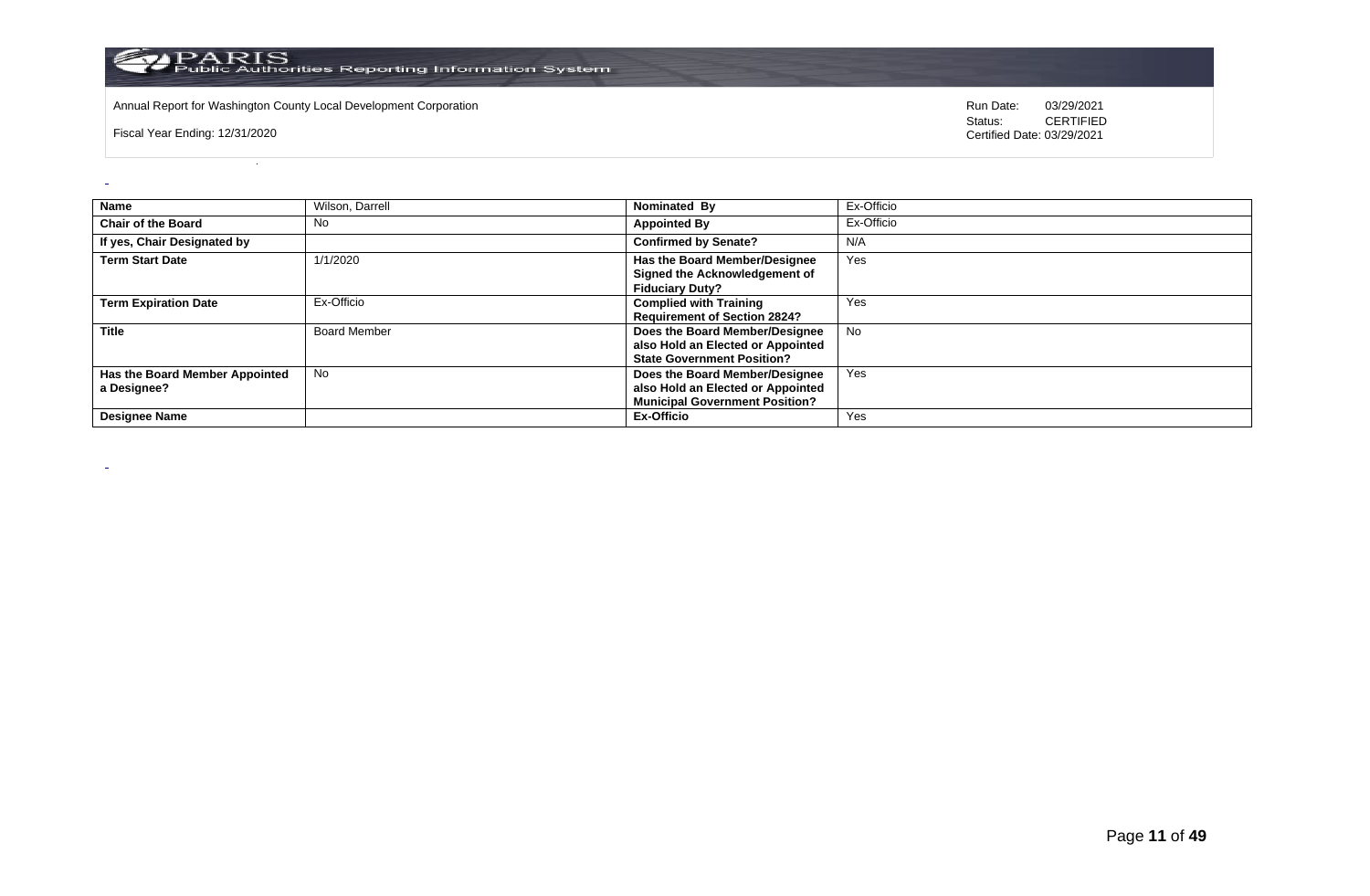# Annual Report for Washington County Local Development Corporation **Run Date:** Annual Report for Washington County Local Development Corporation Run Date: 03/29/2021<br>Status: CERTIFIED

Fiscal Year Ending: 12/31/2020

CERTIFIED Certified Date: 03/29/2021

# **Staff Listing**

| <b>Name</b> | Title                    | Group | Department/ | Union | Bargaining Full Time/ Exempt Base |                  |     |               | Actual            | <b>Overtime</b> | Performance Extra Pay |        | Other                                 | Total              | Individual           | If yes, Is |
|-------------|--------------------------|-------|-------------|-------|-----------------------------------|------------------|-----|---------------|-------------------|-----------------|-----------------------|--------|---------------------------------------|--------------------|----------------------|------------|
|             |                          |       | Subsidiary  | Name  | Unit                              | <b>Part Time</b> |     | Annualized    | salary paid       | paid by         | Bonus                 |        | Compensati Compensatialso paid by the |                    |                      |            |
|             |                          |       |             |       |                                   |                  |     | <b>Salary</b> | to the            | Authority       |                       |        | on/Allowanc ion                       |                    | paid another         | payment    |
|             |                          |       |             |       |                                   |                  |     |               | <b>Individual</b> |                 |                       |        | es/Adjustme by                        |                    | entity to            | made by a  |
|             |                          |       |             |       |                                   |                  |     |               |                   |                 |                       |        | nts                                   | <b>Authority</b>   | perform the State or |            |
|             |                          |       |             |       |                                   |                  |     |               |                   |                 |                       |        |                                       |                    | work of the llocal   |            |
|             |                          |       |             |       |                                   |                  |     |               |                   |                 |                       |        |                                       |                    | <b>Authority</b>     | qovernmel  |
|             |                          |       |             |       |                                   |                  |     |               |                   |                 |                       |        |                                       |                    |                      |            |
| Derway,     | President/Exec Executive |       |             |       |                                   |                  | Yes | \$72,388.06   | \$69,683.53       | \$0.00          | \$0.00                | \$0.00 |                                       | \$0.00 \$69,683.53 | No                   |            |
| Deanna L    | utive Director           |       |             |       |                                   |                  |     |               |                   |                 |                       |        |                                       |                    |                      |            |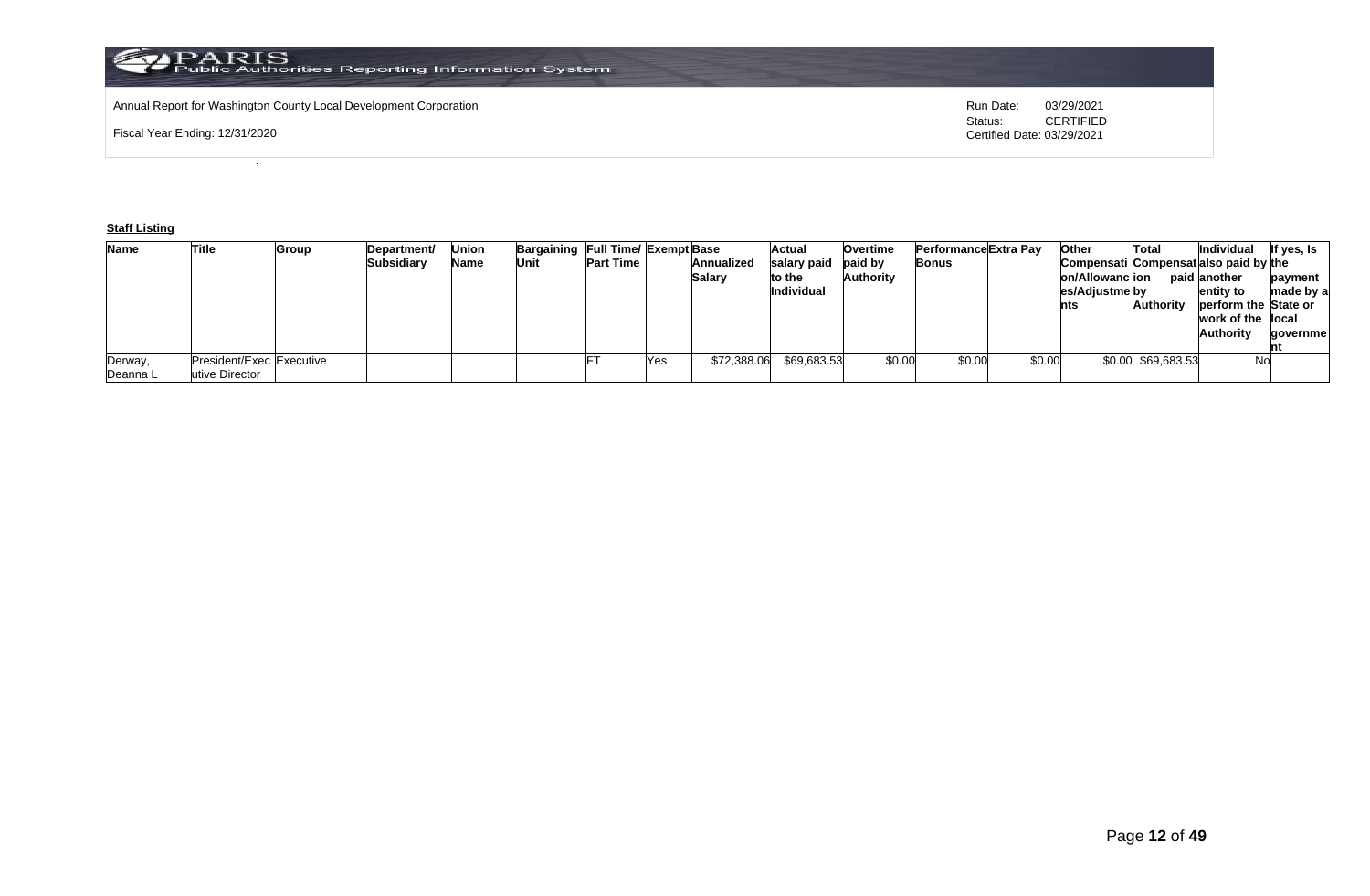| Annual Report for Washington County Local Development Corporation<br>03/29/2021<br>Run Date:<br><b>CERTIFIED</b><br>Status:<br>Fiscal Year Ending: 12/31/2020<br>Certified Date: 03/29/2021 | PARIS<br>Public Authorities Reporting Information System |  |
|---------------------------------------------------------------------------------------------------------------------------------------------------------------------------------------------|----------------------------------------------------------|--|
|                                                                                                                                                                                             |                                                          |  |
|                                                                                                                                                                                             |                                                          |  |

# **Benefit Information**

| affiliated<br>staff o<br>$+$<br>During the fiscal<br>the above<br>าฑทนค<br>the Authority cor<br>r anv oi<br>individuais en<br>ונזד עי<br>to dav<br>101111 <del>0</del><br>iloneg benems ion<br>1 Y U<br>.<br>With the<br>Authority?<br>uthori<br>.v atte<br>∴ ייטו בווסו∨וסטו forr^ |  |
|-------------------------------------------------------------------------------------------------------------------------------------------------------------------------------------------------------------------------------------------------------------------------------------|--|
|-------------------------------------------------------------------------------------------------------------------------------------------------------------------------------------------------------------------------------------------------------------------------------------|--|

# **Board Members**

| <b>Name</b>        | <b>Title</b>                 | Severance<br>Package | Payment<br>for<br><b>Unused</b><br>Leave | Club<br>Member-<br>ships | Use of<br>Corporate<br>Credit<br>Cards | Personal<br>Loans | Auto | Transportation | <b>Housing</b><br>Allowance | Spousal /<br>Dependent<br>Life<br>Insurance | <b>Tuition</b><br>Assistance | <b>Multi-Year</b><br>Employment | None of<br>these<br><b>Benefits</b> | Other |
|--------------------|------------------------------|----------------------|------------------------------------------|--------------------------|----------------------------------------|-------------------|------|----------------|-----------------------------|---------------------------------------------|------------------------------|---------------------------------|-------------------------------------|-------|
| Campbell,          | Board of                     |                      |                                          |                          |                                        |                   |      |                |                             |                                             |                              |                                 | X                                   |       |
| Brian              | <b>Directors</b>             |                      |                                          |                          |                                        |                   |      |                |                             |                                             |                              |                                 |                                     |       |
| Clary, Sue         | Board of<br>Directors        |                      |                                          |                          |                                        |                   |      |                |                             |                                             |                              |                                 | X                                   |       |
| Fedler,            | Board of                     |                      |                                          |                          |                                        |                   |      |                |                             |                                             |                              |                                 | X                                   |       |
| Catherine          | <b>Directors</b>             |                      |                                          |                          |                                        |                   |      |                |                             |                                             |                              |                                 |                                     |       |
| Ferguson,          | Board of                     |                      |                                          |                          |                                        |                   |      |                |                             |                                             |                              |                                 | X                                   |       |
| Paul               | <b>Directors</b>             |                      |                                          |                          |                                        |                   |      |                |                             |                                             |                              |                                 |                                     |       |
| Griffith,<br>James | Board of<br><b>Directors</b> |                      |                                          |                          |                                        |                   |      |                |                             |                                             |                              |                                 | Χ                                   |       |
| Haff, Dana         | Board of<br><b>Directors</b> |                      |                                          |                          |                                        |                   |      |                |                             |                                             |                              |                                 | X                                   |       |
| Hall, Samuel       | Board of<br><b>Directors</b> |                      |                                          |                          |                                        |                   |      |                |                             |                                             |                              |                                 | X                                   |       |
| Henke,<br>Robert   | Board of<br>Directors        |                      |                                          |                          |                                        |                   |      |                |                             |                                             |                              |                                 | X                                   |       |
| Hicks, Matt        | Board of<br><b>Directors</b> |                      |                                          |                          |                                        |                   |      |                |                             |                                             |                              |                                 | X                                   |       |
| Higby, Dave        | Board of<br><b>Directors</b> |                      |                                          |                          |                                        |                   |      |                |                             |                                             |                              |                                 | X                                   |       |
| Hogan,<br>Dana     | Board of<br>Directors        |                      |                                          |                          |                                        |                   |      |                |                             |                                             |                              |                                 | X                                   |       |
| Humiston,<br>Jared | Board of<br>Directors        |                      |                                          |                          |                                        |                   |      |                |                             |                                             |                              |                                 | X                                   |       |
| Losaw,<br>Lester   | Board of<br><b>Directors</b> |                      |                                          |                          |                                        |                   |      |                |                             |                                             |                              |                                 | X                                   |       |
| Mahoney,<br>Mark   | Board of<br>Directors        |                      |                                          |                          |                                        |                   |      |                |                             |                                             |                              |                                 | X                                   |       |
| O'Brien,           | Board of                     |                      |                                          |                          |                                        |                   |      |                |                             |                                             |                              |                                 | X                                   |       |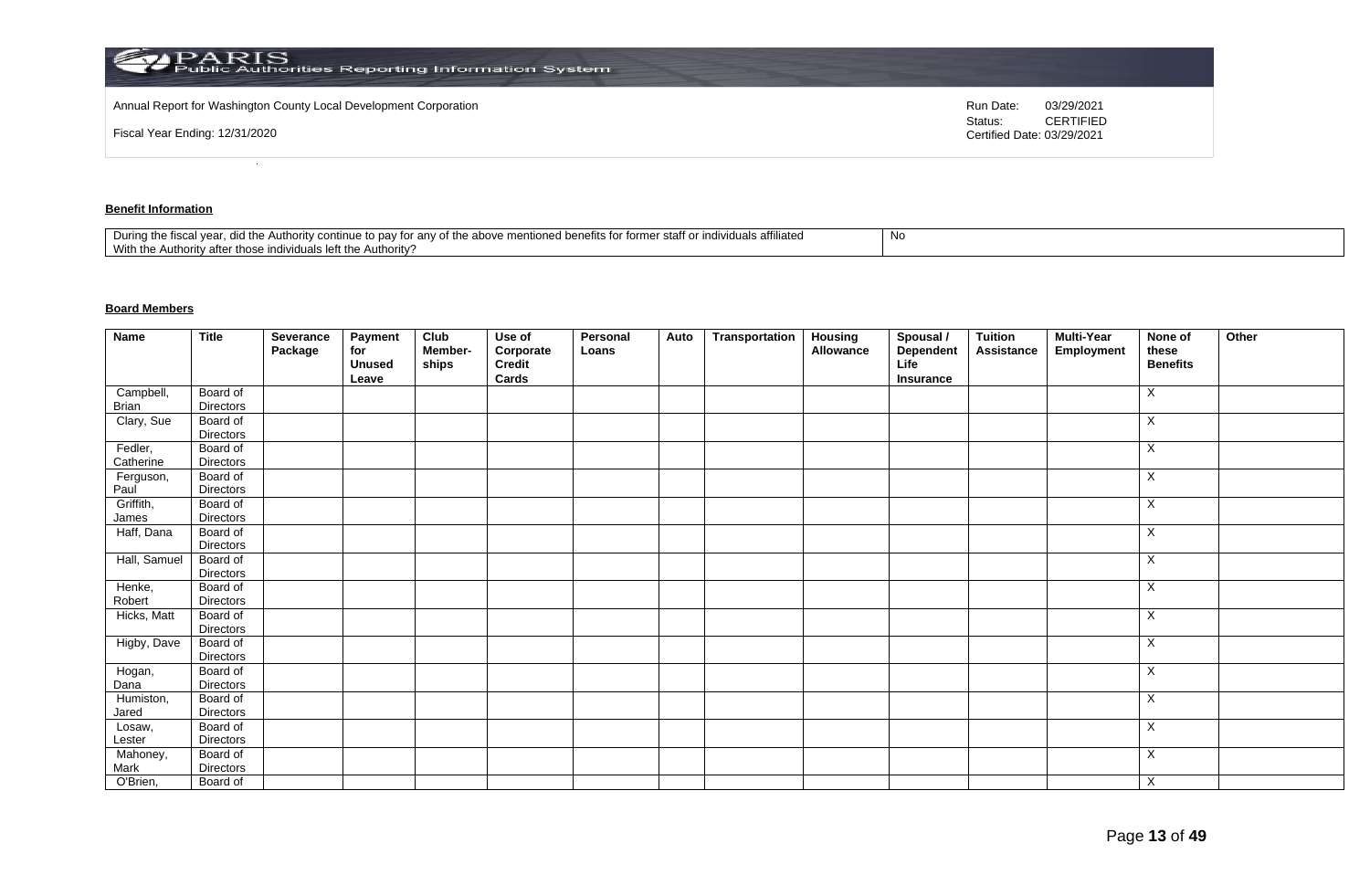

Annual Report for Washington County Local Development Corporation **Company County Connect Connect Connect Connect**<br>
Status: CERTIFIED

Fiscal Year Ending: 12/31/2020

CERTIFIED Certified Date: 03/29/2021

| Name               | <b>Title</b>          | Severance<br>Package | <b>Payment</b><br>for<br><b>Unused</b><br>Leave | Club<br>Member-<br>ships | Use of<br>Corporate<br><b>Credit</b><br>Cards | Personal<br>Loans | Auto | Transportation | <b>Housing</b><br>Allowance | Spousal /<br>Dependent<br>Life<br>Insurance | Tuition<br><b>Assistance</b> | Multi-Year<br>Employment | None of<br>these<br><b>Benefits</b> | Other |
|--------------------|-----------------------|----------------------|-------------------------------------------------|--------------------------|-----------------------------------------------|-------------------|------|----------------|-----------------------------|---------------------------------------------|------------------------------|--------------------------|-------------------------------------|-------|
| David              | Directors             |                      |                                                 |                          |                                               |                   |      |                |                             |                                             |                              |                          |                                     |       |
| Rozell, John       | Board of<br>Directors |                      |                                                 |                          |                                               |                   |      |                |                             |                                             |                              |                          | $\lambda$<br>$\Lambda$              |       |
| Shaw, Dan          | Board of<br>Directors |                      |                                                 |                          |                                               |                   |      |                |                             |                                             |                              |                          | $\checkmark$<br>$\Lambda$           |       |
| Skellie, Jay       | Board of<br>Directors |                      |                                                 |                          |                                               |                   |      |                |                             |                                             |                              |                          | $\Lambda$                           |       |
| Ward, Don          | Board of<br>Directors |                      |                                                 |                          |                                               |                   |      |                |                             |                                             |                              |                          | $\lambda$                           |       |
| Watkins,<br>Bryan  | Board of<br>Directors |                      |                                                 |                          |                                               |                   |      |                |                             |                                             |                              |                          | $\lambda$                           |       |
| Watkins,<br>Marion | Board of<br>Directors |                      |                                                 |                          |                                               |                   |      |                |                             |                                             |                              |                          | $\lambda$<br>$\Lambda$              |       |
| Wilson,<br>Darrell | Board of<br>Directors |                      |                                                 |                          |                                               |                   |      |                |                             |                                             |                              |                          | $\sqrt{}$<br>$\lambda$              |       |

**Staff**

| <b>Name</b> | Title | Severance | <b>Payment</b> | Club           | Use of    | Personal | Auto | Transportation | Housina          | Spousal          | <b>Tuition</b> | <b>Multi-Year</b> | None of         | Other |
|-------------|-------|-----------|----------------|----------------|-----------|----------|------|----------------|------------------|------------------|----------------|-------------------|-----------------|-------|
|             |       | Package   | for            | <b>Member-</b> | Corporate | Loans    |      |                | <b>Allowance</b> | Dependent        | Assistance     | Employment        | these           |       |
|             |       |           | Unused         | ships          | Credit    |          |      |                |                  | Life             |                |                   | <b>Benefits</b> |       |
|             |       |           | Leave          |                | Cards     |          |      |                |                  | <b>Insurance</b> |                |                   |                 |       |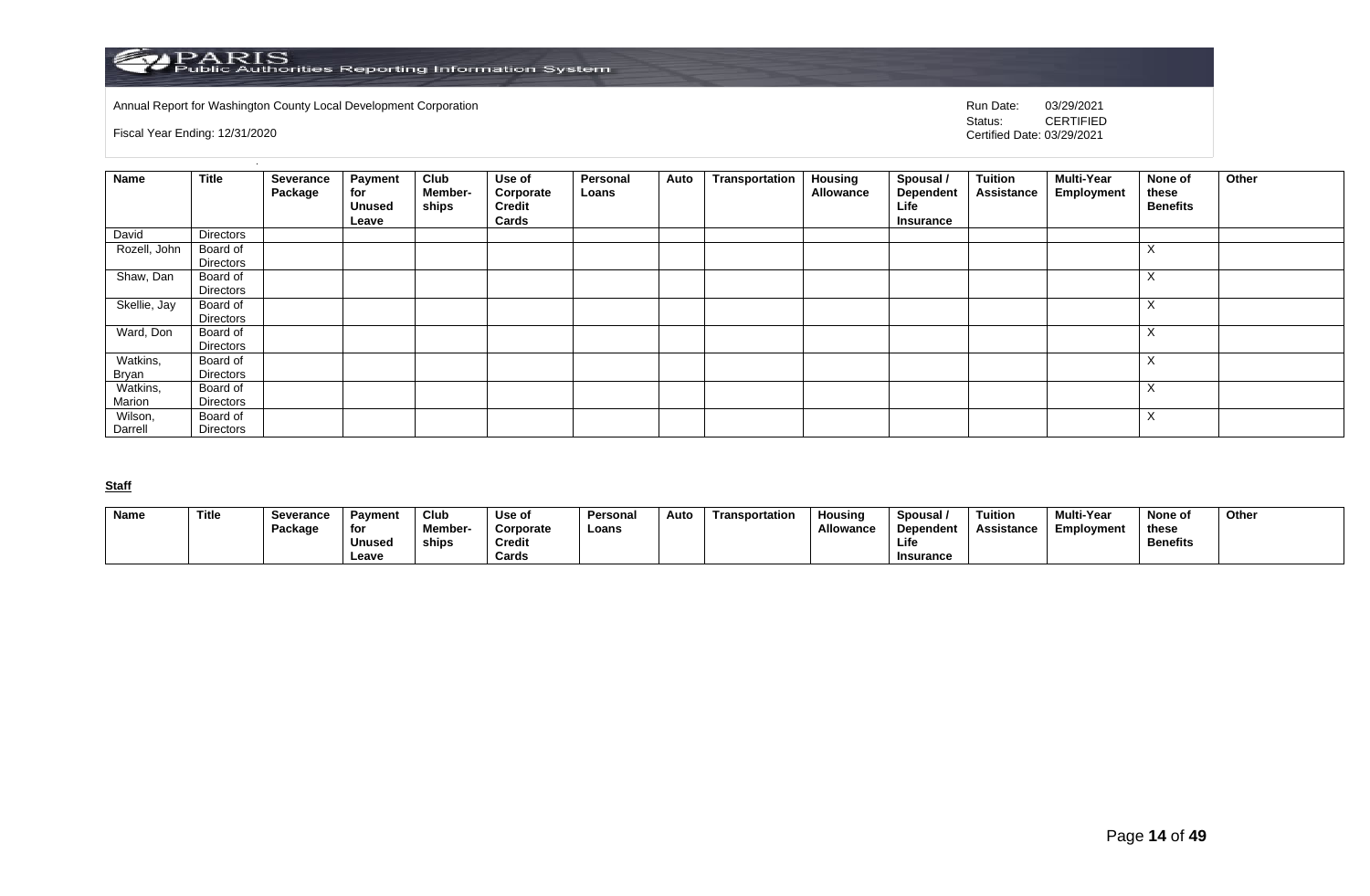| PARIS<br>Public Authorities Reporting Information System                                            |                                                                                      |
|-----------------------------------------------------------------------------------------------------|--------------------------------------------------------------------------------------|
| Annual Report for Washington County Local Development Corporation<br>Fiscal Year Ending: 12/31/2020 | Run Date:<br>03/29/2021<br><b>CERTIFIED</b><br>Status:<br>Certified Date: 03/29/2021 |
|                                                                                                     |                                                                                      |

#### **Subsidiary/Component Unit Verification**

| Is the list of subsidiaries, as assembled by the Office of the State Comptroller, correct?                                                                                                        |            |
|---------------------------------------------------------------------------------------------------------------------------------------------------------------------------------------------------|------------|
| Are there other subsidiaries or component units of the Authority that are active, not included in the PARIS reports submitted by this<br>Authority and not independently filing reports in PARIS? | <b>INC</b> |

| Name of Subsidiary/Component Unit               | Status        |                          |  |
|-------------------------------------------------|---------------|--------------------------|--|
| <b>Request Subsidiary/Component Unit Change</b> |               |                          |  |
| Name of Subsidiary/Component Unit               | <b>Status</b> | <b>Requested Changes</b> |  |
|                                                 |               |                          |  |
| <b>Request Add Subsidiaries/Component Units</b> |               |                          |  |
|                                                 |               |                          |  |

| Name o<br>of Subsidiarv/Component Unit_ | hment Date<br>≞stablisr | ubsidiarv/Component Unit<br>Purpose <b>u</b><br>וכ זס |
|-----------------------------------------|-------------------------|-------------------------------------------------------|
|                                         |                         |                                                       |

#### **Request Delete Subsidiaries/Component Units**

| Name o<br>Subs<br>mponent Unit≀<br>≅idiarv/u | mination Date | <b>Reason</b> fo<br>Termination | <b>∍cument Nam</b> ∕<br><b>Proof</b><br>⇒∟ Termin<br>tion |
|----------------------------------------------|---------------|---------------------------------|-----------------------------------------------------------|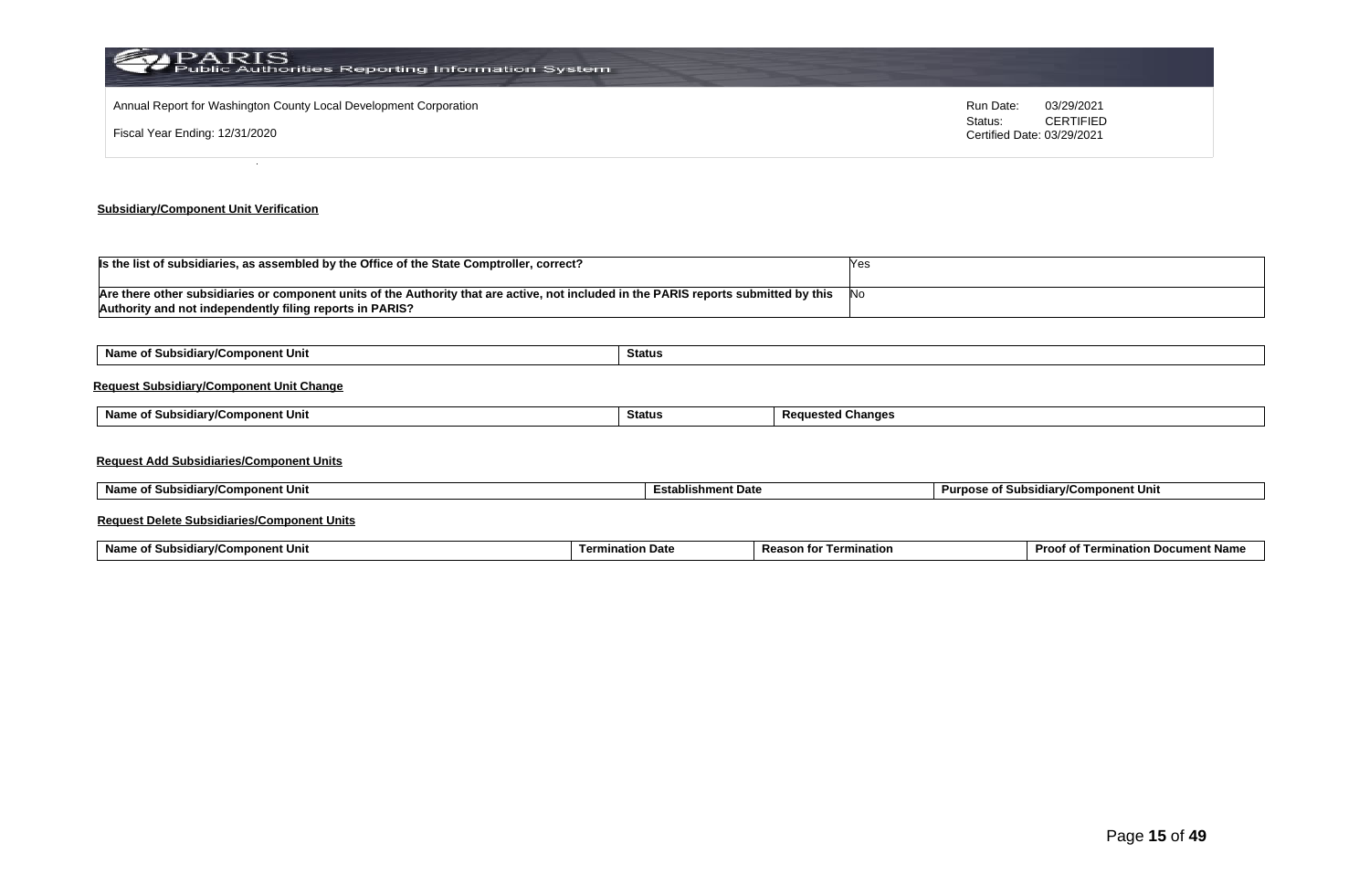

#### Annual Report for Washington County Local Development Corporation Run Date: 03/29/2021

Fiscal Year Ending: 12/31/2020

Status: **CERTIFIED** Certified Date: 03/29/2021

**Amount**

#### **Summary Financial Information**

| SUMMARY STATEMENT OF NET ASSETS |                           |
|---------------------------------|---------------------------|
|                                 |                           |
| Assets                          |                           |
| <b>Current Assets</b>           |                           |
|                                 | Cash and cash equivalents |
|                                 |                           |

| <b>Assets</b>                 |                                                    |                                        |                |
|-------------------------------|----------------------------------------------------|----------------------------------------|----------------|
| <b>Current Assets</b>         |                                                    |                                        |                |
|                               | Cash and cash equivalents                          |                                        | \$1,489,736.00 |
|                               | Investments                                        |                                        | \$435,848.00   |
|                               | Receivables, net                                   |                                        | \$419,217.00   |
|                               | Other assets                                       |                                        | \$0.00         |
|                               | <b>Total Current Assets</b>                        |                                        | \$2,344,801.00 |
| <b>Noncurrent Assets</b>      |                                                    |                                        |                |
|                               | Restricted cash and investments                    |                                        | \$336,736.00   |
|                               | Long-term receivables, net                         |                                        | \$2,003,380.00 |
|                               | Other assets                                       |                                        | \$0.00         |
|                               | <b>Capital Assets</b>                              |                                        |                |
|                               |                                                    | Land and other nondepreciable property | \$0.00         |
|                               |                                                    | <b>Buildings and equipment</b>         | \$0.00         |
|                               |                                                    | Infrastructure                         | \$0.00         |
|                               |                                                    | Accumulated depreciation               | \$0.00         |
|                               |                                                    | <b>Net Capital Assets</b>              | \$0.00         |
|                               | <b>Total Noncurrent Assets</b>                     |                                        | \$2,340,116.00 |
| <b>Total Assets</b>           |                                                    |                                        | \$4,684,917.00 |
| <b>Liabilities</b>            |                                                    |                                        |                |
| <b>Current Liabilities</b>    |                                                    |                                        |                |
|                               | Accounts payable                                   |                                        | \$0.00         |
|                               | Pension contribution payable                       |                                        | \$0.00         |
|                               | Other post-employment benefits                     |                                        | \$0.00         |
|                               | <b>Accrued liabilities</b>                         |                                        | \$0.00         |
|                               | Deferred revenues                                  |                                        | \$0.00         |
|                               | Bonds and notes payable                            |                                        | \$13,627.00    |
|                               | Other long-term obligations due within one<br>vear |                                        | \$0.00         |
|                               | Total Current Liabilities                          |                                        | \$13,627.00    |
| <b>Noncurrent Liabilities</b> |                                                    |                                        |                |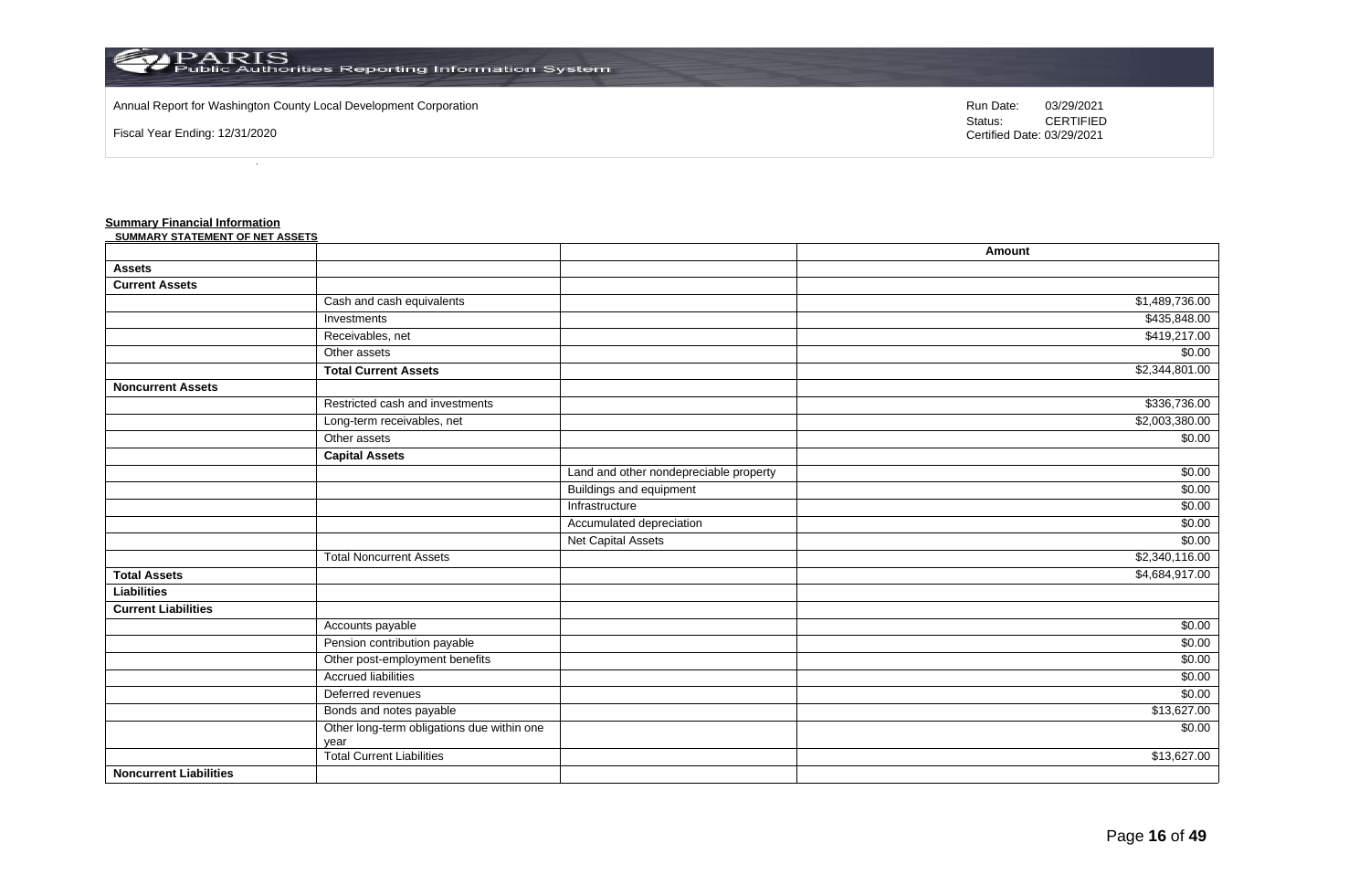#### Annual Report for Washington County Local Development Corporation Run Date: 03/29/2021

Fiscal Year Ending: 12/31/2020

Status: **CERTIFIED** Certified Date: 03/29/2021

|                            | Pension contribution payable                       | \$0.00         |
|----------------------------|----------------------------------------------------|----------------|
|                            | Other post-employment benefits                     | \$0.00         |
|                            | Bonds and notes payable                            | \$82,796.00    |
|                            | Long Term Leases                                   | \$0.00         |
|                            | Other long-term obligations                        | \$0.00         |
|                            | <b>Total Noncurrent Liabilities</b>                | \$82,796.00    |
| <b>Total Liabilities</b>   |                                                    | \$96,423.00    |
| <b>Net Asset (Deficit)</b> |                                                    |                |
| <b>Net Assets</b>          |                                                    |                |
|                            | Invested in capital assets, net of related<br>debt | \$0.00         |
|                            | Restricted                                         | \$405,962.00   |
|                            | Unrestricted                                       | \$4,182,532.00 |
|                            | <b>Total Net Assets</b>                            | \$4,588,494.00 |

#### **SUMMARY STATEMENT OF REVENUE, EXPENSES AND CHANGES IN NET ASSETS**

|                                |                                 | Amount       |
|--------------------------------|---------------------------------|--------------|
| <b>Operating Revenues</b>      |                                 |              |
|                                | Charges for services            | \$12,220.00  |
|                                | Rental & financing income       | \$146,943.00 |
|                                | Other operating revenues        | \$1,451.00   |
|                                | <b>Total Operating Revenue</b>  | \$160,614.00 |
| <b>Operating Expenses</b>      |                                 |              |
|                                | Salaries and wages              | \$75,103.00  |
|                                | Other employee benefits         | \$15,812.00  |
|                                | Professional services contracts | \$25,331.00  |
|                                | Supplies and materials          | \$1,808.00   |
|                                | Depreciation & amortization     | \$0.00       |
|                                | Other operating expenses        | \$7,968.00   |
|                                | <b>Total Operating Expenses</b> | \$126,022.00 |
| <b>Operating Income (Loss)</b> |                                 | \$34,592.00  |
| <b>Nonoperating Revenues</b>   |                                 |              |
|                                | Investment earnings             | \$3,441.00   |
|                                | State subsidies/grants          | \$0.00       |
|                                | Federal subsidies/grants        | \$0.00       |
|                                | Municipal subsidies/grants      | \$80,000.00  |
|                                | Public authority subsidies      | \$0.00       |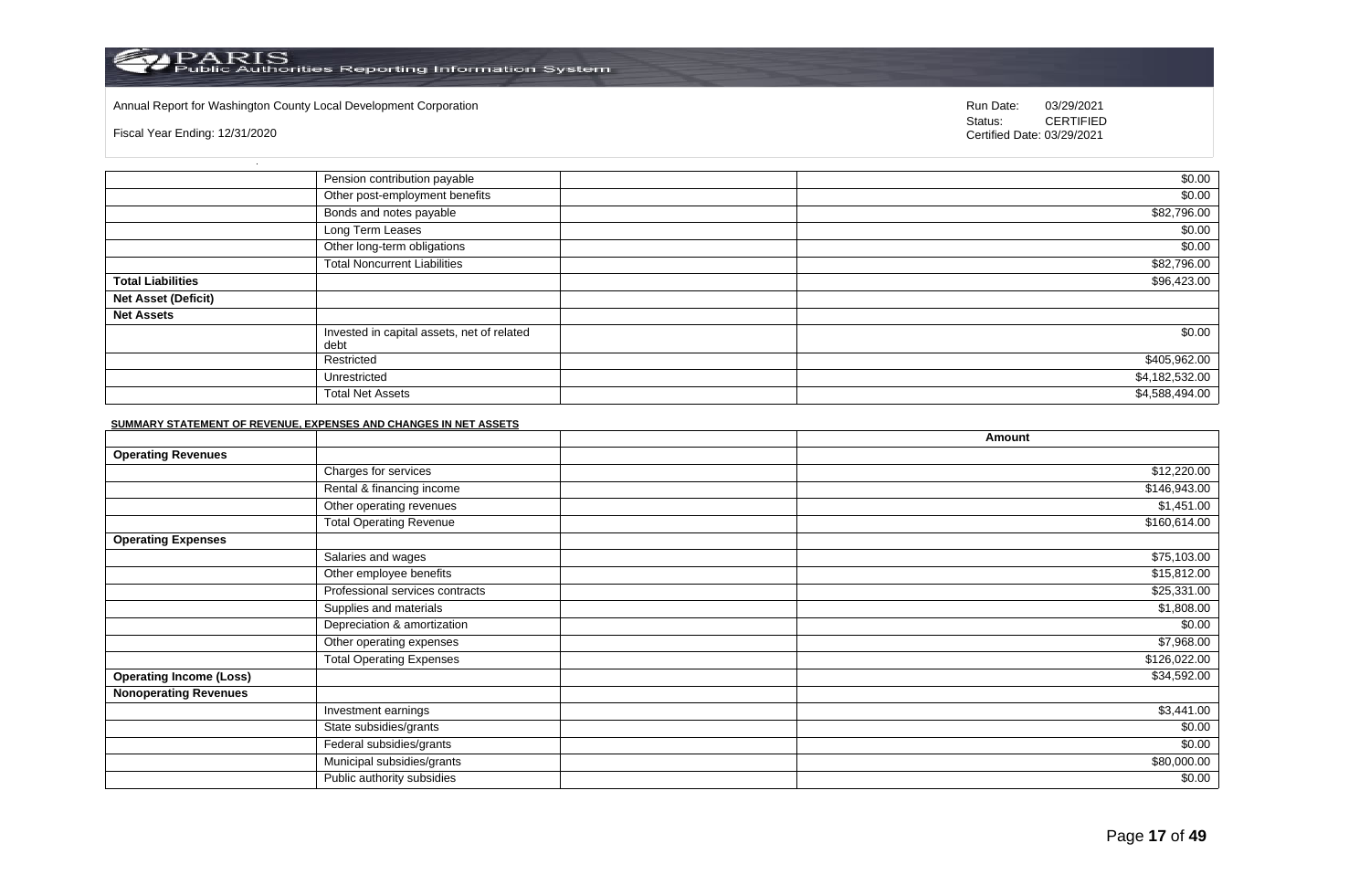

# Annual Report for Washington County Local Development Corporation **Run Date:** 03/29/2021

Fiscal Year Ending: 12/31/2020

Status: **CERTIFIED** Certified Date: 03/29/2021

|                                     | Other nonoperating revenues           | \$0.00         |
|-------------------------------------|---------------------------------------|----------------|
|                                     | <b>Total Nonoperating Revenue</b>     | \$83,441.00    |
| <b>Nonoperating Expenses</b>        |                                       |                |
|                                     | Interest and other financing charges  | \$1,188.00     |
|                                     | Subsidies to other public authorities | \$0.00         |
|                                     | Grants and donations                  | \$0.00         |
|                                     | Other nonoperating expenses           | \$0.00         |
|                                     | <b>Total Nonoperating Expenses</b>    | \$1,188.00     |
|                                     | Income (Loss) Before Contributions    | \$116,845.00   |
| <b>Capital Contributions</b>        |                                       | \$0.00         |
| Change in net assets                |                                       | \$116,845.00   |
| Net assets (deficit) beginning of   |                                       | \$4,471,649.00 |
| year                                |                                       |                |
| Other net assets changes            |                                       | \$0.00         |
| Net assets (deficit) at end of year |                                       | \$4,588,494.00 |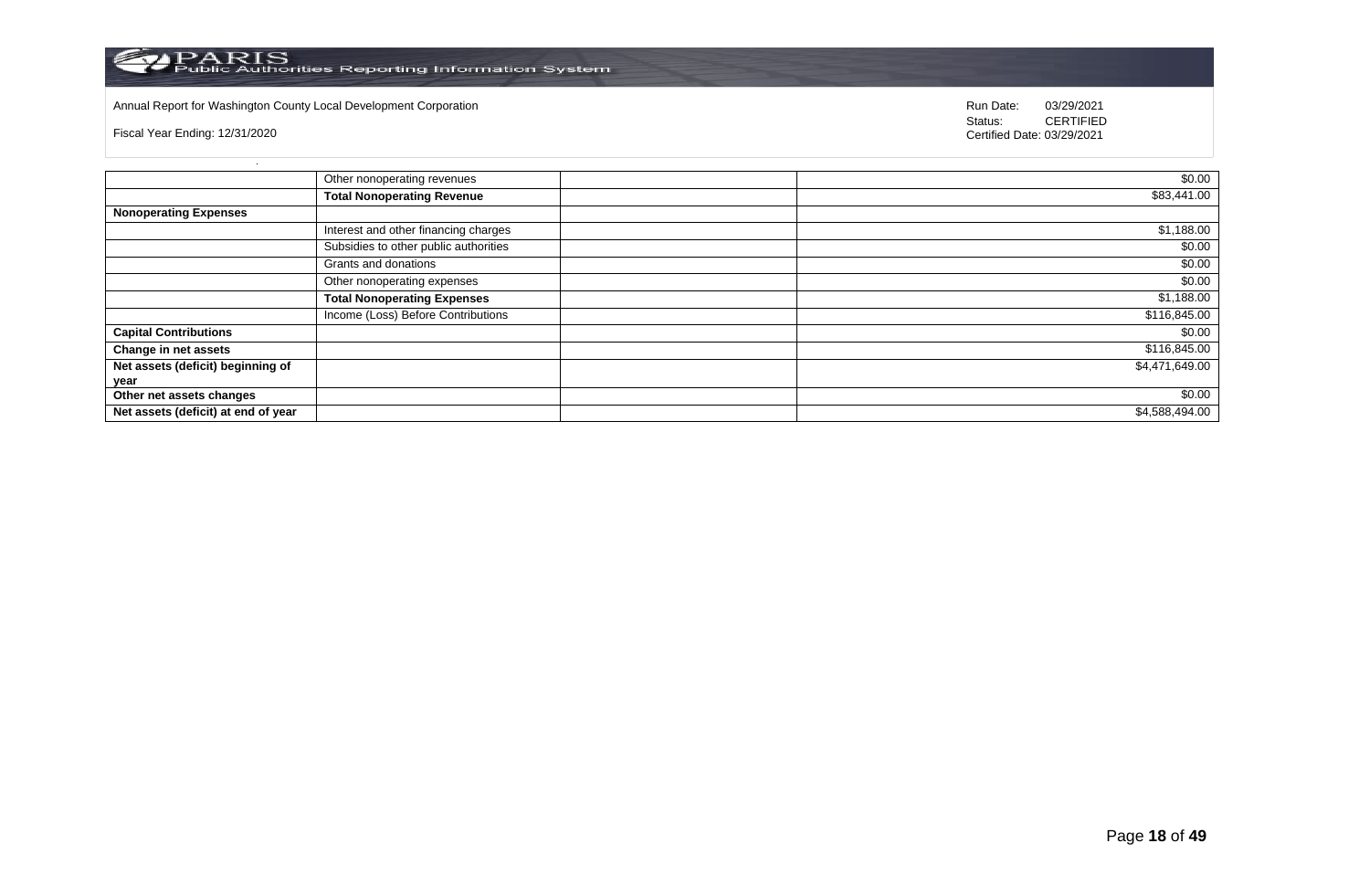

#### **Current Debt**

| Question |                                                                                                                                                                                                   | Response   |
|----------|---------------------------------------------------------------------------------------------------------------------------------------------------------------------------------------------------|------------|
|          | Did the<br>rtina period<br>$\Omega$ ran.<br>have<br>ına<br><b>Authority</b><br>dobi<br>e anv outstand<br>$\sim$<br>conqui<br>: aurina<br>ucu.<br>, reporting<br>11 IUNUN 19<br>711<br>ucu. .<br>. | <b>Yes</b> |
|          | reporting period?<br>t anv debt<br>t during the<br>"t ves.<br>∵the AutI<br><b>SSUEG</b><br>ാrit∨<br>,,,,,                                                                                         | Νo         |

# **New Debt Issuances**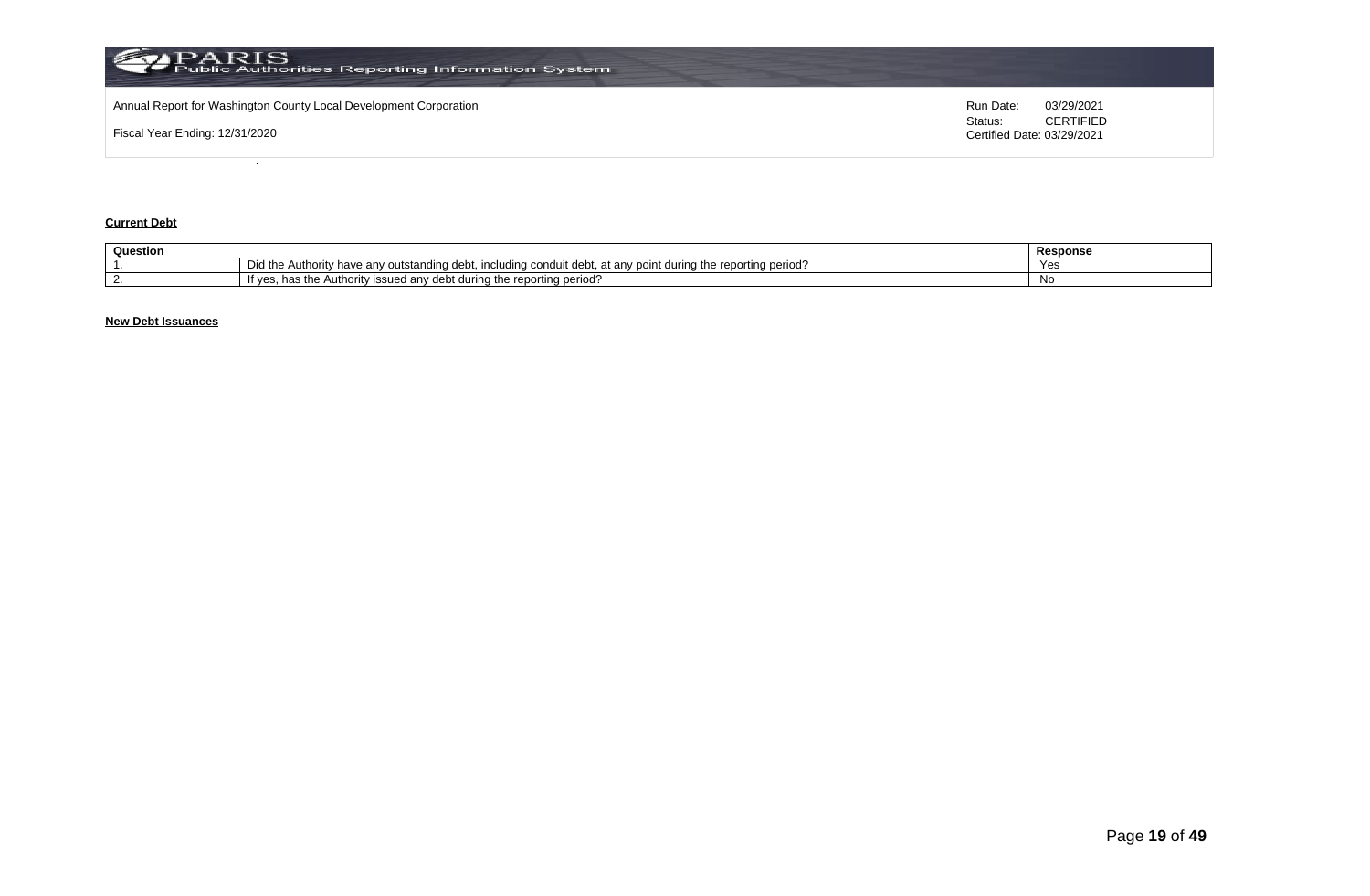

Annual Report for Washington County Local Development Corporation **Run Date:** 03/29/2021

Fiscal Year Ending: 12/31/2020

Status: **CERTIFIED** Certified Date: 03/29/2021

# **Schedule of Authority Debt**

| <b>Type of Debt</b>                    |                                        |                                             | <b>Statutory Authorization(\$)</b> | Outstanding Start of Fiscal New Debt Issuances(\$)<br>Year(\$) |      | Debt Retired (\$) | <b>Outstanding End of Fiscal</b><br>Year(\$) |
|----------------------------------------|----------------------------------------|---------------------------------------------|------------------------------------|----------------------------------------------------------------|------|-------------------|----------------------------------------------|
| <b>State Obligation</b>                | State Guaranteed                       |                                             |                                    |                                                                |      |                   |                                              |
| <b>State Obligation</b>                | <b>State Supported</b>                 |                                             |                                    |                                                                |      |                   |                                              |
| <b>State Obligation</b>                | <b>State Contingent Obligation</b>     |                                             |                                    |                                                                |      |                   |                                              |
| <b>State Obligation</b>                | <b>State Moral Obligation</b>          |                                             |                                    |                                                                |      |                   |                                              |
| <b>Other State-Funded</b>              | Other State-Funded                     |                                             |                                    |                                                                |      |                   |                                              |
| Authority Debt - General<br>Obligation | Authority Debt - General<br>Obligation |                                             |                                    |                                                                |      |                   |                                              |
| Authority Debt - Revenue               | Authority Debt - Revenue               |                                             |                                    |                                                                |      |                   |                                              |
| Authority Debt - Other                 | Authority Debt - Other                 |                                             | 0.00                               | 105,230.34                                                     | 0.00 | 11,151.19         | 94,079.15                                    |
| Conduit                                |                                        | <b>Conduit Debt</b>                         |                                    |                                                                |      |                   |                                              |
| Conduit                                |                                        | Conduit Debt - Pilot<br>Increment Financing |                                    |                                                                |      |                   |                                              |
| <b>TOTALS</b>                          |                                        |                                             | 0.00                               | 105,230.34                                                     | 0.00 | 11,151.19         | 94,079.15                                    |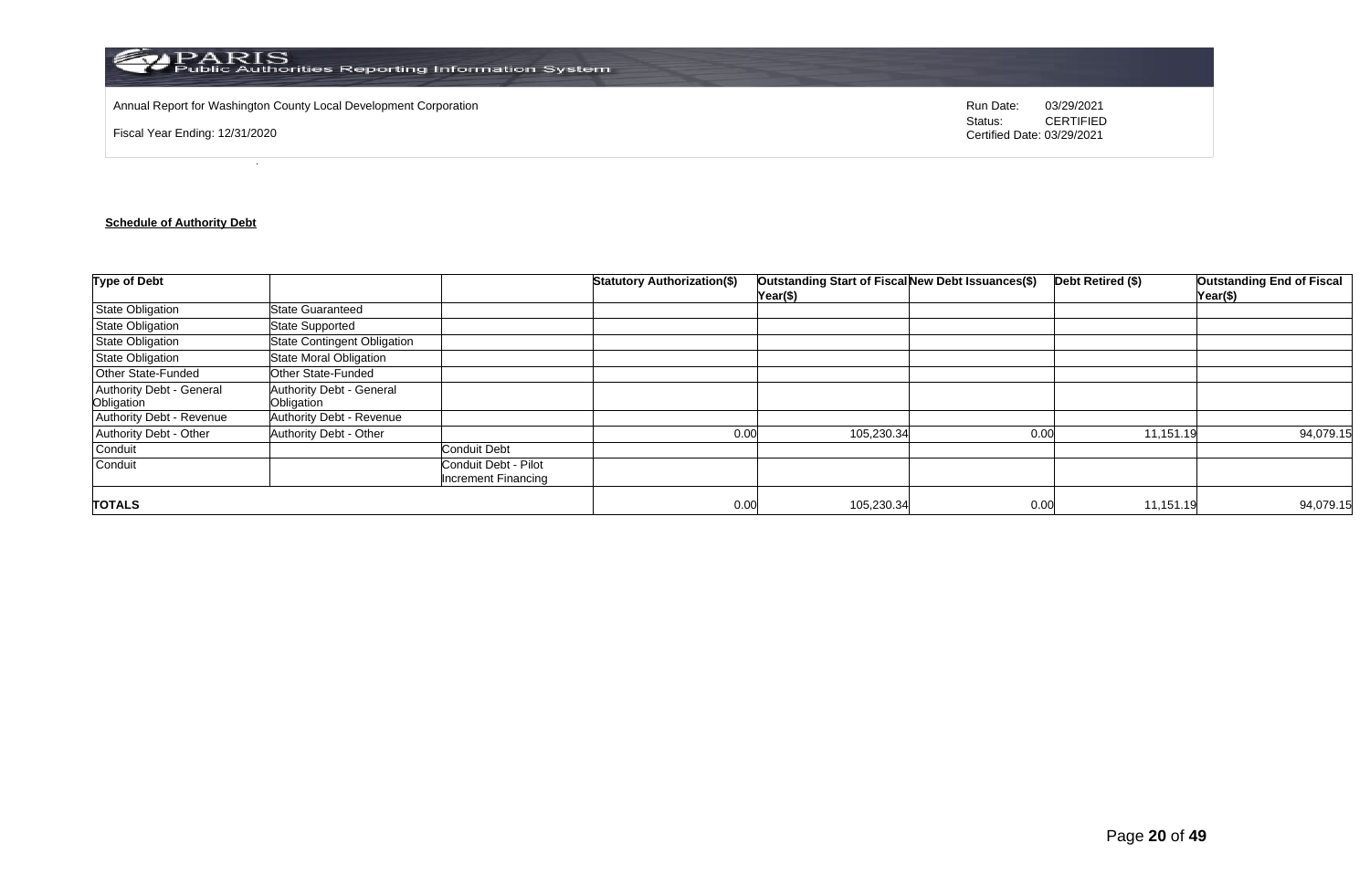

#### **Real Property Acquisition/Disposal List**

This Authority has indicated that it had no real property acquisitions or disposals during the reporting period.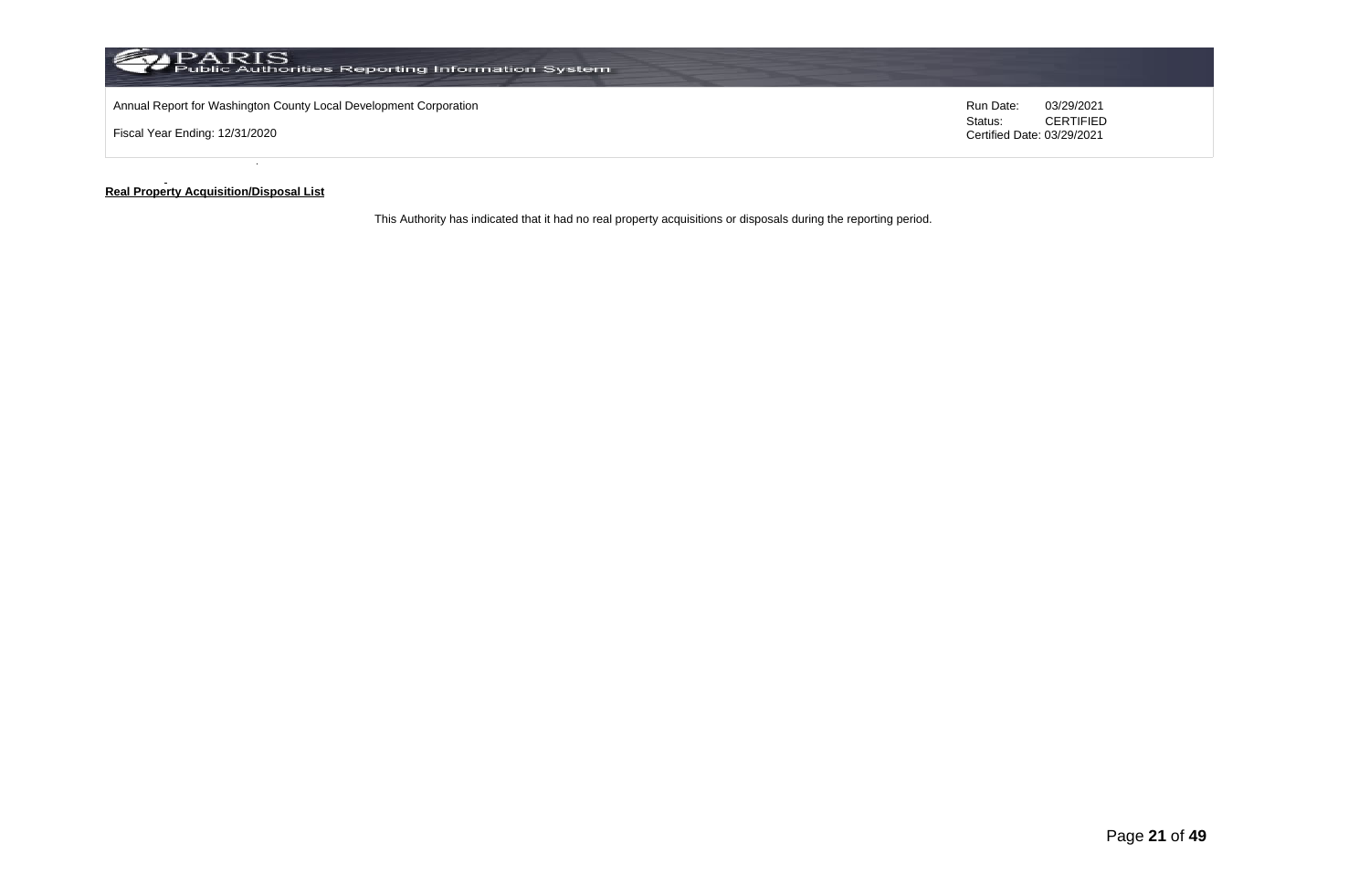

**Personal Property** 

This Authority has indicated that it had no personal property disposals during the reporting period.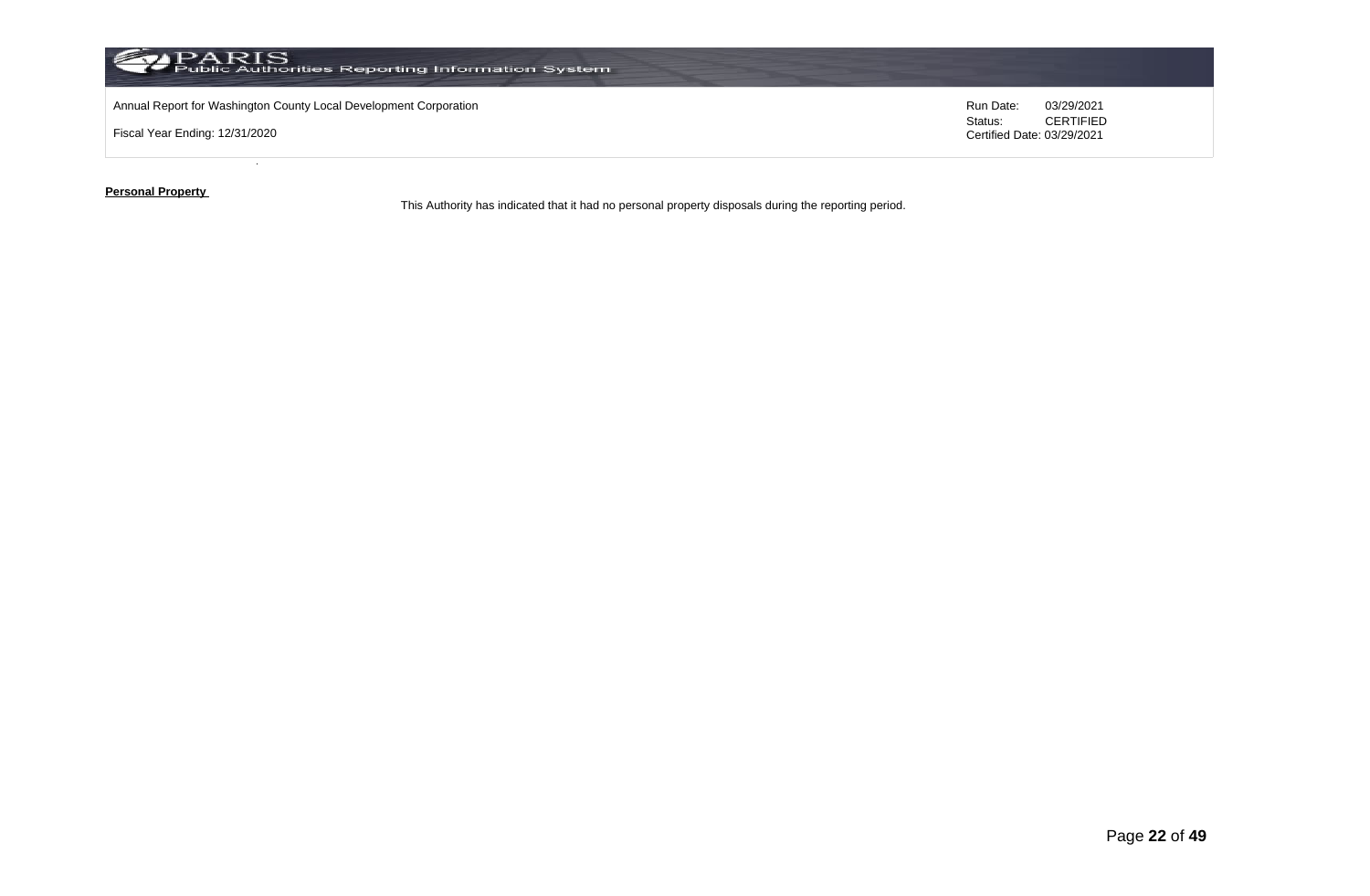

Annual Report for Washington County Local Development Corporation **Run Date:** Annual Report for Washington County Local Development Corporation Run Date: 03/29/2021<br>Status: CERTIFIED

Fiscal Year Ending: 12/31/2020

CERTIFIED Certified Date: 03/29/2021

#### **Property Documents**

| Question |                                                                                                            | Response | URL (If Applicable)            |
|----------|------------------------------------------------------------------------------------------------------------|----------|--------------------------------|
|          | In accordance with Section 2896(3) of PAL, the Authority is required to prepare a report at least annually | Yes      | https://www.wcldc.org/926/PAAA |
|          | of all real property of the Authority. Has this report been prepared?                                      |          |                                |
|          | Has the Authority prepared policies, procedures, or guidelines regarding the use, awarding, monitoring,    | Yes      | https://www.wcldc.org/926/PAAA |
|          | and reporting of contracts for the acquisition and disposal of property?                                   |          |                                |
|          | In accordance with Section 2896(1) of PAL, has the Authority named a contracting officer who shall be      | Yes      | N/A                            |
|          | responsible for the Authority's compliance with and enforcement of such quidelines?                        |          |                                |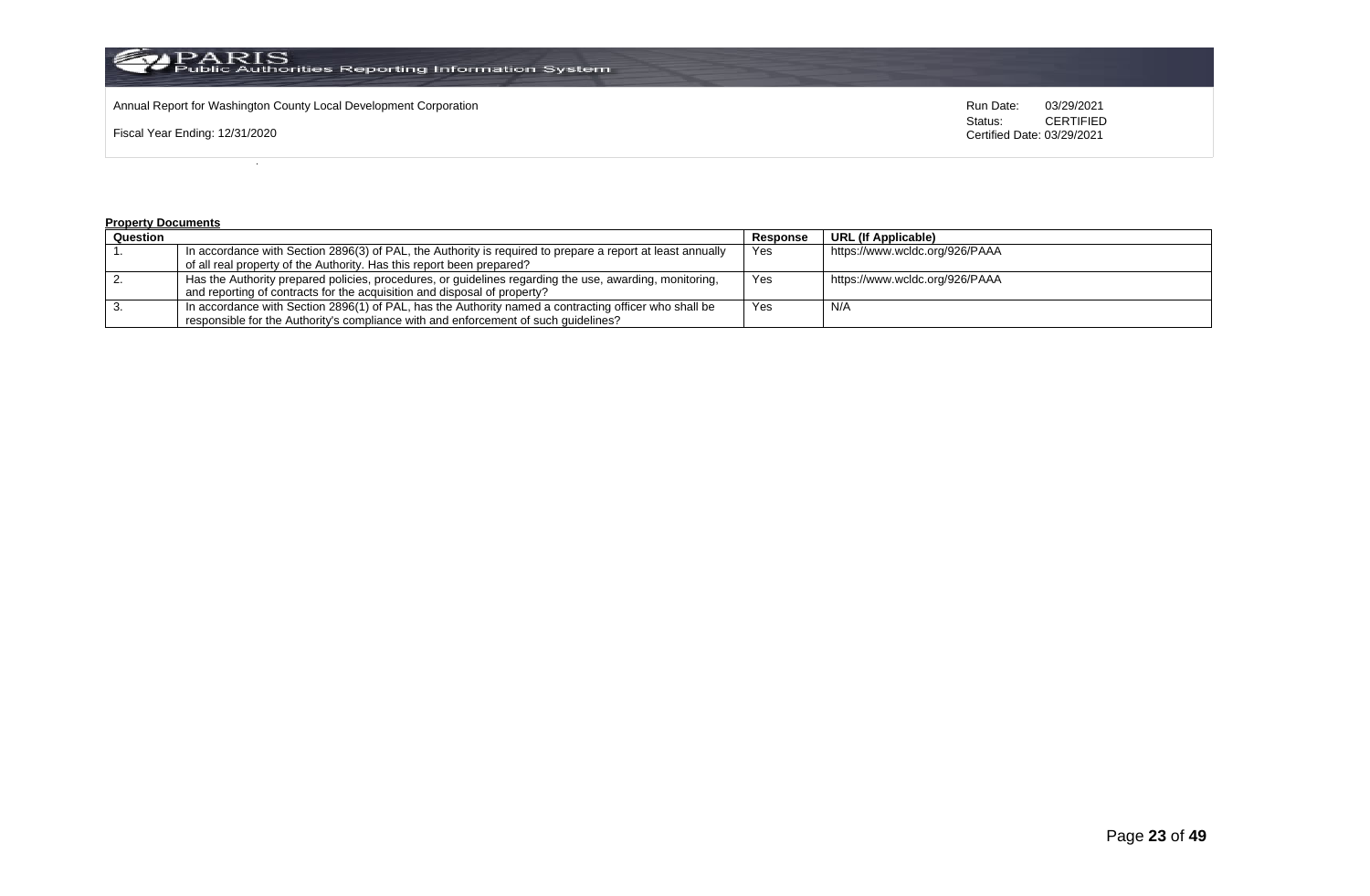

#### **Grant Information**

This Authority has indicated that it did not award any grants during the reporting period.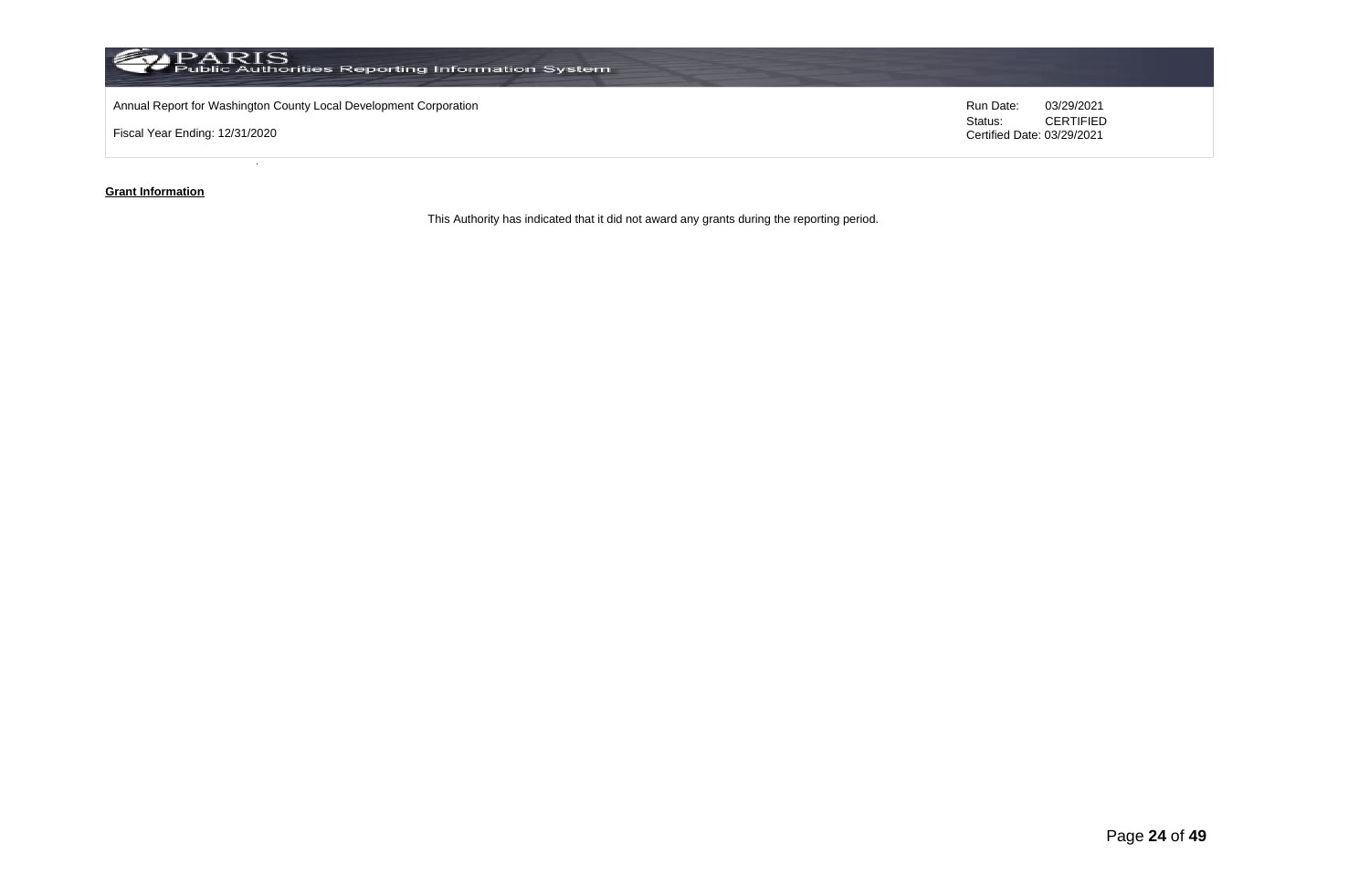

Annual Report for Washington County Local Development Corporation **Run Date:** 03/29/2021

Fiscal Year Ending: 12/31/2020

Status: **CERTIFIED** Certified Date: 03/29/2021

#### **Loan Information**

| <b>Source of Loan Funds</b>   | Not for Profit       | <b>Original Amount of Loan</b>                             | \$124,625.00                      |
|-------------------------------|----------------------|------------------------------------------------------------|-----------------------------------|
| <b>Name of Loan Recipient</b> | 165 Broadway, LLC    | Date Loan Awarded                                          | 4/18/2017                         |
| <b>Address Line1</b>          | 1500 County Route 42 | Interest Rate (%)                                          | -6                                |
| <b>Address Line2</b>          |                      | Length of Loan(# of years to repay)                        |                                   |
| City                          | <b>FORT EDWARD</b>   | Amount of Loan Principal Repaid to Date                    | \$51,986.88                       |
| <b>State</b>                  | <b>NY</b>            | <b>Purpose of Loan</b>                                     | <b>Business Expansion/Startup</b> |
| <b>Postal Code</b>            | 12828                | Was the loan expected to result in new jobs being created? | Yes                               |
| Plus4                         |                      | If Yes, how many jobs were planned to be created?          |                                   |
| <b>Province/Region</b>        |                      | If Yes, how many jobs have been created to date?           | 10                                |
| Country                       | <b>United States</b> | Have the terms of the loan been completed?                 | No.                               |

| <b>Source of Loan Funds</b> | Not for Profit            | <b>Original Amount of Loan</b>                             | \$65,000.00                       |
|-----------------------------|---------------------------|------------------------------------------------------------|-----------------------------------|
| Name of Loan Recipient      | 209-217 Main street, LLC. | Date Loan Awarded                                          | 3/16/2016                         |
| <b>Address Line1</b>        | 2 Grants Way              | Interest Rate $(\% )$                                      | -6                                |
| <b>Address Line2</b>        |                           | Length of Loan(# of years to repay)                        | 20                                |
| City                        | GANSEVOORT                | Amount of Loan Principal Repaid to Date                    | \$7,584.74                        |
| State                       | <b>NY</b>                 | <b>Purpose of Loan</b>                                     | <b>Business Expansion/Startup</b> |
| <b>Postal Code</b>          | 12831                     | Was the loan expected to result in new jobs being created? | Yes                               |
| Plus4                       |                           | If Yes, how many jobs were planned to be created?          | -5                                |
| <b>Province/Region</b>      |                           | If Yes, how many jobs have been created to date?           |                                   |
| Country                     | <b>United States</b>      | Have the terms of the loan been completed?                 | No                                |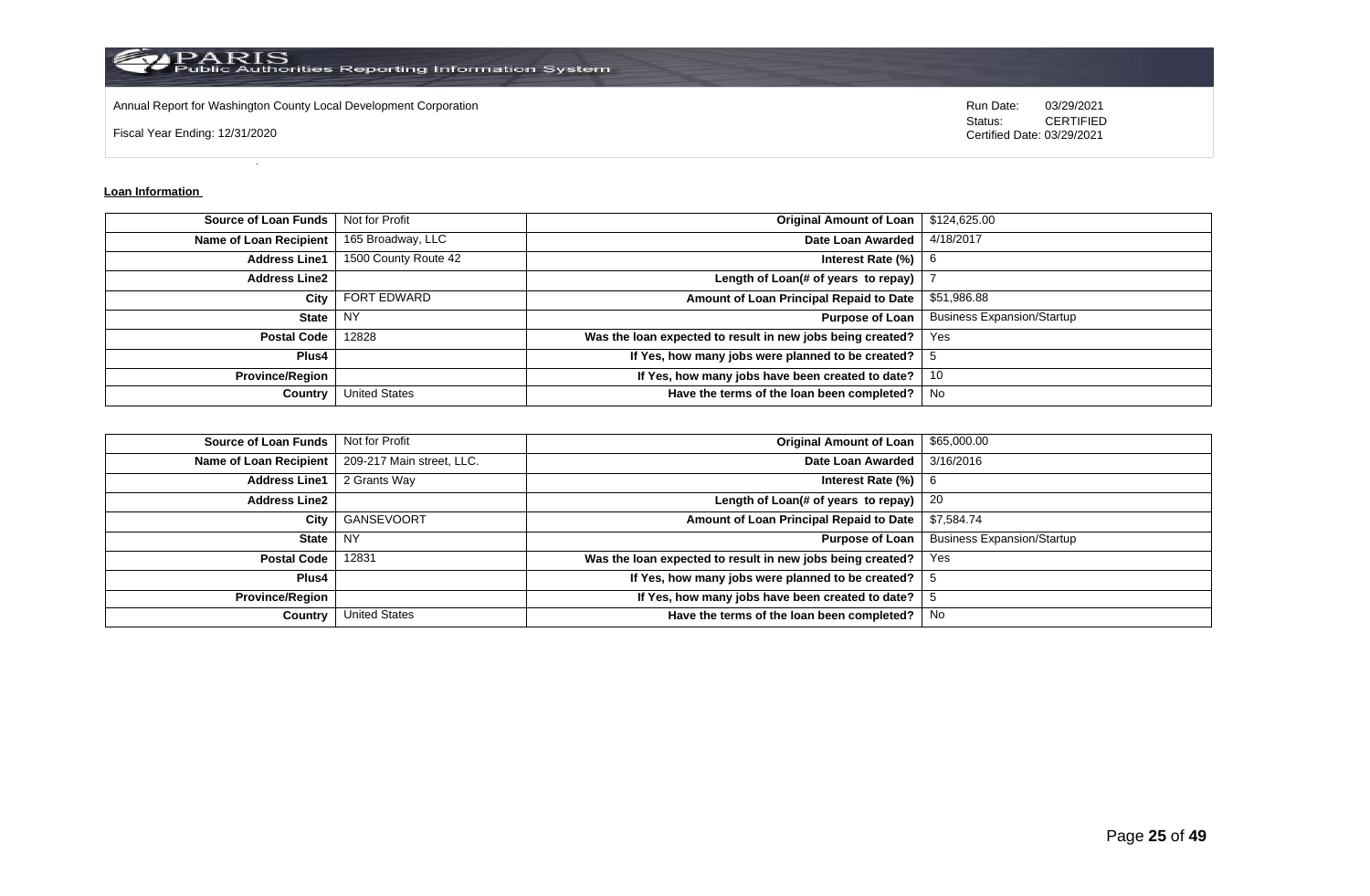

Annual Report for Washington County Local Development Corporation Run Date: 03/29/2021

Fiscal Year Ending: 12/31/2020

 Status: CERTIFIED Certified Date: 03/29/2021

**Source of Loan Funds** Not for Profit **Containers and Containers Amount Original Amount of Loan** \$100,000.00 **Name of Loan Recipient** Argyle Cheese Factory **Date Loan Awarded** 10/26/2012 **Address Line1** 990 Coach Rd. **Interest Rate (%)** 5.5 **Address Line2 Length of Loan(# of years to repay)** | 7 **City** ARGYLE **Amount of Loan Principal Repaid to Date** \$100,000.00 **State** NY **Purpose of Loan** Equipment and Fixed Asset Acquisition **Postal Code** 12809 **Was the loan expected to result in new jobs being created?** Yes **Plus4 If Yes, how many jobs were planned to be created?** 5 **Province/Region If Yes, how many jobs have been created to date?** 12 **Country** United States **Have the terms of the loan been completed?** Yes

| Source of Loan Funds   | Not for Profit       | <b>Original Amount of Loan</b>                             | \$50,000.00                                                                       |
|------------------------|----------------------|------------------------------------------------------------|-----------------------------------------------------------------------------------|
| Name of Loan Recipient | BDO Pizza, Inc.      | Date Loan Awarded                                          | 10/12/2016                                                                        |
| <b>Address Line1</b>   | 2 Grants Way         | Interest Rate (%)                                          | 6                                                                                 |
| <b>Address Line2</b>   |                      | Length of Loan(# of years to repay) $ $                    | -10                                                                               |
| City                   | GANSEVOORT           | Amount of Loan Principal Repaid to Date                    | \$14,202.07                                                                       |
| State                  | NY.                  | <b>Purpose of Loan</b>                                     | <b>Commercial Property</b><br>Construction/Acquisition/Revitalization/Improvement |
| <b>Postal Code</b>     | 12831                | Was the loan expected to result in new jobs being created? | Yes                                                                               |
| Plus4                  |                      | If Yes, how many jobs were planned to be created?          | 10                                                                                |
| <b>Province/Region</b> |                      | If Yes, how many jobs have been created to date?           | o                                                                                 |
| Country                | <b>United States</b> | Have the terms of the loan been completed?                 | No                                                                                |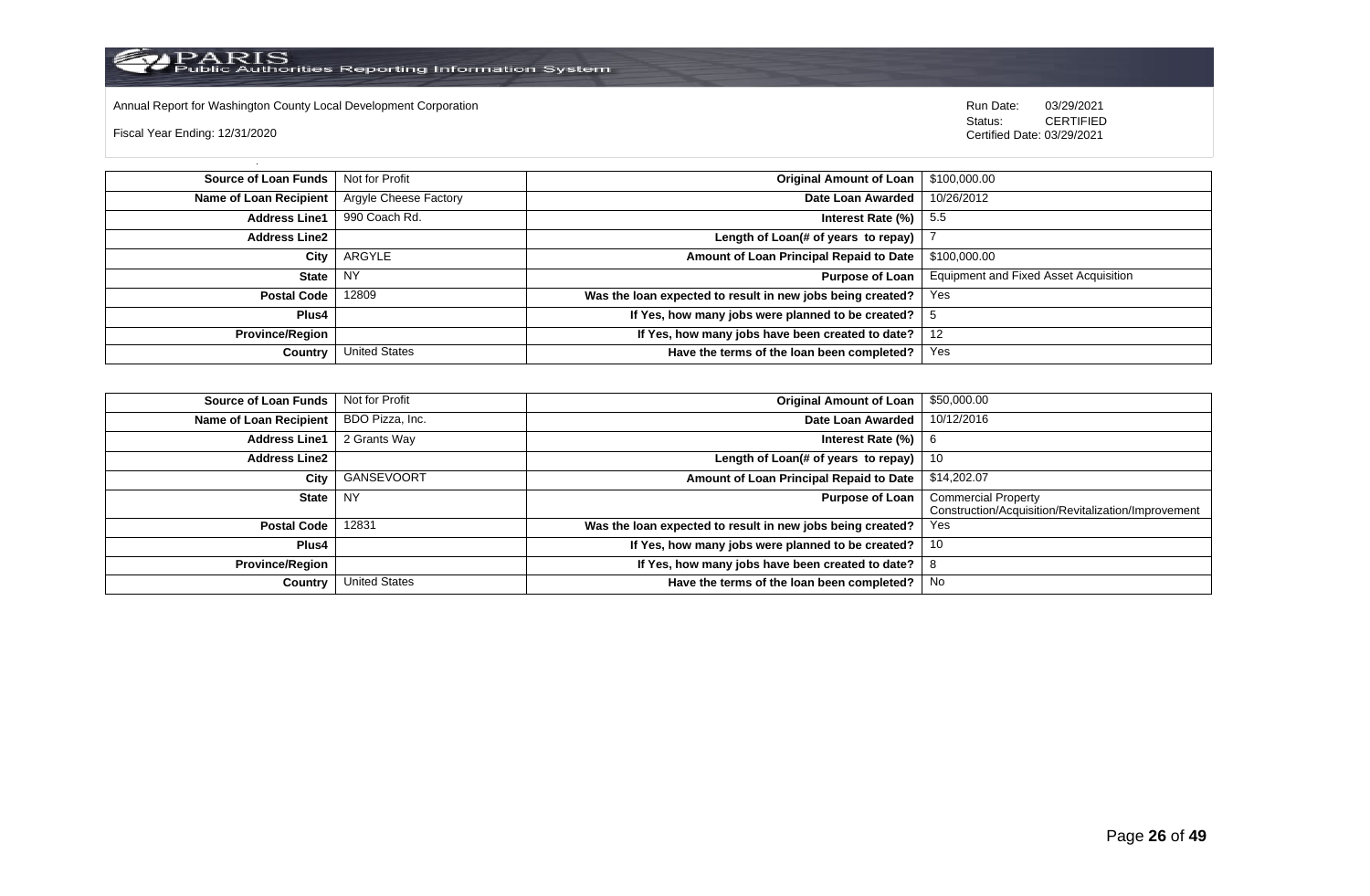

Annual Report for Washington County Local Development Corporation Run Date: 03/29/2021

Fiscal Year Ending: 12/31/2020

 Status: CERTIFIED Certified Date: 03/29/2021

**Source of Loan Funds** Not for Profit **Containers and Containers Amount Original Amount of Loan** \$150,000.00 **Name of Loan Recipient** Battle Hill Brewing Company LLC **Date Loan Awarded** 2/11/2015 **Address Line1** PO Box 36 **Interest Rate (%)** 6 **Address Line2 Length of Loan(# of years to repay)** | 7 **City** FORT ANN **Amount of Loan Principal Repaid to Date** \$118,041.23 **State** NY **Purpose of Loan** Business Expansion/Startup **Postal Code** 12827 **Was the loan expected to result in new jobs being created?** Yes **Plus4 If Yes, how many jobs were planned to be created?** 2 **Province/Region If Yes, how many jobs have been created to date?** 10 **Country** United States **Have the terms of the loan been completed?** No

| Source of Loan Funds   | Not for Profit        | <b>Original Amount of Loan</b>                             | \$100,000.00                                        |
|------------------------|-----------------------|------------------------------------------------------------|-----------------------------------------------------|
| Name of Loan Recipient | Bennett& Carter, Inc. | Date Loan Awarded                                          | 4/12/2018                                           |
| <b>Address Line1</b>   | 46-48 River St.       | Interest Rate (%)                                          | -6                                                  |
| <b>Address Line2</b>   |                       | Length of Loan(# of years to repay)                        | 10                                                  |
| City                   | <b>HUDSON FALLS</b>   | Amount of Loan Principal Repaid to Date                    | \$12,872.05                                         |
| <b>State</b>           | NY                    | <b>Purpose of Loan</b>                                     | <b>Commercial Property</b>                          |
|                        |                       |                                                            | Construction/Acquisition/Revitalization/Improvement |
| <b>Postal Code</b>     | 12839                 | Was the loan expected to result in new jobs being created? | Yes                                                 |
| <b>Plus4</b>           |                       | If Yes, how many jobs were planned to be created?          |                                                     |
| <b>Province/Region</b> |                       | If Yes, how many jobs have been created to date?           |                                                     |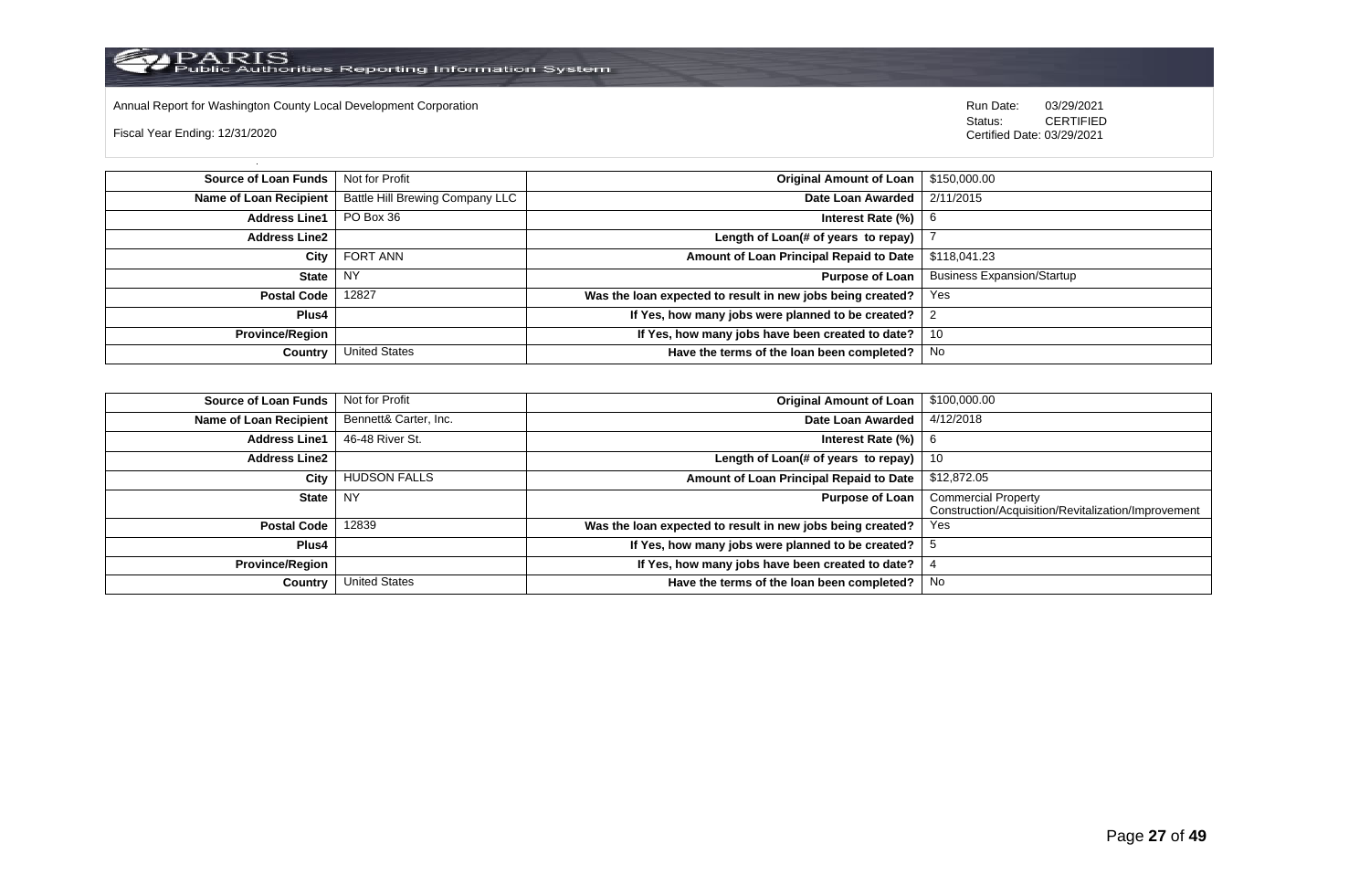

Annual Report for Washington County Local Development Corporation Run Date: 03/29/2021

Fiscal Year Ending: 12/31/2020

 Status: CERTIFIED Certified Date: 03/29/2021

**Source of Loan Funds** Not for Profit **Containers and Containers Amount Original Amount of Loan** \$150,000.00 Name of Loan Recipient | Binley Real Estate Holdings, LLC | **Date Loan Awarded** 11/11/2009 **Address Line1** 99 ½ East St. **Interest Rate (%)** 4 **Address Line2 Length of Loan(# of years to repay)** 15 **City** FORT EDWARD **Amount of Loan Principal Repaid to Date** \$124,277.39 **State** NY **Purpose of Loan** Business Expansion/Startup **Postal Code** 12828 **Was the loan expected to result in new jobs being created?** No **Plus4 If Yes, how many jobs were planned to be created? Province/Region If Yes, how many jobs have been created to date? Country** United States **Have the terms of the loan been completed?** No

| <b>Source of Loan Funds</b>   Not for Profit  |                      | Original Amount of Loan                                    | \$150,000.00                      |
|-----------------------------------------------|----------------------|------------------------------------------------------------|-----------------------------------|
| Name of Loan Recipient   Can Industries, Inc. |                      | Date Loan Awarded                                          | 12/1/2006                         |
| <b>Address Line1</b>                          | 60 Engineers Lane    | Interest Rate $(\%)$                                       | 5.19                              |
| <b>Address Line2</b>                          |                      | Length of Loan(# of years to repay) $ $                    | - 15                              |
| City                                          | FARMINGDALE          | Amount of Loan Principal Repaid to Date                    | \$139,348.98                      |
| State                                         | NY.                  | Purpose of Loan                                            | <b>Business Expansion/Startup</b> |
| Postal Code                                   | 11735                | Was the loan expected to result in new jobs being created? | No                                |
| Plus4                                         |                      | If Yes, how many jobs were planned to be created?          |                                   |
| Province/Region                               |                      | If Yes, how many jobs have been created to date?           |                                   |
| Country                                       | <b>United States</b> | Have the terms of the loan been completed?                 | No                                |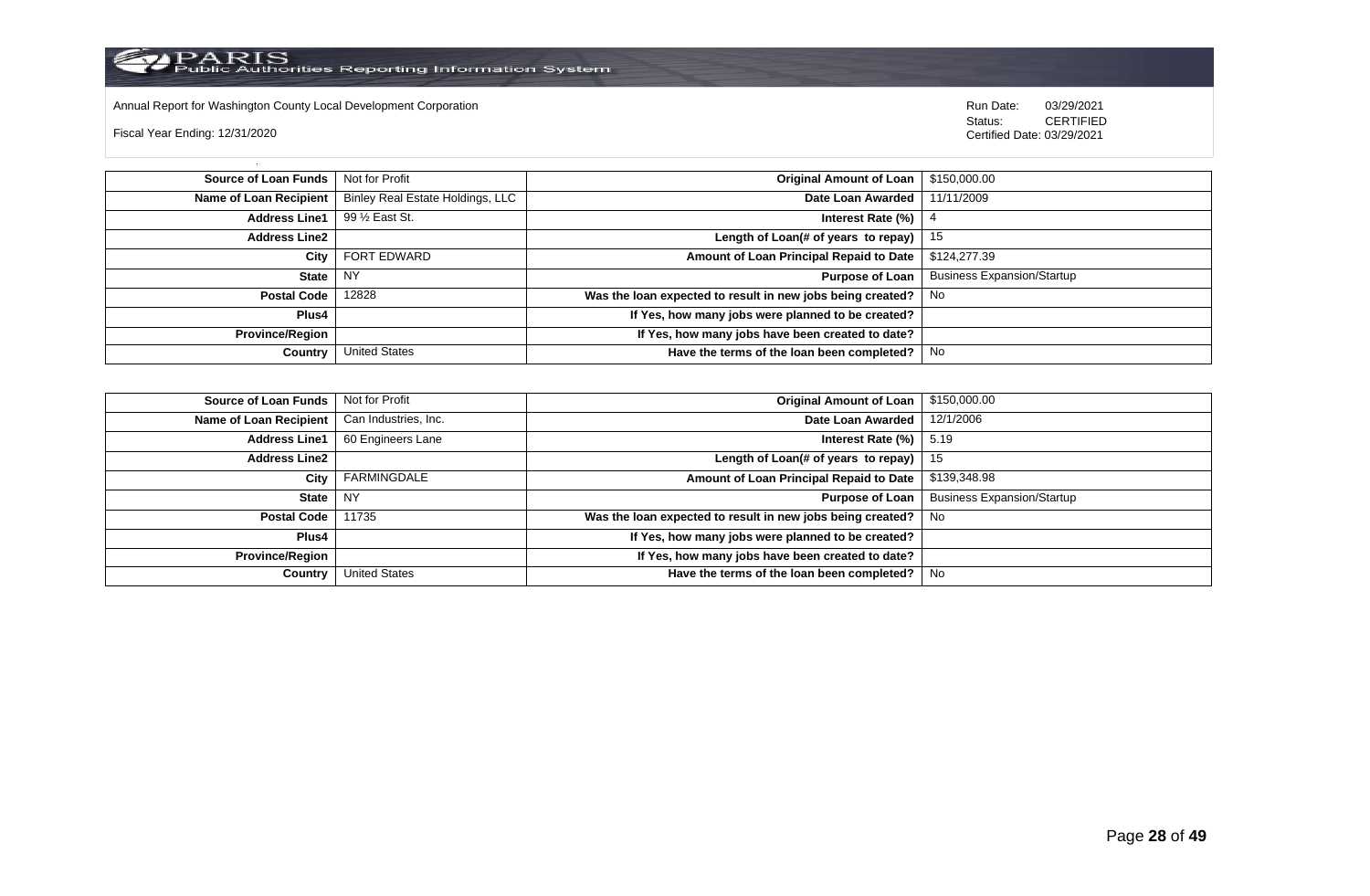

Annual Report for Washington County Local Development Corporation **Computer Computer Computer Computer Computer**<br>
Status: CERTIFIED

Fiscal Year Ending: 12/31/2020

| Source of Loan Funds   | Not for Profit             | <b>Original Amount of Loan</b>                             | \$55,000.00                                         |
|------------------------|----------------------------|------------------------------------------------------------|-----------------------------------------------------|
| Name of Loan Recipient | Center Falls Projects, LLC | Date Loan Awarded                                          | 4/2/2019                                            |
| <b>Address Line1</b>   | 5 Corliss Ave.             | Interest Rate (%)                                          | -6                                                  |
| <b>Address Line2</b>   |                            | Length of Loan(# of years to repay)                        | -10                                                 |
| City                   | <b>GREENWICH</b>           | Amount of Loan Principal Repaid to Date                    | \$3,469.40                                          |
| <b>State</b>           | <b>NY</b>                  | <b>Purpose of Loan</b>                                     | <b>Commercial Property</b>                          |
|                        |                            |                                                            | Construction/Acquisition/Revitalization/Improvement |
| <b>Postal Code</b>     | 12834                      | Was the loan expected to result in new jobs being created? | Yes                                                 |
| Plus4                  |                            | If Yes, how many jobs were planned to be created?          |                                                     |
| <b>Province/Region</b> |                            | If Yes, how many jobs have been created to date?           |                                                     |
| Country                | <b>United States</b>       | Have the terms of the loan been completed?                 | No                                                  |

| <b>Source of Loan Funds</b> | Not for Profit               | <b>Original Amount of Loan</b>                             | \$100,000.00                          |
|-----------------------------|------------------------------|------------------------------------------------------------|---------------------------------------|
| Name of Loan Recipient      | Center Road Enterprises, LLC | Date Loan Awarded                                          | 12/3/2009                             |
| <b>Address Line1</b>        | 139 Center Road              | Interest Rate (%)                                          |                                       |
| <b>Address Line2</b>        |                              | Length of Loan(# of years to repay)                        | 15                                    |
| City                        | <b>EAGLE BRIDGE</b>          | Amount of Loan Principal Repaid to Date                    | \$55,248.18                           |
| <b>State</b>                | <b>NY</b>                    | <b>Purpose of Loan</b>                                     | Equipment and Fixed Asset Acquisition |
| <b>Postal Code</b>          | 12057                        | Was the loan expected to result in new jobs being created? | No                                    |
| Plus4                       |                              | If Yes, how many jobs were planned to be created?          |                                       |
| <b>Province/Region</b>      |                              | If Yes, how many jobs have been created to date?           |                                       |
| Country                     | <b>United States</b>         | Have the terms of the loan been completed?                 | No                                    |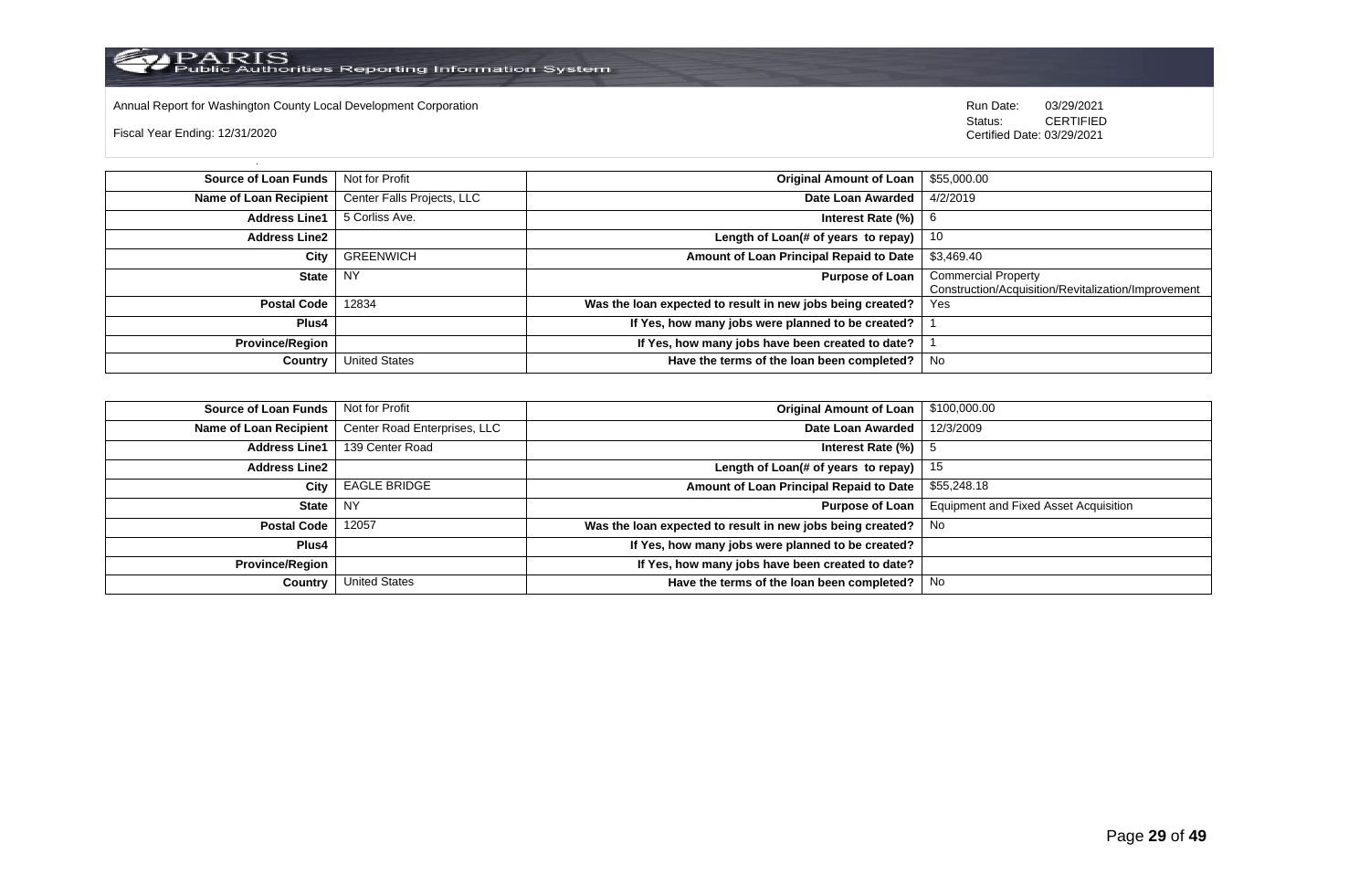

Annual Report for Washington County Local Development Corporation **Company County Connect Connect Connect Connect**<br>
Status: CERTIFIED

Fiscal Year Ending: 12/31/2020

| Source of Loan Funds   | Not for Profit                                 | Original Amount of Loan                                    | \$140,000.00                      |
|------------------------|------------------------------------------------|------------------------------------------------------------|-----------------------------------|
| Name of Loan Recipient | Center Road Enterprises, LLC                   | Date Loan Awarded                                          | 10/27/2011                        |
|                        | DBA Eagle Bridge Custom Meat<br>and Smokehouse |                                                            |                                   |
| <b>Address Line1</b>   | 139 Center Road                                | Interest Rate $(\%)$ 5.5                                   |                                   |
| <b>Address Line2</b>   |                                                | Length of Loan(# of years to repay)                        |                                   |
| City                   | <b>EAGLE BRIDGE</b>                            | Amount of Loan Principal Repaid to Date                    | \$66,635.67                       |
| State                  | NY                                             | <b>Purpose of Loan</b>                                     | <b>Business Expansion/Startup</b> |
| <b>Postal Code</b>     | 12057                                          | Was the loan expected to result in new jobs being created? | - No                              |
| <b>Plus4</b>           |                                                | If Yes, how many jobs were planned to be created?          |                                   |
| Province/Region        |                                                | If Yes, how many jobs have been created to date?           |                                   |
| Country                | <b>United States</b>                           | Have the terms of the loan been completed?                 | No                                |

| <b>Source of Loan Funds</b>   | Not for Profit                                                                      | <b>Original Amount of Loan</b>                             | \$80,000.00                                                                       |
|-------------------------------|-------------------------------------------------------------------------------------|------------------------------------------------------------|-----------------------------------------------------------------------------------|
| <b>Name of Loan Recipient</b> | Claude Barrett Jr and Chelsey<br>Allen DBA/Bonnie and Clyde's<br>Gourmet on the Run | Date Loan Awarded                                          | 4/18/2017                                                                         |
| <b>Address Line1</b>          | 30 Marion Street                                                                    | Interest Rate (%)                                          |                                                                                   |
| <b>Address Line2</b>          |                                                                                     | Length of Loan(# of years to repay)                        |                                                                                   |
| City                          | <b>FORT EDWARD</b>                                                                  | Amount of Loan Principal Repaid to Date                    | \$22,829.20                                                                       |
| <b>State</b>                  | <b>NY</b>                                                                           | <b>Purpose of Loan</b>                                     | <b>Commercial Property</b><br>Construction/Acquisition/Revitalization/Improvement |
| <b>Postal Code</b>            | 12828                                                                               | Was the loan expected to result in new jobs being created? | Yes                                                                               |
| Plus4                         |                                                                                     | If Yes, how many jobs were planned to be created?          |                                                                                   |
| <b>Province/Region</b>        |                                                                                     | If Yes, how many jobs have been created to date?           |                                                                                   |
| Country                       | <b>United States</b>                                                                | Have the terms of the loan been completed?                 | No                                                                                |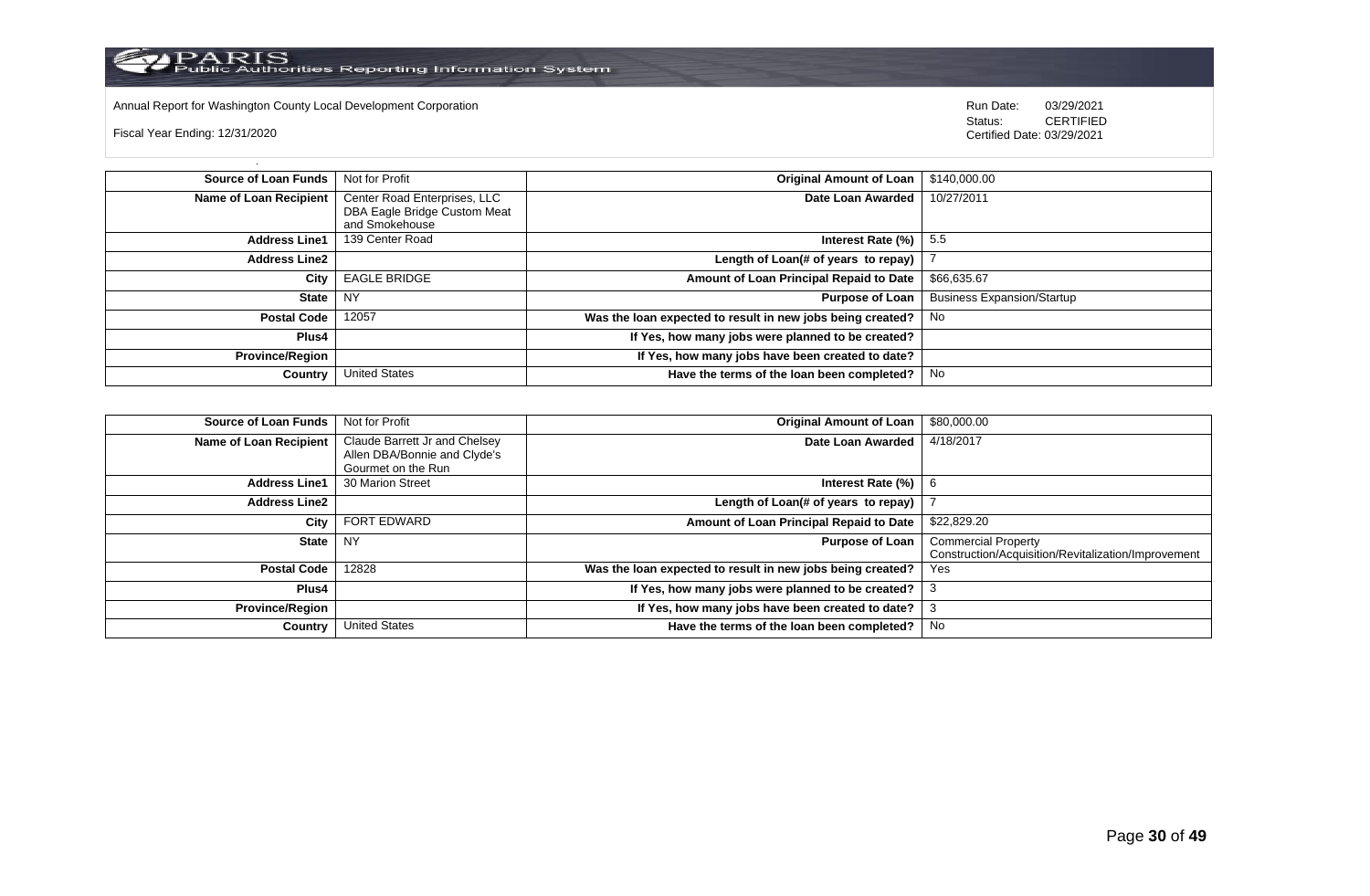

Annual Report for Washington County Local Development Corporation **Run Date:** 03/29/2021

Fiscal Year Ending: 12/31/2020

Status: **CERTIFIED** Certified Date: 03/29/2021

| <b>Source of Loan Funds</b>   | Not for Profit                | <b>Original Amount of Loan</b>                             | \$20,000.00                                  |
|-------------------------------|-------------------------------|------------------------------------------------------------|----------------------------------------------|
| <b>Name of Loan Recipient</b> | Claude Everrett Jr. & Chelsey | Date Loan Awarded                                          | 3/9/2018                                     |
|                               | Yvonne Allen                  |                                                            |                                              |
| <b>Address Line1</b>          | 30 Marion St.                 | Interest Rate (%)                                          |                                              |
| <b>Address Line2</b>          |                               | Length of Loan(# of years to repay)                        |                                              |
| City                          | <b>FORT EDWARD</b>            | Amount of Loan Principal Repaid to Date                    | \$7,435.16                                   |
| <b>State</b>                  | <b>NY</b>                     | <b>Purpose of Loan</b>                                     | <b>Equipment and Fixed Asset Acquisition</b> |
| <b>Postal Code</b>            | 12828                         | Was the loan expected to result in new jobs being created? | Yes                                          |
| Plus4                         |                               | If Yes, how many jobs were planned to be created?          |                                              |
| <b>Province/Region</b>        |                               | If Yes, how many jobs have been created to date?           |                                              |
| Country                       | <b>United States</b>          | Have the terms of the loan been completed?                 | No                                           |

| <b>Source of Loan Funds</b> | Not for Profit                       | <b>Original Amount of Loan</b>                             | \$125,000.00                      |
|-----------------------------|--------------------------------------|------------------------------------------------------------|-----------------------------------|
| Name of Loan Recipient      | Creative D-SIGNS & Concepts,<br>LLC. | Date Loan Awarded                                          | 10/3/2019                         |
| <b>Address Line1</b>        | 8 Green Barn Rd.                     | Interest Rate (%)                                          |                                   |
| <b>Address Line2</b>        |                                      | Length of Loan(# of years to repay)                        | 15                                |
| City                        | <b>HUDSON FALLS</b>                  | Amount of Loan Principal Repaid to Date                    | \$1,518.99                        |
| <b>State</b>                | <b>NY</b>                            | <b>Purpose of Loan</b>                                     | <b>Business Expansion/Startup</b> |
| <b>Postal Code</b>          | 12839                                | Was the loan expected to result in new jobs being created? | Yes                               |
| <b>Plus4</b>                |                                      | If Yes, how many jobs were planned to be created?          |                                   |
| <b>Province/Region</b>      |                                      | If Yes, how many jobs have been created to date?           |                                   |
| Country                     | <b>United States</b>                 | Have the terms of the loan been completed?                 | No                                |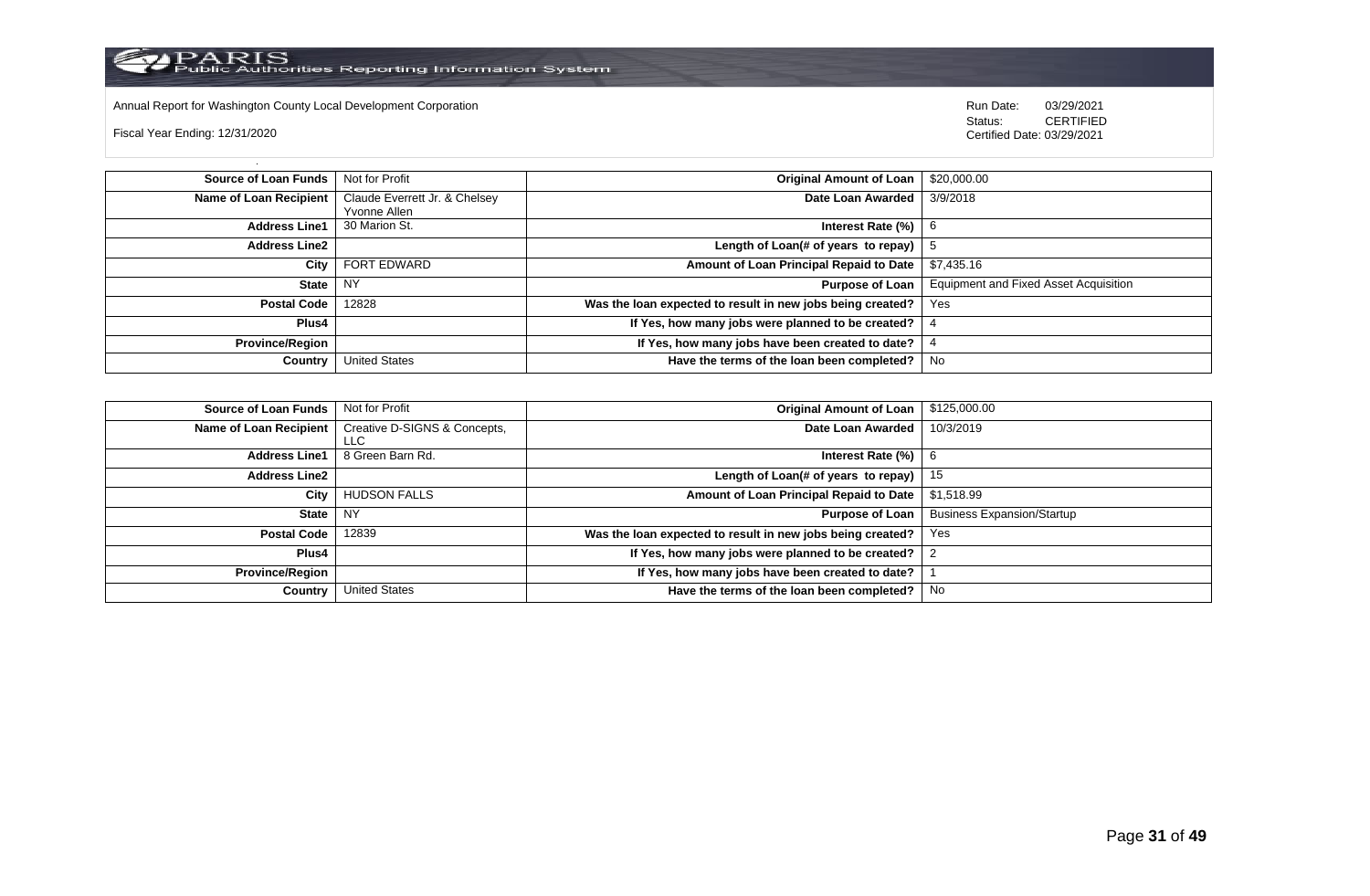Annual Report for Washington County Local Development Corporation **Computer Computer Computer Computer Computer**<br>
Status: CERTIFIED

Fiscal Year Ending: 12/31/2020

| Source of Loan Funds   | Not for Profit       | Original Amount of Loan                                    | \$150,000.00                                        |
|------------------------|----------------------|------------------------------------------------------------|-----------------------------------------------------|
| Name of Loan Recipient | Croatan, LLC         | Date Loan Awarded                                          | 7/9/2018                                            |
| <b>Address Line1</b>   | <b>PO Box 191</b>    | Interest Rate (%)                                          |                                                     |
| <b>Address Line2</b>   |                      | Length of Loan(# of years to repay) $ $                    | - 15                                                |
| City                   | <b>GREENWICH</b>     | Amount of Loan Principal Repaid to Date                    | \$10,923.72                                         |
| <b>State</b>           | NY                   | <b>Purpose of Loan</b>                                     | <b>Commercial Property</b>                          |
|                        |                      |                                                            | Construction/Acquisition/Revitalization/Improvement |
| <b>Postal Code</b>     | 12834                | Was the loan expected to result in new jobs being created? | <b>Yes</b>                                          |
| <b>Plus4</b>           |                      | If Yes, how many jobs were planned to be created?          | -10                                                 |
| <b>Province/Region</b> |                      | If Yes, how many jobs have been created to date?           |                                                     |
| Country                | <b>United States</b> | Have the terms of the loan been completed?                 | No                                                  |

| <b>Source of Loan Funds</b>   | Not for Profit         | <b>Original Amount of Loan</b>                             | \$77,000.00                       |
|-------------------------------|------------------------|------------------------------------------------------------|-----------------------------------|
| <b>Name of Loan Recipient</b> | Dancing Ewe Farms, LLC | Date Loan Awarded                                          | 6/29/2016                         |
| <b>Address Line1</b>          | 181 County Route 12    | Interest Rate $(\%)$   6                                   |                                   |
| <b>Address Line2</b>          |                        | Length of Loan(# of years to repay)                        | 10                                |
| City                          | GRANVILLE              | Amount of Loan Principal Repaid to Date                    | \$21,965.50                       |
| State                         | I NY                   | Purpose of Loan                                            | <b>Business Expansion/Startup</b> |
| <b>Postal Code</b>            | 12832                  | Was the loan expected to result in new jobs being created? | Yes                               |
| Plus4                         |                        | If Yes, how many jobs were planned to be created?          |                                   |
| <b>Province/Region</b>        |                        | If Yes, how many jobs have been created to date?           | - 6                               |
| Country                       | <b>United States</b>   | Have the terms of the loan been completed?                 | No                                |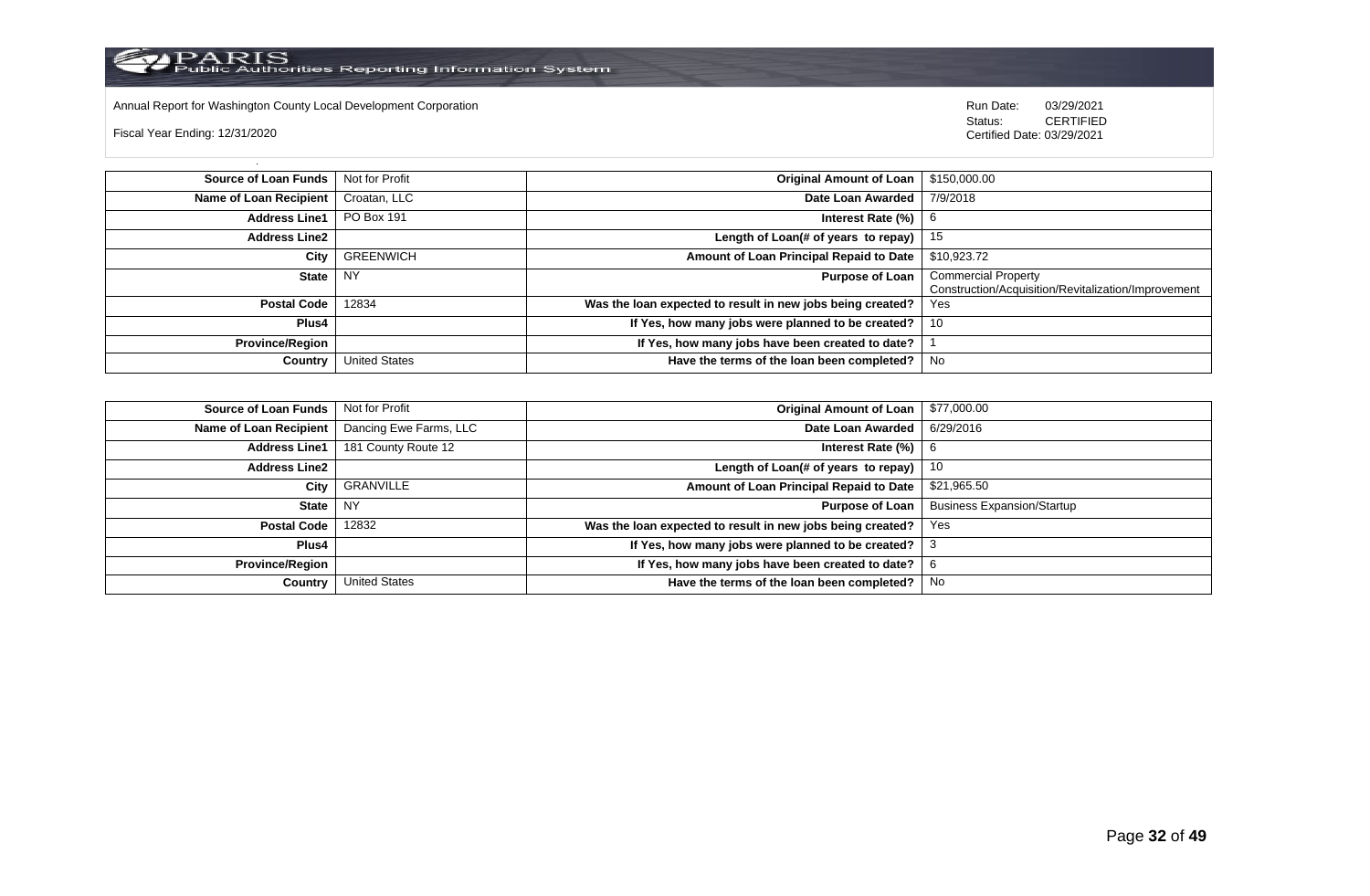

Annual Report for Washington County Local Development Corporation **Company County Connect Connect Connect Connect**<br>
Status: CERTIFIED

Fiscal Year Ending: 12/31/2020

| Source of Loan Funds   | Not for Profit            | <b>Original Amount of Loan</b>                             | \$10,000.00                       |
|------------------------|---------------------------|------------------------------------------------------------|-----------------------------------|
| Name of Loan Recipient | Daniel Courtney DBA/Faded | Date Loan Awarded                                          | 12/2/2020                         |
|                        | Clipz                     |                                                            |                                   |
| <b>Address Line1</b>   | 827 Ford Rd.              | Interest Rate (%)                                          |                                   |
| <b>Address Line2</b>   |                           | Length of Loan(# of years to repay)                        |                                   |
| City                   | MELROSE                   | Amount of Loan Principal Repaid to Date                    | \$0.00                            |
| <b>State</b>           | <b>NY</b>                 | <b>Purpose of Loan</b>                                     | <b>Business Expansion/Startup</b> |
| <b>Postal Code</b>     | 12121                     | Was the loan expected to result in new jobs being created? | Yes                               |
| <b>Plus4</b>           |                           | If Yes, how many jobs were planned to be created?          |                                   |
| <b>Province/Region</b> |                           | If Yes, how many jobs have been created to date?           |                                   |
| Country                | <b>United States</b>      | Have the terms of the loan been completed?                 | No                                |

| <b>Source of Loan Funds</b> | Not for Profit       | <b>Original Amount of Loan</b>                             | \$80,000.00                                  |
|-----------------------------|----------------------|------------------------------------------------------------|----------------------------------------------|
| Name of Loan Recipient      | Dry Town Hops LLC    | Date Loan Awarded                                          | 6/30/2015                                    |
| <b>Address Line1</b>        | PO Box 21            | Interest Rate $(\%)$   6                                   |                                              |
| <b>Address Line2</b>        |                      | Length of Loan(# of years to repay)                        | 15                                           |
| City                        | ARGYLE               | Amount of Loan Principal Repaid to Date                    | \$18,165.09                                  |
| <b>State</b>                | . NY                 | Purpose of Loan                                            | <b>Equipment and Fixed Asset Acquisition</b> |
| <b>Postal Code</b>          | 12809                | Was the loan expected to result in new jobs being created? | Yes                                          |
| Plus4                       |                      | If Yes, how many jobs were planned to be created?          |                                              |
| <b>Province/Region</b>      |                      | If Yes, how many jobs have been created to date?           |                                              |
| Country                     | <b>United States</b> | Have the terms of the loan been completed?                 | No                                           |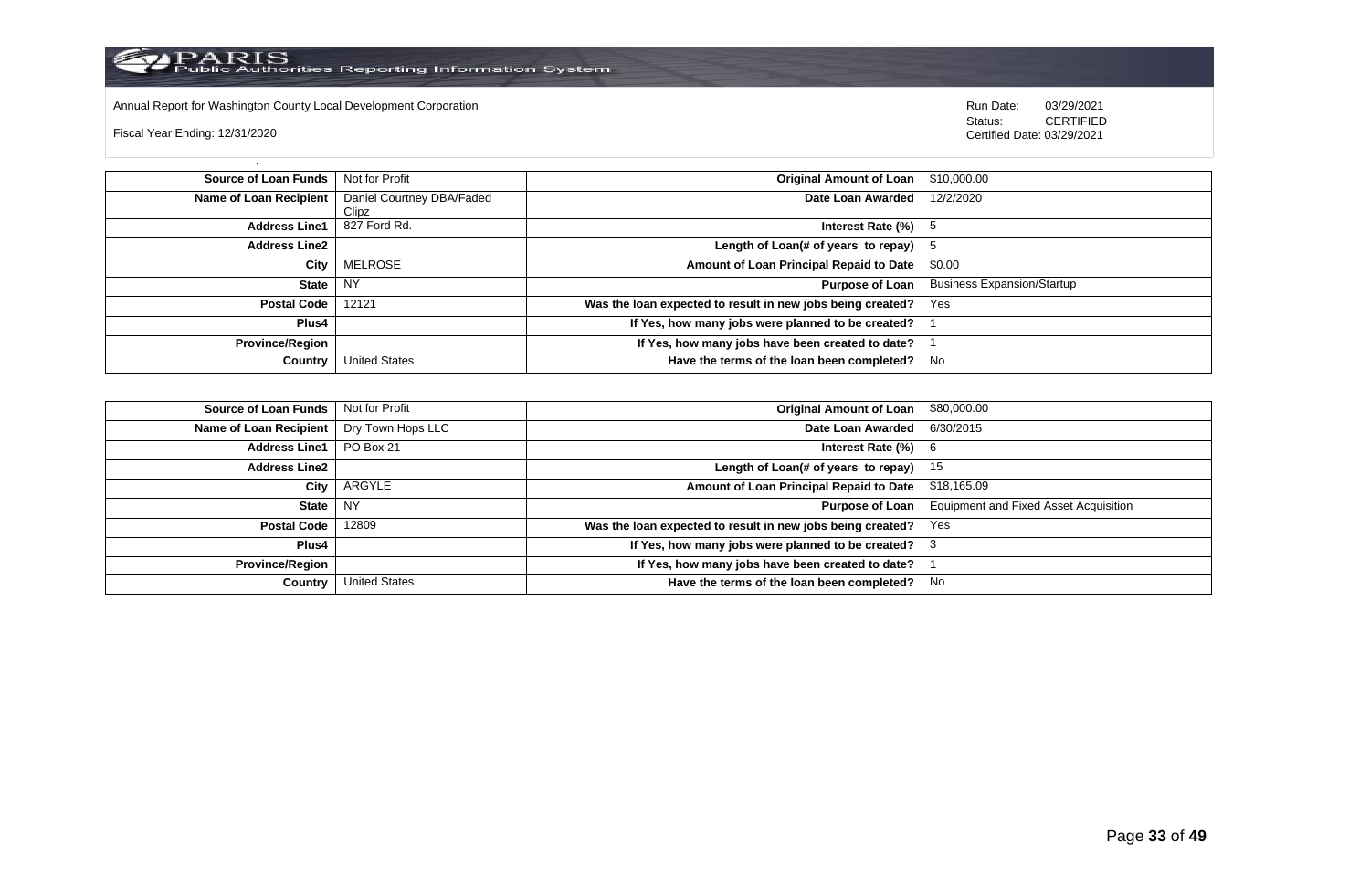

Annual Report for Washington County Local Development Corporation **Company County Connect Connect Connect Connect**<br>
Status: CERTIFIED

Fiscal Year Ending: 12/31/2020

| <b>Source of Loan Funds</b>   Not for Profit |                                 | Original Amount of Loan                                    | \$350,000.00                                 |
|----------------------------------------------|---------------------------------|------------------------------------------------------------|----------------------------------------------|
| Name of Loan Recipient                       | <b>Eastern Castings Company</b> | Date Loan Awarded                                          | 6/30/2003                                    |
| <b>Address Line1</b>                         | PO Box 128                      | Interest Rate (%)                                          |                                              |
| Address Line2                                |                                 | Length of Loan(# of years to repay) $ $                    | -12                                          |
| City                                         | CAMBRIDGE                       | Amount of Loan Principal Repaid to Date                    | \$190,238.77                                 |
| State                                        | NY                              | <b>Purpose of Loan</b>                                     | <b>Equipment and Fixed Asset Acquisition</b> |
| Postal Code                                  | 12816                           | Was the loan expected to result in new jobs being created? | No                                           |
| Plus4                                        |                                 | If Yes, how many jobs were planned to be created?          |                                              |
| Province/Region                              |                                 | If Yes, how many jobs have been created to date?           |                                              |
| Country                                      | <b>United States</b>            | Have the terms of the loan been completed?                 | No                                           |

| <b>Source of Loan Funds</b> | Not for Profit                | <b>Original Amount of Loan</b>                             | \$10,000.00                           |
|-----------------------------|-------------------------------|------------------------------------------------------------|---------------------------------------|
| Name of Loan Recipient      | Esther Davis dba/Abuelos Cafe | Date Loan Awarded                                          | 8/23/2013                             |
| <b>Address Line1</b>        | 368 Broadway                  | Interest Rate (%)                                          | -6                                    |
| <b>Address Line2</b>        |                               | Length of Loan(# of years to repay)                        |                                       |
| City                        | FORT EDWARD                   | Amount of Loan Principal Repaid to Date                    | \$2,134.51                            |
| <b>State</b>                | <b>NY</b>                     | <b>Purpose of Loan</b>                                     | Equipment and Fixed Asset Acquisition |
| <b>Postal Code</b>          | 12828                         | Was the loan expected to result in new jobs being created? | Yes                                   |
| Plus4                       |                               | If Yes, how many jobs were planned to be created?          |                                       |
| <b>Province/Region</b>      |                               | If Yes, how many jobs have been created to date?           |                                       |
| Country                     | <b>United States</b>          | Have the terms of the loan been completed?                 | No                                    |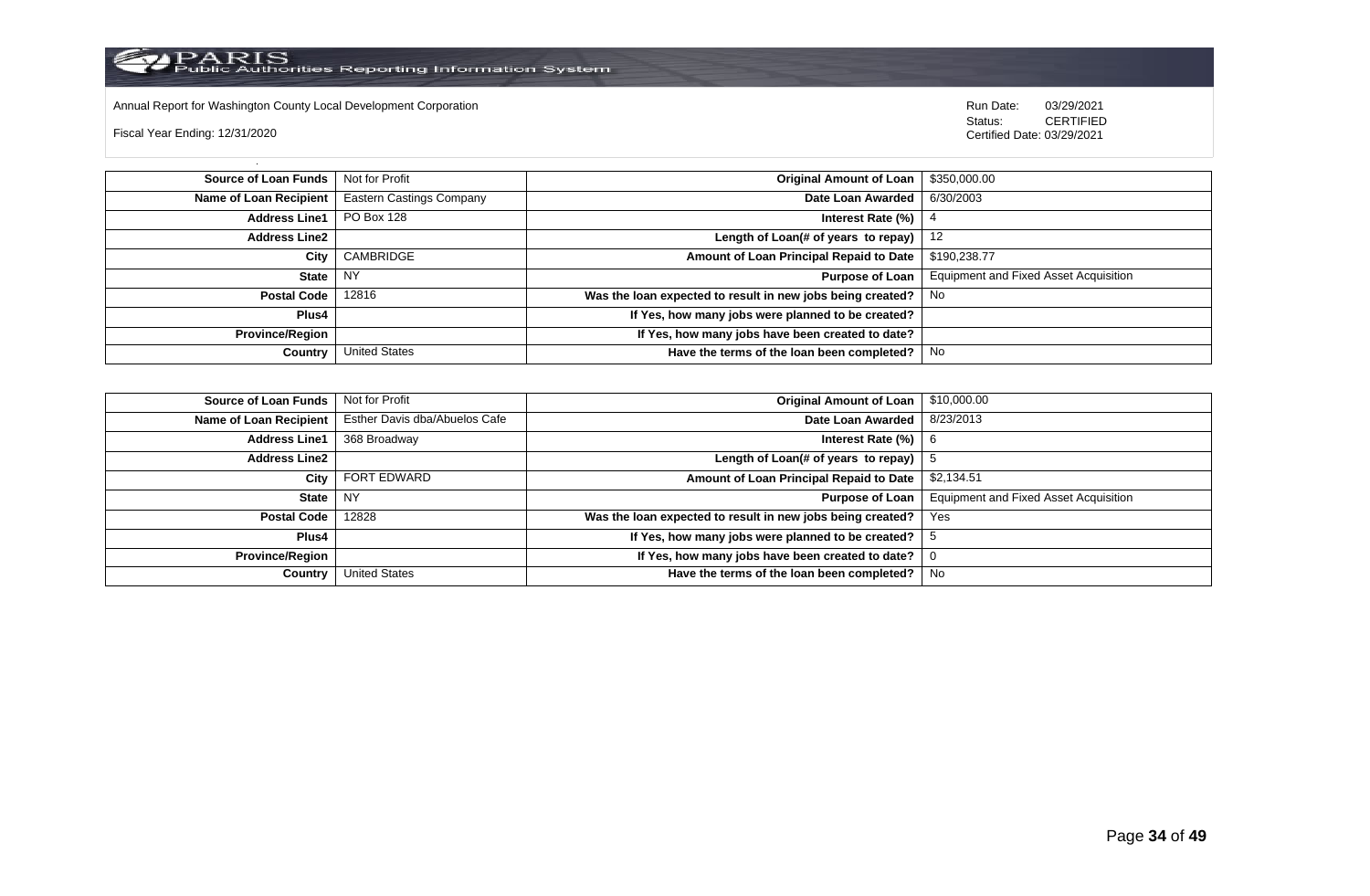

Annual Report for Washington County Local Development Corporation **Company County Connect Connect Connect Connect**<br>
Status: CERTIFIED

Fiscal Year Ending: 12/31/2020

| <b>Source of Loan Funds</b> | Not for Profit                        | <b>Original Amount of Loan</b>                             | \$150,000.00                                                                      |
|-----------------------------|---------------------------------------|------------------------------------------------------------|-----------------------------------------------------------------------------------|
| Name of Loan Recipient      | Greenwich Preservation Group,<br>LLC. | Date Loan Awarded                                          | 5/3/2018                                                                          |
| <b>Address Line1</b>        | PO Box 191                            | Interest Rate (%)                                          | b                                                                                 |
| <b>Address Line2</b>        |                                       | Length of Loan(# of years to repay) $ $                    | 15                                                                                |
| City                        | <b>GREENWICH</b>                      | Amount of Loan Principal Repaid to Date                    | \$11,482.90                                                                       |
| <b>State</b>                | <b>NY</b>                             | <b>Purpose of Loan</b>                                     | <b>Commercial Property</b><br>Construction/Acquisition/Revitalization/Improvement |
| <b>Postal Code</b>          | 12834                                 | Was the loan expected to result in new jobs being created? | Yes                                                                               |
| Plus4                       |                                       | If Yes, how many jobs were planned to be created?          | 10                                                                                |
| <b>Province/Region</b>      |                                       | If Yes, how many jobs have been created to date?           |                                                                                   |
| Country                     | <b>United States</b>                  | Have the terms of the loan been completed?                 | No                                                                                |

| <b>Source of Loan Funds</b> | Not for Profit               | <b>Original Amount of Loan</b>                             | \$125,000.00                                                                      |
|-----------------------------|------------------------------|------------------------------------------------------------|-----------------------------------------------------------------------------------|
| Name of Loan Recipient      | Harrington's Care A Lot Inc. | Date Loan Awarded                                          | 9/23/2015                                                                         |
| <b>Address Line1</b>        | 523 Lower Oak St.            | Interest Rate $(\%)$   6                                   |                                                                                   |
| <b>Address Line2</b>        |                              | Length of Loan(# of years to repay)                        | 10                                                                                |
| City                        | <b>HUDSON FALLS</b>          | Amount of Loan Principal Repaid to Date                    | \$27,127.92                                                                       |
| <b>State</b>                | <b>NY</b>                    | <b>Purpose of Loan</b>                                     | <b>Commercial Property</b><br>Construction/Acquisition/Revitalization/Improvement |
| <b>Postal Code</b>          | 12839                        | Was the loan expected to result in new jobs being created? | Yes                                                                               |
| Plus4                       | $-3813$                      | If Yes, how many jobs were planned to be created?          |                                                                                   |
| <b>Province/Region</b>      |                              | If Yes, how many jobs have been created to date?           | - 0                                                                               |
| Country                     | <b>United States</b>         | Have the terms of the loan been completed?                 | No                                                                                |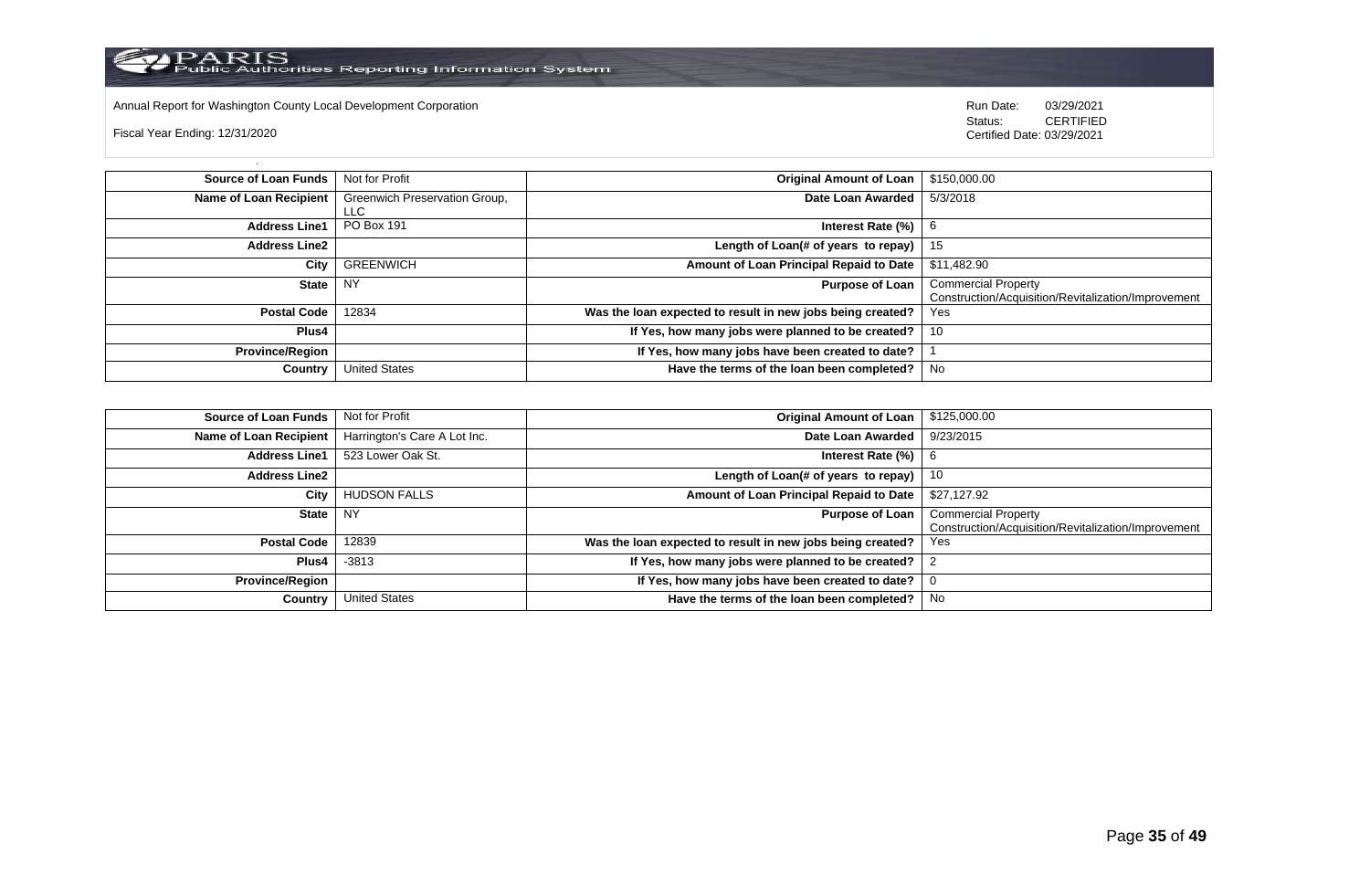

Annual Report for Washington County Local Development Corporation **Company County Connect Connect Connect Connect**<br>
Status: CERTIFIED

Fiscal Year Ending: 12/31/2020

| <b>Source of Loan Funds</b>   | Not for Profit                     | <b>Original Amount of Loan</b>                             | \$110,000.00                                                                      |
|-------------------------------|------------------------------------|------------------------------------------------------------|-----------------------------------------------------------------------------------|
| <b>Name of Loan Recipient</b> | Hogwash Cleaning Solutions,<br>LLC | Date Loan Awarded                                          | 4/6/2016                                                                          |
| <b>Address Line1</b>          | 380 North Street Rd.               | Interest Rate (%)                                          | 6                                                                                 |
| <b>Address Line2</b>          |                                    | Length of Loan(# of years to repay)                        |                                                                                   |
| City                          | ARGYLE                             | Amount of Loan Principal Repaid to Date                    | \$110,000.00                                                                      |
| State                         | NY                                 | <b>Purpose of Loan</b>                                     | <b>Commercial Property</b><br>Construction/Acquisition/Revitalization/Improvement |
| <b>Postal Code</b>            | 12809                              | Was the loan expected to result in new jobs being created? | Yes                                                                               |
| <b>Plus4</b>                  |                                    | If Yes, how many jobs were planned to be created?          |                                                                                   |
| <b>Province/Region</b>        |                                    | If Yes, how many jobs have been created to date?           |                                                                                   |
| Country                       | <b>United States</b>               | Have the terms of the loan been completed?                 | Yes                                                                               |

| <b>Source of Loan Funds</b> | Not for Profit            | <b>Original Amount of Loan</b>                             | \$60,000.00                                  |
|-----------------------------|---------------------------|------------------------------------------------------------|----------------------------------------------|
| Name of Loan Recipient      | J Donnelly Transport, LLC | Date Loan Awarded                                          | 1/16/2019                                    |
| <b>Address Line1</b>        | 171 Vaughn Rd.            | Interest Rate $(\%)$   6                                   |                                              |
| <b>Address Line2</b>        |                           | Length of Loan(# of years to repay) $\vert 5 \rangle$      |                                              |
| City                        | <b>HUDSON FALLS</b>       | Amount of Loan Principal Repaid to Date                    | \$18,563.74                                  |
| <b>State</b>                | NY.                       | Purpose of Loan                                            | <b>Equipment and Fixed Asset Acquisition</b> |
| <b>Postal Code</b>          | 12839                     | Was the loan expected to result in new jobs being created? | Yes                                          |
| Plus4                       |                           | If Yes, how many jobs were planned to be created?          |                                              |
| <b>Province/Region</b>      |                           | If Yes, how many jobs have been created to date?           |                                              |
| Country                     | <b>United States</b>      | Have the terms of the loan been completed?                 | No                                           |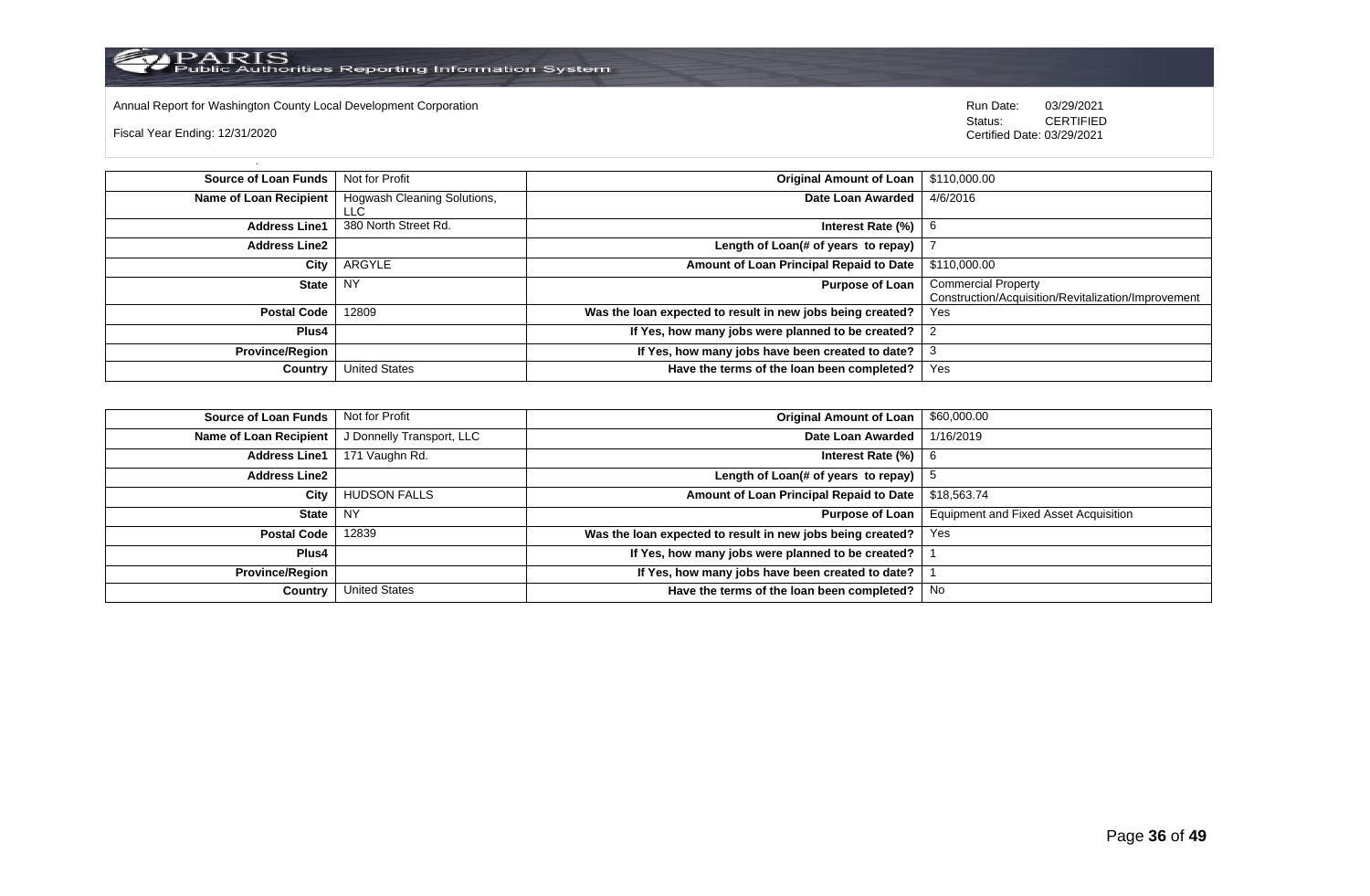

Annual Report for Washington County Local Development Corporation Run Date: 03/29/2021

Fiscal Year Ending: 12/31/2020

 Status: CERTIFIED Certified Date: 03/29/2021

**Source of Loan Funds** Not for Profit **Company of Loan 1 and 2012 Original Amount of Loan** 1 \$55,000.00 **Name of Loan Recipient** J Donnelly Transport, LLC **Date Loan Awarded** 2/16/2016 **Address Line1** 171 Vaughn Rd. **Interest Rate (%)** 6 **Address Line2 Length of Loan(# of years to repay)**  $\vert$  5 **City** HUDSON FALLS **Amount of Loan Principal Repaid to Date** \$55,000.00 **State** NY **Purpose of Loan** Equipment and Fixed Asset Acquisition **Postal Code** 12839 **Was the loan expected to result in new jobs being created?** Yes **Plus4 If Yes, how many jobs were planned to be created?** 1 **Province/Region If Yes, how many jobs have been created to date?** 1 **Country** United States **Have the terms of the loan been completed?** Yes

| Source of Loan Funds   | Not for Profit            | <b>Original Amount of Loan</b>                             | \$150,000.00                                 |
|------------------------|---------------------------|------------------------------------------------------------|----------------------------------------------|
| Name of Loan Recipient | J Donnelly Transport, LLC | Date Loan Awarded                                          | 1/3/2020                                     |
| <b>Address Line1</b>   | 171 Vaughn Rd.            | Interest Rate (%)                                          | -6                                           |
| <b>Address Line2</b>   |                           | Length of Loan(# of years to repay)                        |                                              |
| City                   | <b>HUDSON FALLS</b>       | Amount of Loan Principal Repaid to Date                    | \$17,491.07                                  |
| <b>State</b>           | <b>NY</b>                 | <b>Purpose of Loan</b>                                     | <b>Equipment and Fixed Asset Acquisition</b> |
| <b>Postal Code</b>     | 12839                     | Was the loan expected to result in new jobs being created? | Yes                                          |
| Plus4                  |                           | If Yes, how many jobs were planned to be created?          |                                              |
| Province/Region        |                           | If Yes, how many jobs have been created to date?           |                                              |
| Country                | <b>United States</b>      | Have the terms of the loan been completed?                 | No                                           |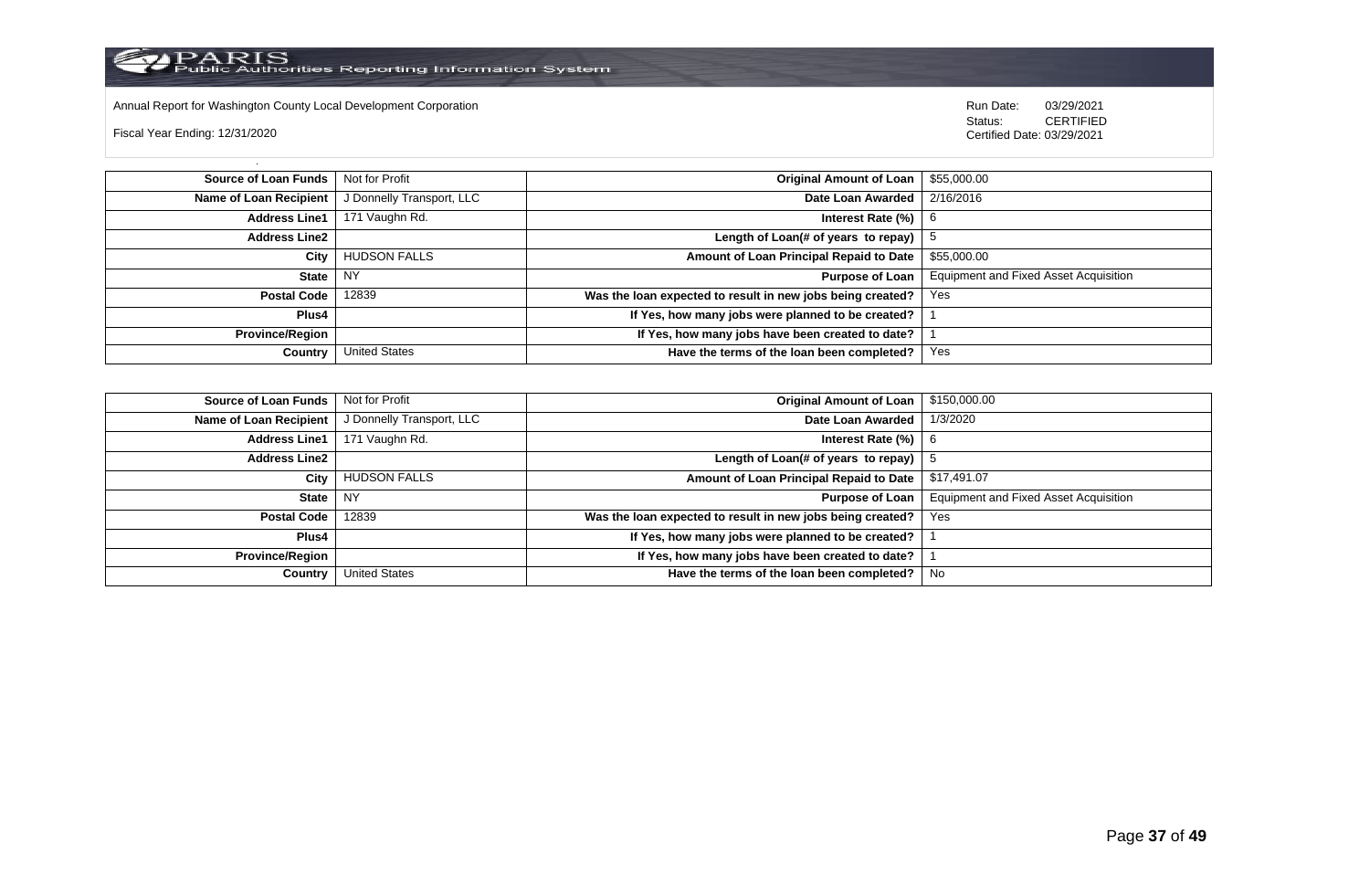

Annual Report for Washington County Local Development Corporation **Company County Connect Connect Connect Connect**<br>
Status: CERTIFIED

Fiscal Year Ending: 12/31/2020

| <b>Source of Loan Funds</b>   | Not for Profit                | <b>Original Amount of Loan</b>                             | \$75,000.00                                                                       |
|-------------------------------|-------------------------------|------------------------------------------------------------|-----------------------------------------------------------------------------------|
| <b>Name of Loan Recipient</b> | Kingsbury National Golf, Inc. | Date Loan Awarded                                          | 4/14/2017                                                                         |
| <b>Address Line1</b>          | 111 County Route 41           | Interest Rate $(\%)$                                       | -6                                                                                |
| <b>Address Line2</b>          |                               | Length of Loan(# of years to repay)                        |                                                                                   |
| City                          | <b>HUDSON FALLS</b>           | Amount of Loan Principal Repaid to Date                    | \$45,430.08                                                                       |
| State                         | NY                            | <b>Purpose of Loan</b>                                     | <b>Commercial Property</b><br>Construction/Acquisition/Revitalization/Improvement |
| <b>Postal Code</b>            | 12839                         | Was the loan expected to result in new jobs being created? | Yes                                                                               |
| Plus4                         |                               | If Yes, how many jobs were planned to be created?          | -30                                                                               |
| <b>Province/Region</b>        |                               | If Yes, how many jobs have been created to date?           | 20                                                                                |
| Country                       | <b>United States</b>          | Have the terms of the loan been completed?                 | No                                                                                |

| <b>Source of Loan Funds</b> | Not for Profit          | <b>Original Amount of Loan</b>                             | \$150,000.00                      |
|-----------------------------|-------------------------|------------------------------------------------------------|-----------------------------------|
| Name of Loan Recipient      | Locust Grove Farm, Inc. | Date Loan Awarded                                          | 6/30/2016                         |
| <b>Address Line1</b>        | 4727 State Route 40     | Interest Rate $(\%)$   6                                   |                                   |
| <b>Address Line2</b>        |                         | Length of Loan(# of years to repay)                        | -10                               |
| City                        | ARGYLE                  | Amount of Loan Principal Repaid to Date                    | \$45,080.97                       |
| <b>State</b>                | I NY                    | Purpose of Loan                                            | <b>Business Expansion/Startup</b> |
| <b>Postal Code</b>          | 12809                   | Was the loan expected to result in new jobs being created? | Yes                               |
| Plus4                       |                         | If Yes, how many jobs were planned to be created?          |                                   |
| <b>Province/Region</b>      |                         | If Yes, how many jobs have been created to date?           |                                   |
| Country                     | <b>United States</b>    | Have the terms of the loan been completed?                 | No                                |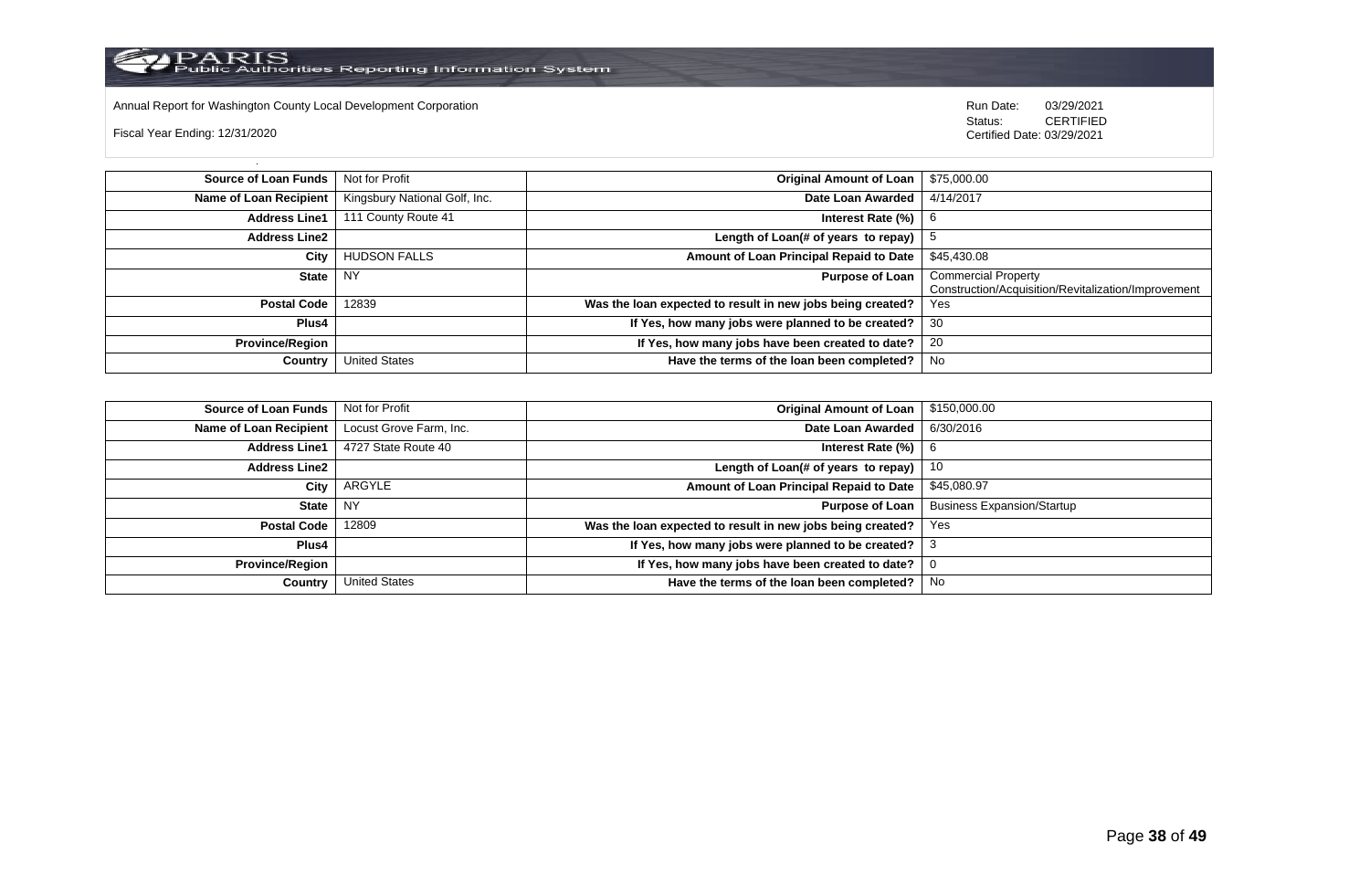

Annual Report for Washington County Local Development Corporation **Company County Connect Connect Connect Connect**<br>
Status: CERTIFIED

Fiscal Year Ending: 12/31/2020

| Source of Loan Funds   | Not for Profit                 | <b>Original Amount of Loan</b>                             | \$54,250.00                                         |
|------------------------|--------------------------------|------------------------------------------------------------|-----------------------------------------------------|
| Name of Loan Recipient | Monder Property Holdings LLC   | Date Loan Awarded                                          | 11/14/2018                                          |
|                        | and Bright Side Structures LLC |                                                            |                                                     |
| <b>Address Line1</b>   | 231 McKnight Hill Rd.          | Interest Rate (%)                                          | 6                                                   |
| <b>Address Line2</b>   |                                | Length of Loan(# of years to repay) $ $                    | -15                                                 |
| City                   | SALEM                          | Amount of Loan Principal Repaid to Date                    | \$3,983.76                                          |
| State I                | <b>NY</b>                      | <b>Purpose of Loan</b>                                     | <b>Commercial Property</b>                          |
|                        |                                |                                                            | Construction/Acquisition/Revitalization/Improvement |
| <b>Postal Code</b>     | 12865                          | Was the loan expected to result in new jobs being created? | <b>Yes</b>                                          |
| Plus4                  |                                | If Yes, how many jobs were planned to be created?          |                                                     |
| <b>Province/Region</b> |                                | If Yes, how many jobs have been created to date?           |                                                     |
| Country                | <b>United States</b>           | Have the terms of the loan been completed?                 | No                                                  |

| <b>Source of Loan Funds</b>   | Not for Profit                                                 | <b>Original Amount of Loan</b>                             | \$101,400.00                      |
|-------------------------------|----------------------------------------------------------------|------------------------------------------------------------|-----------------------------------|
| <b>Name of Loan Recipient</b> | Monder Property Holdings LLC<br>and Bright Side Structures LLC | Date Loan Awarded                                          | 7/6/2017                          |
|                               | DBA/Lucy Jo's Coffee Roastery                                  |                                                            |                                   |
| <b>Address Line1</b>          | 231 McKnight Hill Rd.                                          | Interest Rate (%)                                          | 6                                 |
| <b>Address Line2</b>          |                                                                | Length of Loan(# of years to repay)                        | 15                                |
| City                          | SALEM                                                          | Amount of Loan Principal Repaid to Date                    | \$12,571.10                       |
| <b>State</b>                  | <b>NY</b>                                                      | <b>Purpose of Loan</b>                                     | <b>Business Expansion/Startup</b> |
| <b>Postal Code</b>            | 12865                                                          | Was the loan expected to result in new jobs being created? | Yes                               |
| Plus4                         |                                                                | If Yes, how many jobs were planned to be created?          | 6                                 |
| <b>Province/Region</b>        |                                                                | If Yes, how many jobs have been created to date?           |                                   |
| Country                       | <b>United States</b>                                           | Have the terms of the loan been completed?                 | No                                |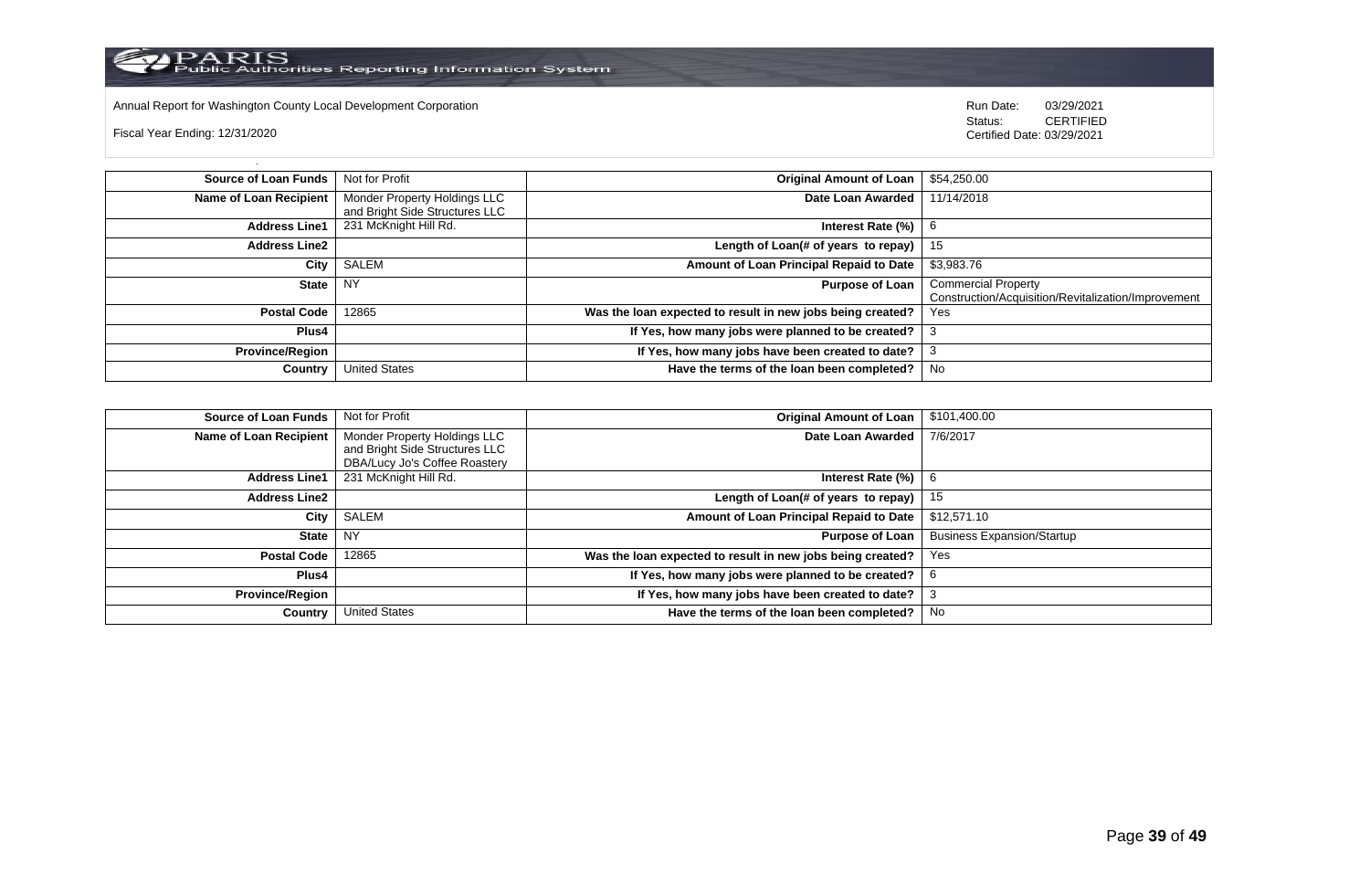Annual Report for Washington County Local Development Corporation **Company County Connect Connect Connect Connect**<br>
Status: CERTIFIED

Fiscal Year Ending: 12/31/2020

| <b>Source of Loan Funds</b>   | Not for Profit           | Original Amount of Loan                                    | \$40,000.00                                                                       |
|-------------------------------|--------------------------|------------------------------------------------------------|-----------------------------------------------------------------------------------|
| <b>Name of Loan Recipient</b> | North-East Machine, Inc. | Date Loan Awarded                                          | 11/27/2012                                                                        |
| <b>Address Line1</b>          | 4160 State Route 4       | Interest Rate $(\%)$   5.5                                 |                                                                                   |
| <b>Address Line2</b>          |                          | Length of Loan(# of years to repay) $\vert$ 15             |                                                                                   |
| City                          | <b>FORT ANN</b>          | Amount of Loan Principal Repaid to Date                    | \$17,825.88                                                                       |
| <b>State</b>                  | <b>NY</b>                | Purpose of Loan                                            | <b>Commercial Property</b><br>Construction/Acquisition/Revitalization/Improvement |
| <b>Postal Code</b>            | 12827                    | Was the loan expected to result in new jobs being created? | Yes                                                                               |
| Plus4                         |                          | If Yes, how many jobs were planned to be created?          |                                                                                   |
| <b>Province/Region</b>        |                          | If Yes, how many jobs have been created to date?           |                                                                                   |
| Country                       | <b>United States</b>     | Have the terms of the loan been completed?                 | No                                                                                |

| <b>Source of Loan Funds</b>   | Not for Profit       | <b>Original Amount of Loan</b>                             | \$150,000.00                      |
|-------------------------------|----------------------|------------------------------------------------------------|-----------------------------------|
| <b>Name of Loan Recipient</b> | Pallets, Inc.        | Date Loan Awarded                                          | 3/18/2013                         |
| <b>Address Line1</b>          | 99 1/2 East Street   | Interest Rate $(\%)$   6                                   |                                   |
| <b>Address Line2</b>          |                      | Length of Loan(# of years to repay)                        |                                   |
| City                          | <b>FORT EDWARD</b>   | Amount of Loan Principal Repaid to Date                    | \$150,000.00                      |
| State                         | I NY                 | Purpose of Loan                                            | <b>Business Expansion/Startup</b> |
| <b>Postal Code</b>            | 12828                | Was the loan expected to result in new jobs being created? | No.                               |
| Plus4                         |                      | If Yes, how many jobs were planned to be created?          |                                   |
| <b>Province/Region</b>        |                      | If Yes, how many jobs have been created to date?           |                                   |
| Country                       | <b>United States</b> | Have the terms of the loan been completed?                 | Yes                               |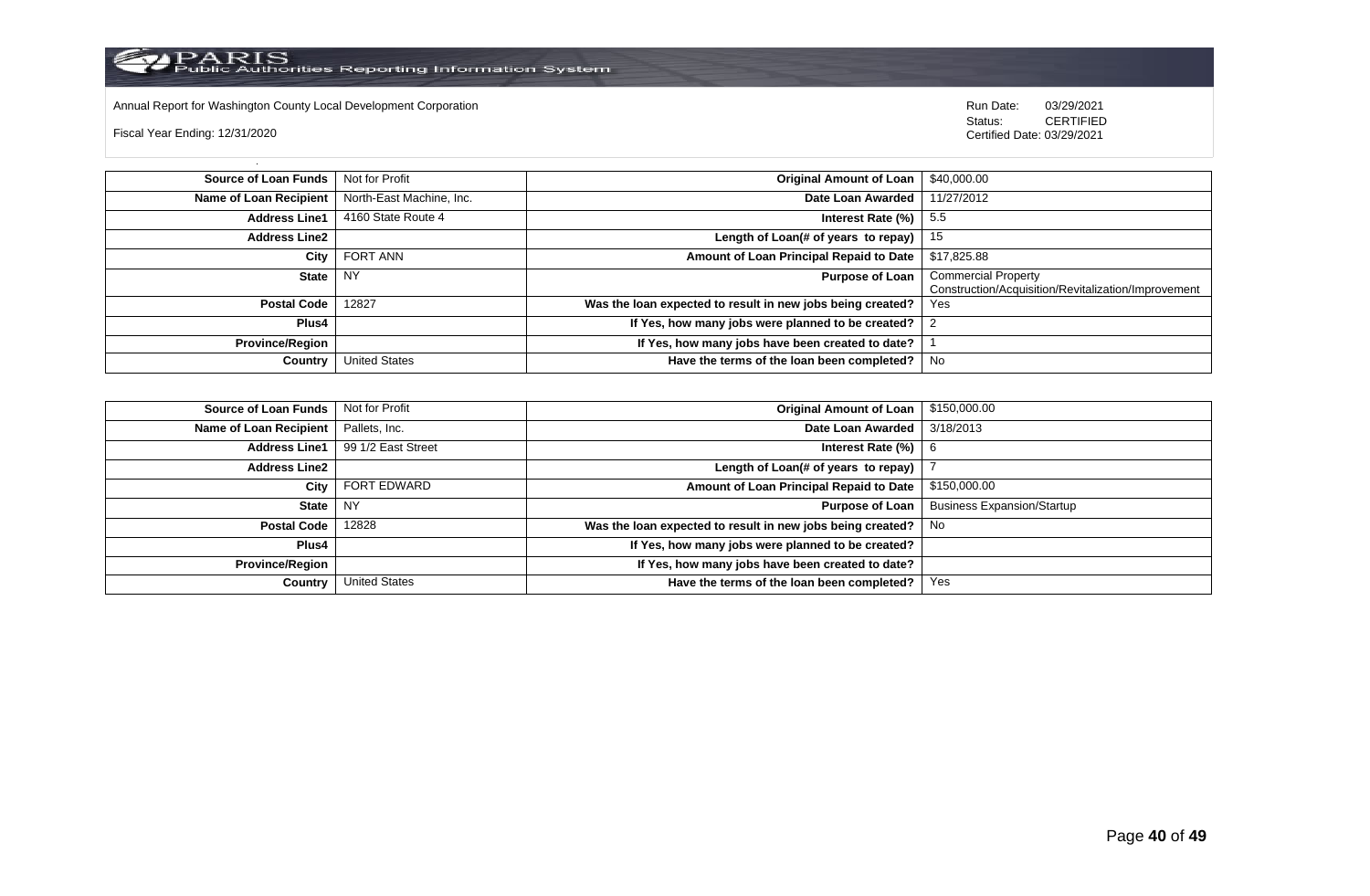

Annual Report for Washington County Local Development Corporation **Company County Connect Connect Connect Connect**<br>
Status: CERTIFIED

Fiscal Year Ending: 12/31/2020

| Source of Loan Funds   | Not for Profit                 | <b>Original Amount of Loan</b>                             | \$390,000.00                      |
|------------------------|--------------------------------|------------------------------------------------------------|-----------------------------------|
| Name of Loan Recipient | Praxis Powder Technology, Inc. | Date Loan Awarded                                          | 12/31/2006                        |
| <b>Address Line1</b>   | 820 Quaker Road                | Interest Rate $(\%)$   5.19                                |                                   |
| <b>Address Line2</b>   |                                | Length of Loan(# of years to repay)   $15$                 |                                   |
| City                   | QUEENSBURY                     | Amount of Loan Principal Repaid to Date                    | \$349,000.17                      |
| <b>State</b>           | <b>NY</b>                      | <b>Purpose of Loan</b>                                     | <b>Business Expansion/Startup</b> |
| <b>Postal Code</b>     | 12804                          | Was the loan expected to result in new jobs being created? | l No                              |
| Plus4                  |                                | If Yes, how many jobs were planned to be created?          |                                   |
| <b>Province/Region</b> |                                | If Yes, how many jobs have been created to date?           |                                   |
| Country                | <b>United States</b>           | Have the terms of the loan been completed?                 | No                                |

| <b>Source of Loan Funds</b> | Not for Profit       | <b>Original Amount of Loan</b>                             | \$150,000.00                      |
|-----------------------------|----------------------|------------------------------------------------------------|-----------------------------------|
| Name of Loan Recipient      | QBI, LLC             | Date Loan Awarded                                          | 5/12/2016                         |
| <b>Address Line1</b>        | 52 Maple Ave.        | Interest Rate (%)                                          | 6                                 |
| <b>Address Line2</b>        |                      | Length of Loan(# of years to repay)                        | 10                                |
| City                        | <b>HUDSON FALLS</b>  | Amount of Loan Principal Repaid to Date                    | \$48,372.35                       |
| <b>State</b>                | <b>NY</b>            | <b>Purpose of Loan</b>                                     | <b>Business Expansion/Startup</b> |
| <b>Postal Code</b>          | 12839                | Was the loan expected to result in new jobs being created? | Yes                               |
| Plus4                       |                      | If Yes, how many jobs were planned to be created?          |                                   |
| <b>Province/Region</b>      |                      | If Yes, how many jobs have been created to date?           |                                   |
| Country                     | <b>United States</b> | Have the terms of the loan been completed?                 | No                                |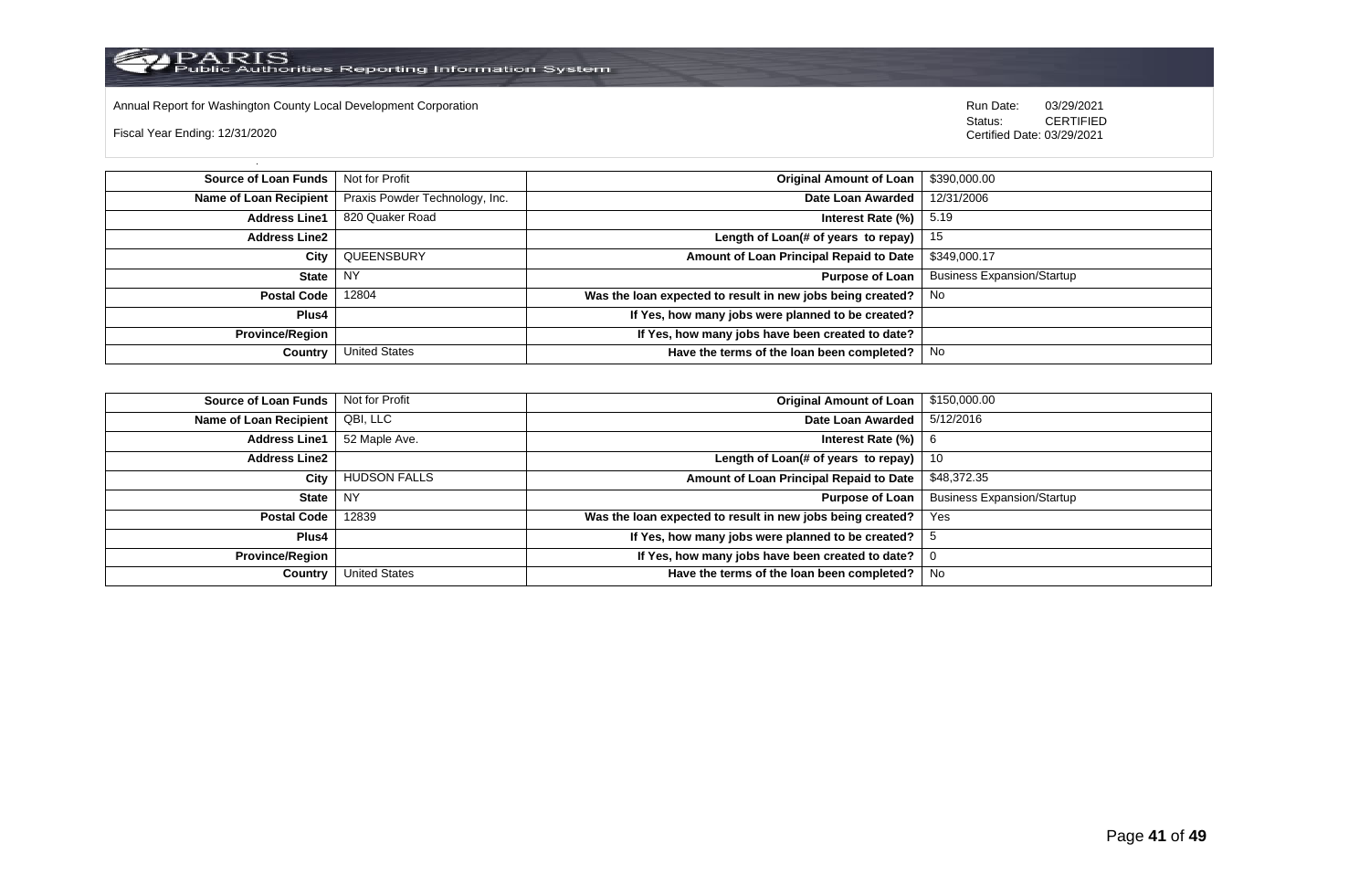

Annual Report for Washington County Local Development Corporation **Company County Connect Connect Connect Connect**<br>
Status: CERTIFIED

Fiscal Year Ending: 12/31/2020

| <b>Source of Loan Funds</b>   Not for Profit |                                 | Original Amount of Loan                                    | \$210,000.00                      |
|----------------------------------------------|---------------------------------|------------------------------------------------------------|-----------------------------------|
| Name of Loan Recipient                       | Queensbury 400 Properties, Inc. | Date Loan Awarded                                          | 11/3/2009                         |
| <b>Address Line1</b>                         | 30 Casey Road                   | Interest Rate (%)                                          |                                   |
| Address Line2                                |                                 | Length of Loan(# of years to repay) $\vert$                | -15                               |
| City                                         | QUEENSBURY                      | Amount of Loan Principal Repaid to Date                    | \$139,572.65                      |
| State                                        | NY                              | Purpose of Loan                                            | <b>Business Expansion/Startup</b> |
| Postal Code                                  | 12804                           | Was the loan expected to result in new jobs being created? | No                                |
| Plus4                                        |                                 | If Yes, how many jobs were planned to be created?          |                                   |
| Province/Region                              |                                 | If Yes, how many jobs have been created to date?           |                                   |
| Country                                      | <b>United States</b>            | Have the terms of the loan been completed?                 | No                                |

| <b>Source of Loan Funds</b> | Not for Profit                 | <b>Original Amount of Loan</b>                             | \$150,000.00                                        |
|-----------------------------|--------------------------------|------------------------------------------------------------|-----------------------------------------------------|
| Name of Loan Recipient      | Roma of Whitehall, LLC dba/The | Date Loan Awarded                                          | 10/31/2018                                          |
|                             | Railyard Tap Room and Family   |                                                            |                                                     |
|                             | Restaurant                     |                                                            |                                                     |
| <b>Address Line1</b>        | 140 Broadway                   | Interest Rate (%)                                          | -6                                                  |
| <b>Address Line2</b>        |                                | Length of Loan(# of years to repay)                        | 15                                                  |
| City                        | WHITEHALL                      | Amount of Loan Principal Repaid to Date                    | \$8,197.36                                          |
| <b>State</b>                | <b>NY</b>                      | <b>Purpose of Loan</b>                                     | <b>Commercial Property</b>                          |
|                             |                                |                                                            | Construction/Acquisition/Revitalization/Improvement |
| <b>Postal Code</b>          | 12887                          | Was the loan expected to result in new jobs being created? | Yes                                                 |
| Plus4                       |                                | If Yes, how many jobs were planned to be created?          | 25                                                  |
| <b>Province/Region</b>      |                                | If Yes, how many jobs have been created to date?           | 15                                                  |
| Country                     | <b>United States</b>           | Have the terms of the loan been completed?                 | No                                                  |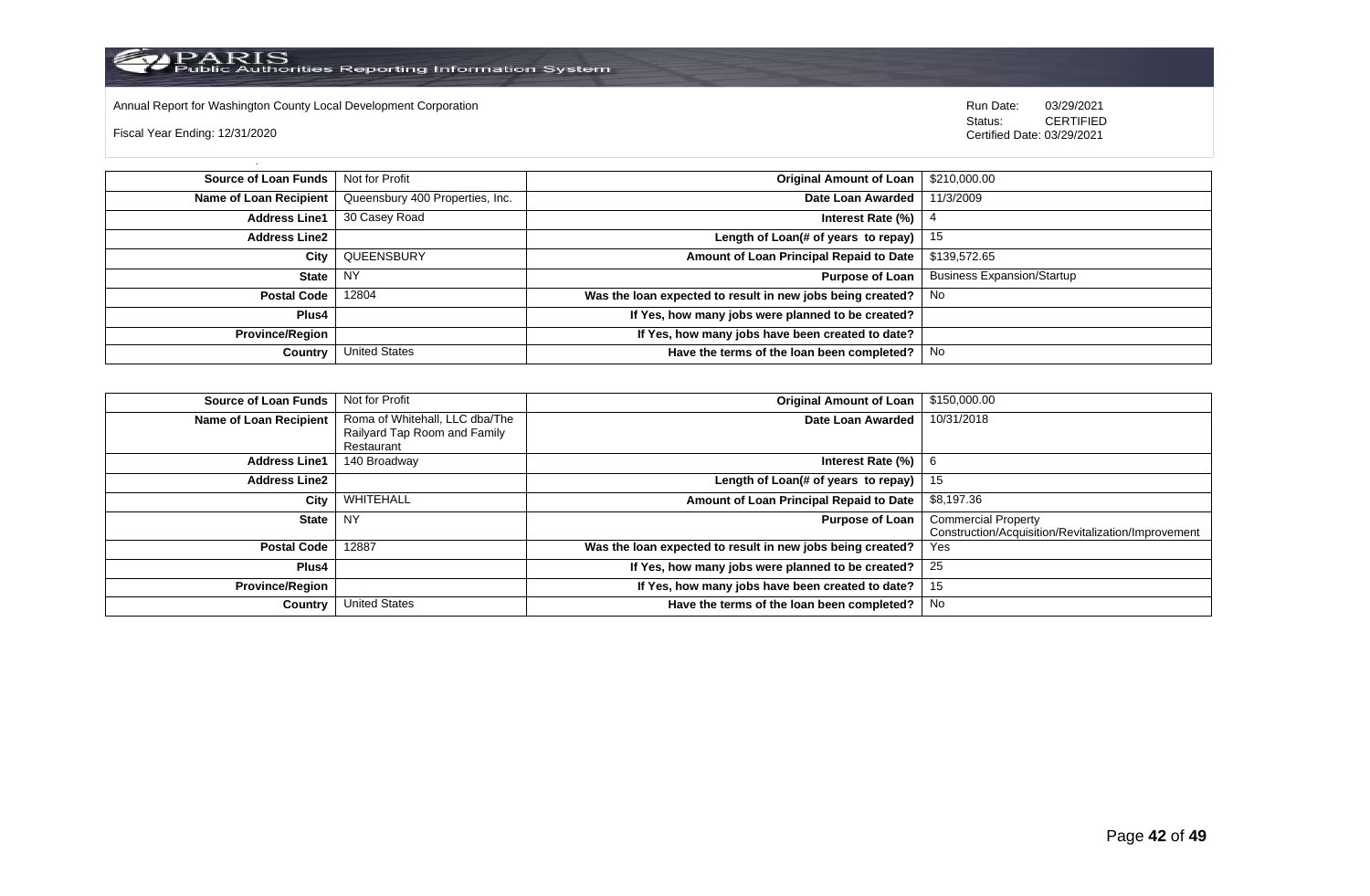

Annual Report for Washington County Local Development Corporation **Company County Connect Connect Connect Connect**<br>
Status: CERTIFIED

Fiscal Year Ending: 12/31/2020

| Source of Loan Funds   | Not for Profit         | <b>Original Amount of Loan</b>                             | \$50,000.00                       |
|------------------------|------------------------|------------------------------------------------------------|-----------------------------------|
| Name of Loan Recipient | Roundhouse Bakery, LLC | Date Loan Awarded                                          | 2/21/2014                         |
| <b>Address Line1</b>   | 494 Chestnut Hill Rd.  | Interest Rate $(\%)$   5.5                                 |                                   |
| <b>Address Line2</b>   |                        | Length of Loan(# of years to repay)                        |                                   |
| City                   | CAMBRIDGE              | Amount of Loan Principal Repaid to Date                    | \$38,193.77                       |
| State                  | <b>NY</b>              | <b>Purpose of Loan</b>                                     | <b>Business Expansion/Startup</b> |
| <b>Postal Code</b>     | 12816                  | Was the loan expected to result in new jobs being created? | Yes                               |
| Plus4                  |                        | If Yes, how many jobs were planned to be created?          |                                   |
| <b>Province/Region</b> |                        | If Yes, how many jobs have been created to date?           |                                   |
| Country                | <b>United States</b>   | Have the terms of the loan been completed?                 | No.                               |

| <b>Source of Loan Funds</b> | Not for Profit         | <b>Original Amount of Loan</b>                             | \$55,000.00                                  |
|-----------------------------|------------------------|------------------------------------------------------------|----------------------------------------------|
| Name of Loan Recipient      | Roundhouse Bakery, LLC | Date Loan Awarded                                          | 4/26/2018                                    |
| <b>Address Line1</b>        | 494 Chestnut Hill Rd.  | Interest Rate (%)                                          | 6                                            |
| <b>Address Line2</b>        |                        | Length of Loan(# of years to repay)                        |                                              |
| City                        | CAMBRIDGE              | Amount of Loan Principal Repaid to Date                    | \$14,669.25                                  |
| <b>State</b>                | <b>NY</b>              | <b>Purpose of Loan</b>                                     | <b>Equipment and Fixed Asset Acquisition</b> |
| <b>Postal Code</b>          | 12816                  | Was the loan expected to result in new jobs being created? | No.                                          |
| Plus4                       |                        | If Yes, how many jobs were planned to be created?          |                                              |
| <b>Province/Region</b>      |                        | If Yes, how many jobs have been created to date?           |                                              |
| Country                     | <b>United States</b>   | Have the terms of the loan been completed?                 | No                                           |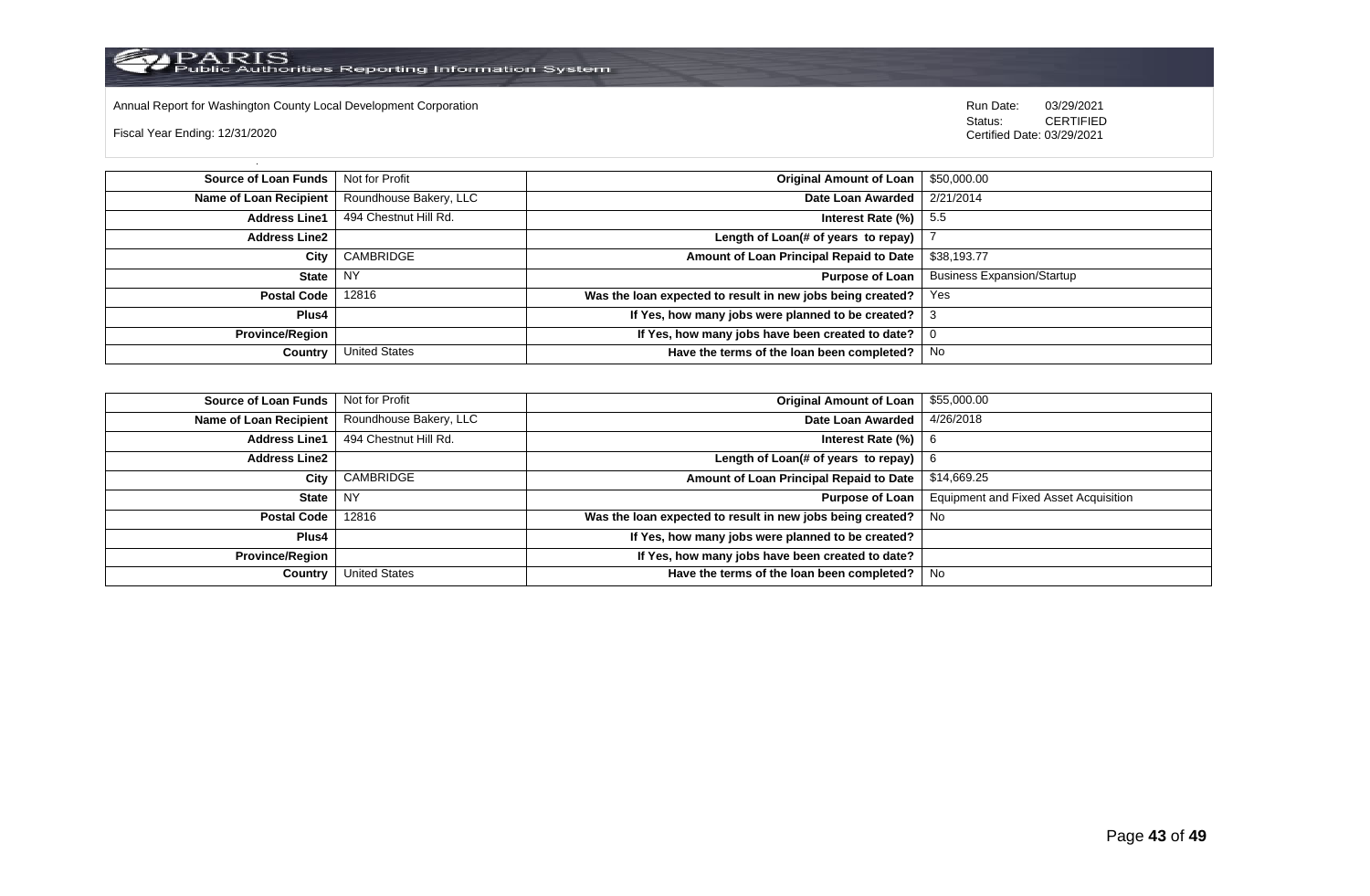

Annual Report for Washington County Local Development Corporation **Company County Connect Connect Connect Connect**<br>
Status: CERTIFIED

Fiscal Year Ending: 12/31/2020

| <b>Source of Loan Funds</b>   | Not for Profit            | <b>Original Amount of Loan</b>                             | \$110,000.00                      |
|-------------------------------|---------------------------|------------------------------------------------------------|-----------------------------------|
| <b>Name of Loan Recipient</b> | Sacha Cleavland dba/Party | Date Loan Awarded                                          | 4/26/2018                         |
|                               | Pooperz                   |                                                            |                                   |
| <b>Address Line1</b>          | 380 North Street Rd.      | Interest Rate (%)                                          | 6                                 |
| <b>Address Line2</b>          |                           | Length of Loan(# of years to repay)                        |                                   |
| City                          | ARGYLE                    | Amount of Loan Principal Repaid to Date                    | \$110,000.00                      |
| <b>State</b>                  | <b>NY</b>                 | <b>Purpose of Loan</b>                                     | <b>Business Expansion/Startup</b> |
| <b>Postal Code</b>            | 12809                     | Was the loan expected to result in new jobs being created? | Yes                               |
| Plus4                         |                           | If Yes, how many jobs were planned to be created?          |                                   |
| <b>Province/Region</b>        |                           | If Yes, how many jobs have been created to date?           |                                   |
| Country                       | <b>United States</b>      | Have the terms of the loan been completed?                 | Yes                               |

| <b>Source of Loan Funds</b>   | Not for Profit              | <b>Original Amount of Loan</b>                             | \$235,000.00                                                                      |
|-------------------------------|-----------------------------|------------------------------------------------------------|-----------------------------------------------------------------------------------|
| <b>Name of Loan Recipient</b> | Schoony's County Market LLC | Date Loan Awarded                                          | 9/16/2015                                                                         |
| <b>Address Line1</b>          | 10254 State Route 22        | Interest Rate (%)                                          | 6                                                                                 |
| <b>Address Line2</b>          |                             | Length of Loan(# of years to repay)                        |                                                                                   |
| City                          | NORTH GRANVILLE             | Amount of Loan Principal Repaid to Date                    | \$24,623.79                                                                       |
| State   NY                    |                             | <b>Purpose of Loan</b>                                     | <b>Commercial Property</b><br>Construction/Acquisition/Revitalization/Improvement |
| <b>Postal Code</b>            | 12854                       | Was the loan expected to result in new jobs being created? | Yes                                                                               |
| Plus4                         |                             | If Yes, how many jobs were planned to be created?          |                                                                                   |
| <b>Province/Region</b>        |                             | If Yes, how many jobs have been created to date?           |                                                                                   |
| Country                       | <b>United States</b>        | Have the terms of the loan been completed?                 | No                                                                                |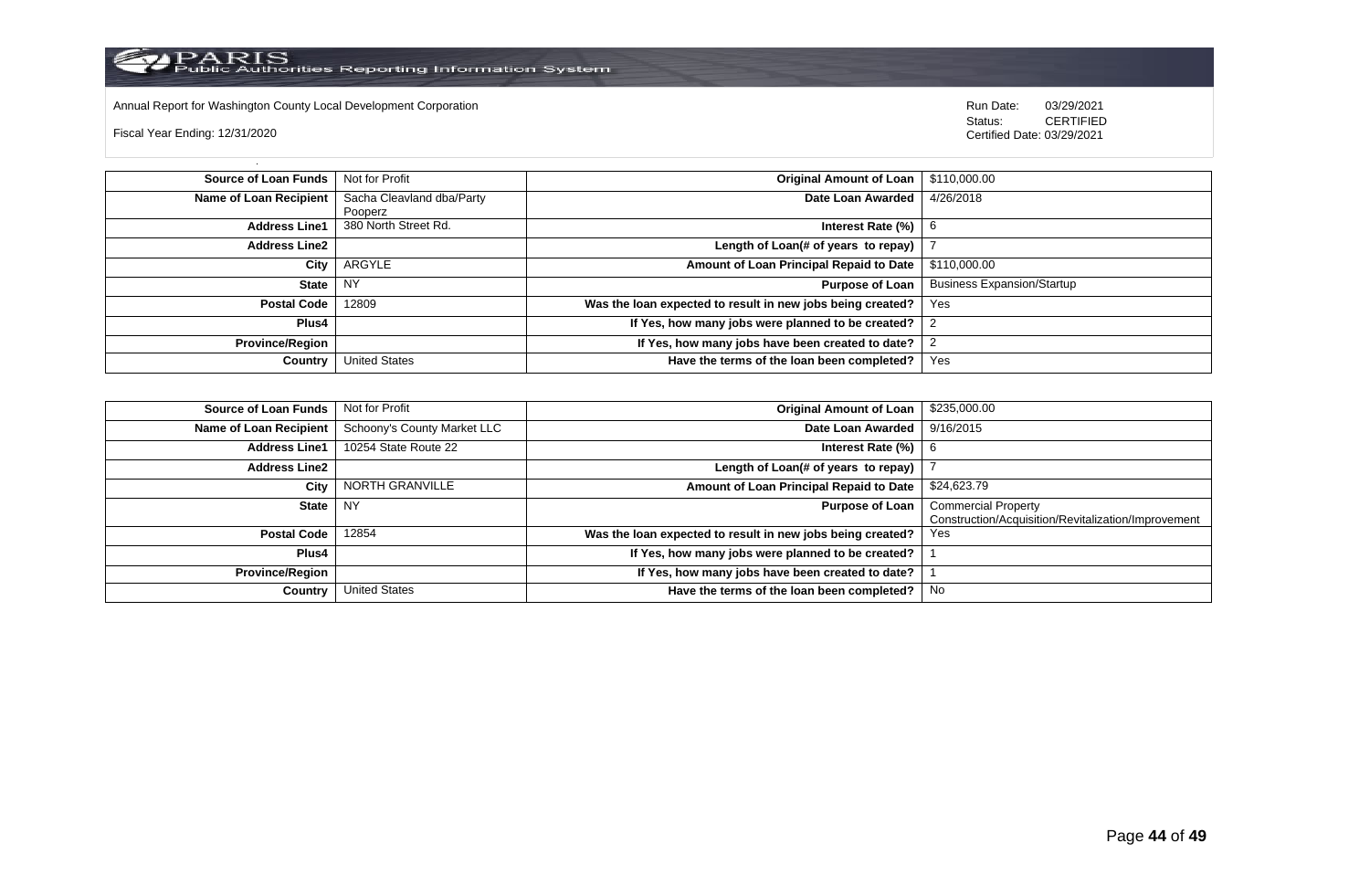Annual Report for Washington County Local Development Corporation **Run Date:** 03/29/2021

Fiscal Year Ending: 12/31/2020

Status: **CERTIFIED** Certified Date: 03/29/2021

| <b>Source of Loan Funds</b>   | Not for Profit       | <b>Original Amount of Loan</b>                             | \$75,000.00                                                                       |
|-------------------------------|----------------------|------------------------------------------------------------|-----------------------------------------------------------------------------------|
| <b>Name of Loan Recipient</b> | Shed Stop, Inc.      | Date Loan Awarded                                          | 3/27/2014                                                                         |
| <b>Address Line1</b>          | 6854 State Route 4   | Interest Rate $(\%)$                                       | -5.5                                                                              |
| <b>Address Line2</b>          |                      | Length of Loan(# of years to repay)                        |                                                                                   |
| City                          | <b>FORT ANN</b>      | Amount of Loan Principal Repaid to Date                    | \$65,356.14                                                                       |
| <b>State</b>                  | <b>NY</b>            | <b>Purpose of Loan</b>                                     | <b>Commercial Property</b><br>Construction/Acquisition/Revitalization/Improvement |
| <b>Postal Code</b>            | 12827                | Was the loan expected to result in new jobs being created? | Yes                                                                               |
| Plus4                         |                      | If Yes, how many jobs were planned to be created?          |                                                                                   |
| <b>Province/Region</b>        |                      | If Yes, how many jobs have been created to date?           |                                                                                   |
| Country                       | <b>United States</b> | Have the terms of the loan been completed?                 | No                                                                                |

| <b>Source of Loan Funds</b> | Not for Profit                                             | <b>Original Amount of Loan</b>                             | \$145,000.00                      |
|-----------------------------|------------------------------------------------------------|------------------------------------------------------------|-----------------------------------|
| Name of Loan Recipient      | Slate Town Brewing Company<br>LLC and Spirited Revival LLC | Date Loan Awarded                                          | 8/28/2017                         |
| <b>Address Line1</b>        | 31 Main St.                                                | Interest Rate (%)                                          |                                   |
| <b>Address Line2</b>        |                                                            | Length of Loan(# of years to repay)                        | 15                                |
| City                        | GRANVILLE                                                  | Amount of Loan Principal Repaid to Date                    | \$14,487.05                       |
| <b>State</b>                | <b>NY</b>                                                  | <b>Purpose of Loan</b>                                     | <b>Business Expansion/Startup</b> |
| <b>Postal Code</b>          | 12832                                                      | Was the loan expected to result in new jobs being created? | Yes                               |
| Plus4                       |                                                            | If Yes, how many jobs were planned to be created?          |                                   |
| <b>Province/Region</b>      |                                                            | If Yes, how many jobs have been created to date?           |                                   |
| Country                     | <b>United States</b>                                       | Have the terms of the loan been completed?                 | No                                |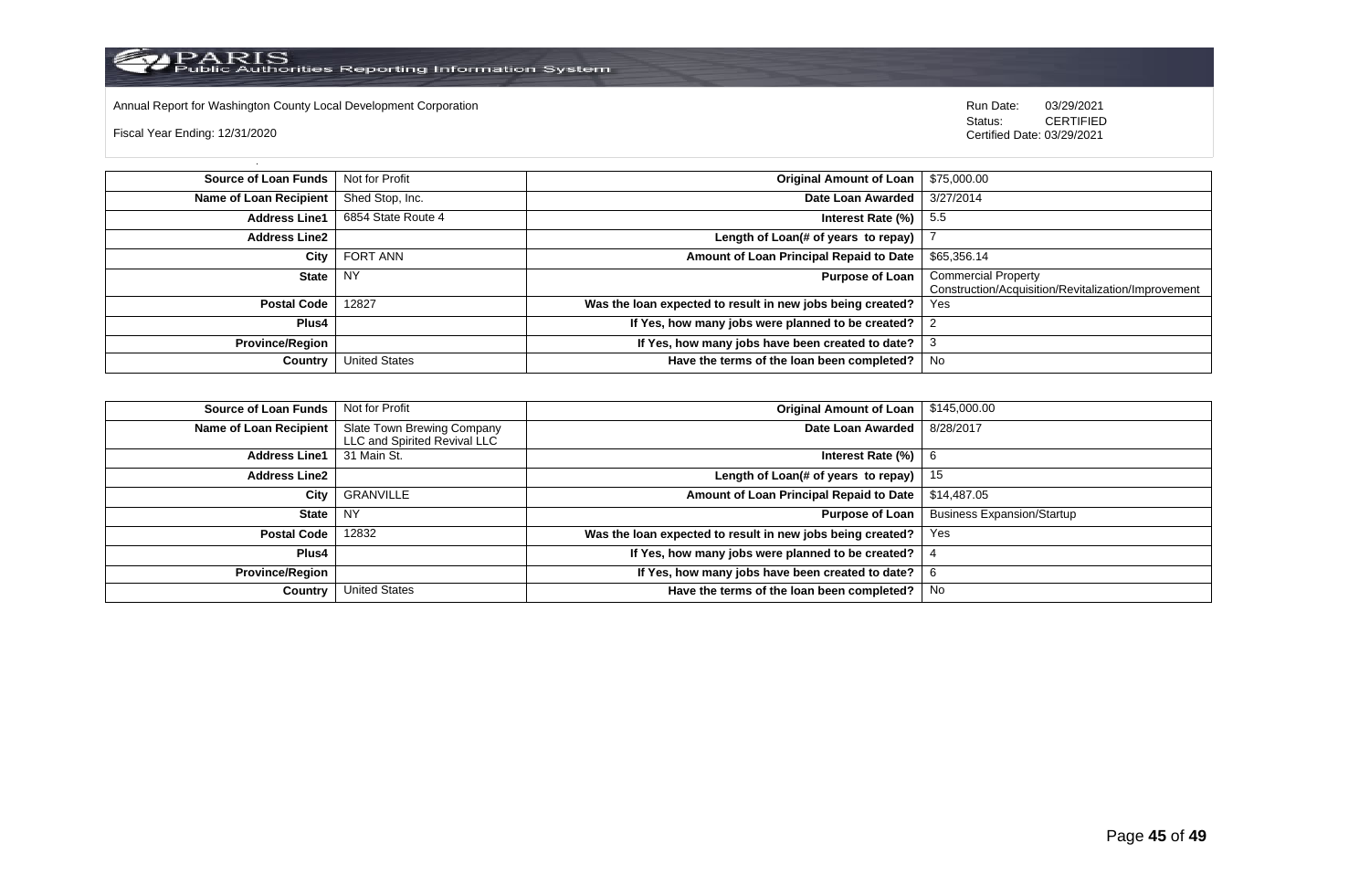

Annual Report for Washington County Local Development Corporation Run Date: 03/29/2021

Fiscal Year Ending: 12/31/2020

 Status: CERTIFIED Certified Date: 03/29/2021

**Source of Loan Funds** Not for Profit **Community 1 and 2012 Original Amount of Loan** \$74,000.00 **Name of Loan Recipient** Slickfin Brewing Company, LLC **Date Loan Awarded** 4/26/2018 **Address Line1** 14 Butternut Hill Drive **Intervention Control of Contract Rate (%)** 6 **Address Line2 Length of Loan(# of years to repay)** 10 **City** QUEENSBURY **Amount of Loan Principal Repaid to Date** \$12,568.79 **State** NY **Purpose of Loan** Business Expansion/Startup **Postal Code** 12804 **Was the loan expected to result in new jobs being created?** Yes **Plus4 If Yes, how many jobs were planned to be created?** 3 **Province/Region If Yes, how many jobs have been created to date?** 4 **Country** United States **Have the terms of the loan been completed?** No

| Source of Loan Funds   | Not for Profit       | <b>Original Amount of Loan</b>                             | \$150,000.00                                                                      |
|------------------------|----------------------|------------------------------------------------------------|-----------------------------------------------------------------------------------|
| Name of Loan Recipient | Starky's Grill, LLC  | Date Loan Awarded                                          | 4/18/2019                                                                         |
| <b>Address Line1</b>   | 3515 Burgoyne Ave.   | Interest Rate (%)                                          | -6                                                                                |
| <b>Address Line2</b>   |                      | Length of Loan(# of years to repay)                        | 15                                                                                |
| City                   | <b>HUDSON FALLS</b>  | Amount of Loan Principal Repaid to Date                    | \$1,503.59                                                                        |
| State   NY             |                      | <b>Purpose of Loan</b>                                     | <b>Commercial Property</b><br>Construction/Acquisition/Revitalization/Improvement |
| <b>Postal Code</b>     | 12839                | Was the loan expected to result in new jobs being created? | Yes                                                                               |
| Plus4                  |                      | If Yes, how many jobs were planned to be created?          |                                                                                   |
| <b>Province/Region</b> |                      | If Yes, how many jobs have been created to date?           |                                                                                   |
| Country                | <b>United States</b> | Have the terms of the loan been completed?                 | No                                                                                |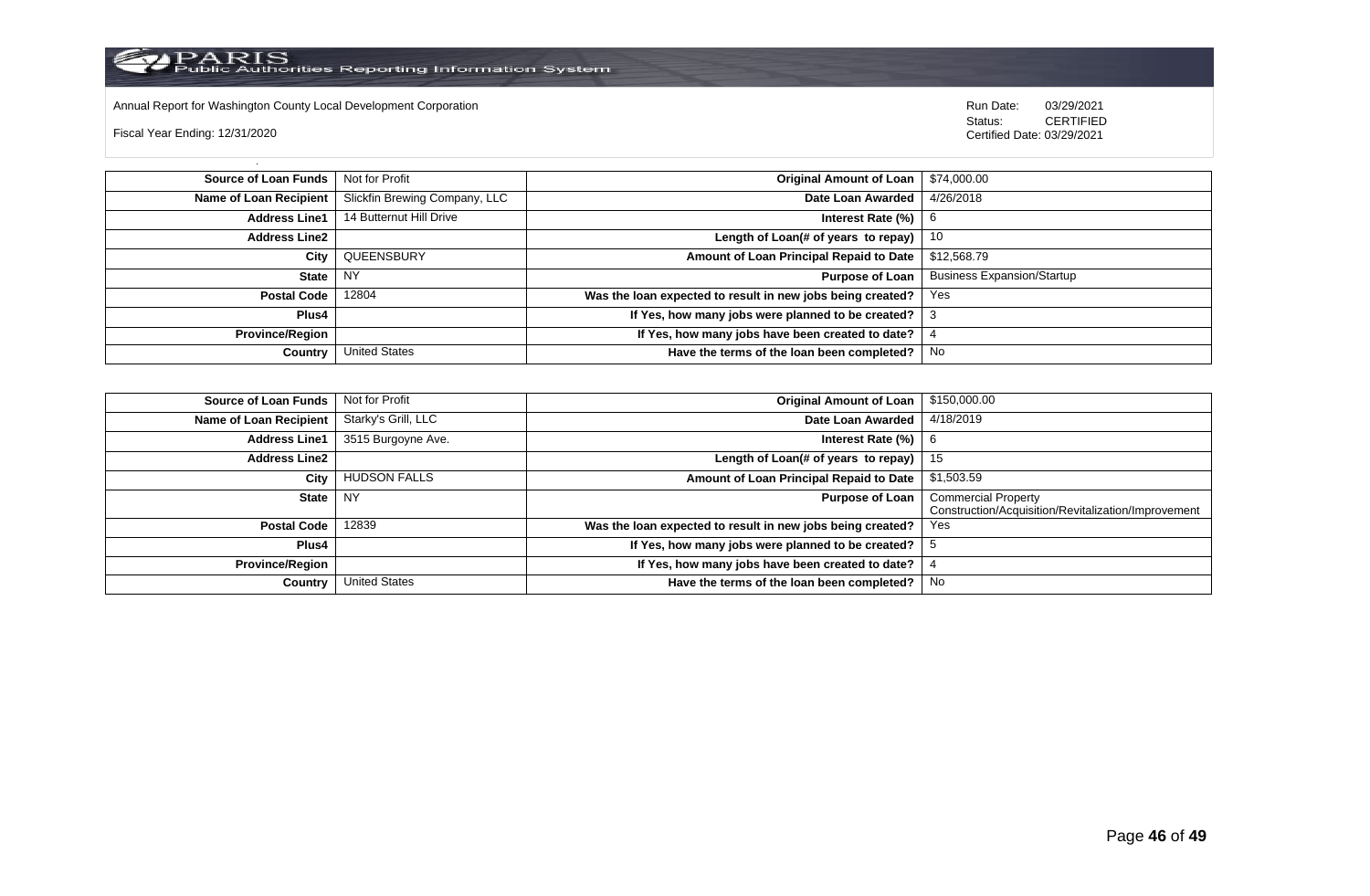

Annual Report for Washington County Local Development Corporation **Run Date:** 03/29/2021

Fiscal Year Ending: 12/31/2020

Status: **CERTIFIED** Certified Date: 03/29/2021

| <b>Source of Loan Funds</b> | Not for Profit            | <b>Original Amount of Loan</b>                             | \$250,000.00                                        |
|-----------------------------|---------------------------|------------------------------------------------------------|-----------------------------------------------------|
| Name of Loan Recipient      | Vision Venture Group, LLC | Date Loan Awarded                                          | 10/25/2017                                          |
| <b>Address Line1</b>        | 31 Ferry St.              | Interest Rate (%)                                          | 6                                                   |
| Address Line $2 \mid #2$    |                           | Length of Loan(# of years to repay)                        | -20                                                 |
| City                        | <b>SCHUYLERVILLE</b>      | Amount of Loan Principal Repaid to Date                    | \$13,814.95                                         |
| State                       | <b>NY</b>                 | <b>Purpose of Loan</b>                                     | <b>Commercial Property</b>                          |
|                             |                           |                                                            | Construction/Acquisition/Revitalization/Improvement |
| <b>Postal Code</b>          | 12871                     | Was the loan expected to result in new jobs being created? | Yes                                                 |
| Plus4                       |                           | If Yes, how many jobs were planned to be created?          | ა                                                   |
| <b>Province/Region</b>      |                           | If Yes, how many jobs have been created to date?           |                                                     |
| Country                     | <b>United States</b>      | Have the terms of the loan been completed?                 | No                                                  |

| <b>Source of Loan Funds</b> | Not for Profit                            | <b>Original Amount of Loan</b>                             | \$45,000.00                       |
|-----------------------------|-------------------------------------------|------------------------------------------------------------|-----------------------------------|
| Name of Loan Recipient      | Woodward Equipment Company,<br><b>LLC</b> | Date Loan Awarded                                          | 7/3/2014                          |
| <b>Address Line1</b>        | 1461 Baldwin Corners Rd.                  | Interest Rate (%)                                          |                                   |
| <b>Address Line2</b>        |                                           | Length of Loan(# of years to repay)                        | 10                                |
| City                        | FORT ANN                                  | Amount of Loan Principal Repaid to Date                    | \$35,871.75                       |
| <b>State</b>                | <b>NY</b>                                 | <b>Purpose of Loan</b>                                     | <b>Business Expansion/Startup</b> |
| <b>Postal Code</b>          | 12827                                     | Was the loan expected to result in new jobs being created? | Yes                               |
| <b>Plus4</b>                |                                           | If Yes, how many jobs were planned to be created?          |                                   |
| <b>Province/Region</b>      |                                           | If Yes, how many jobs have been created to date?           |                                   |
| Country                     | <b>United States</b>                      | Have the terms of the loan been completed?                 | No                                |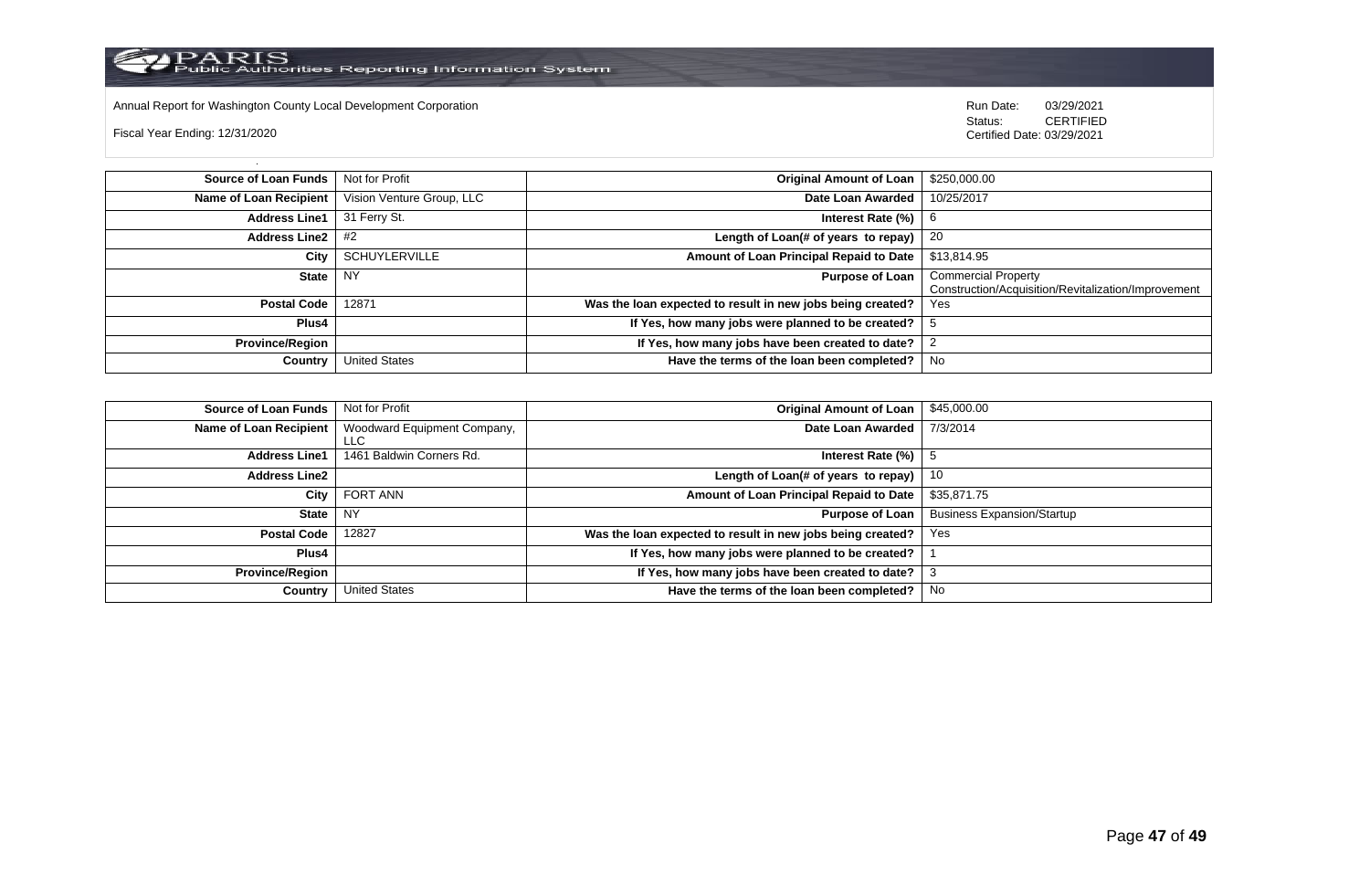

**Bond Information** 

This Authority has indicated that it did not have any outstanding bonds during the reporting period.